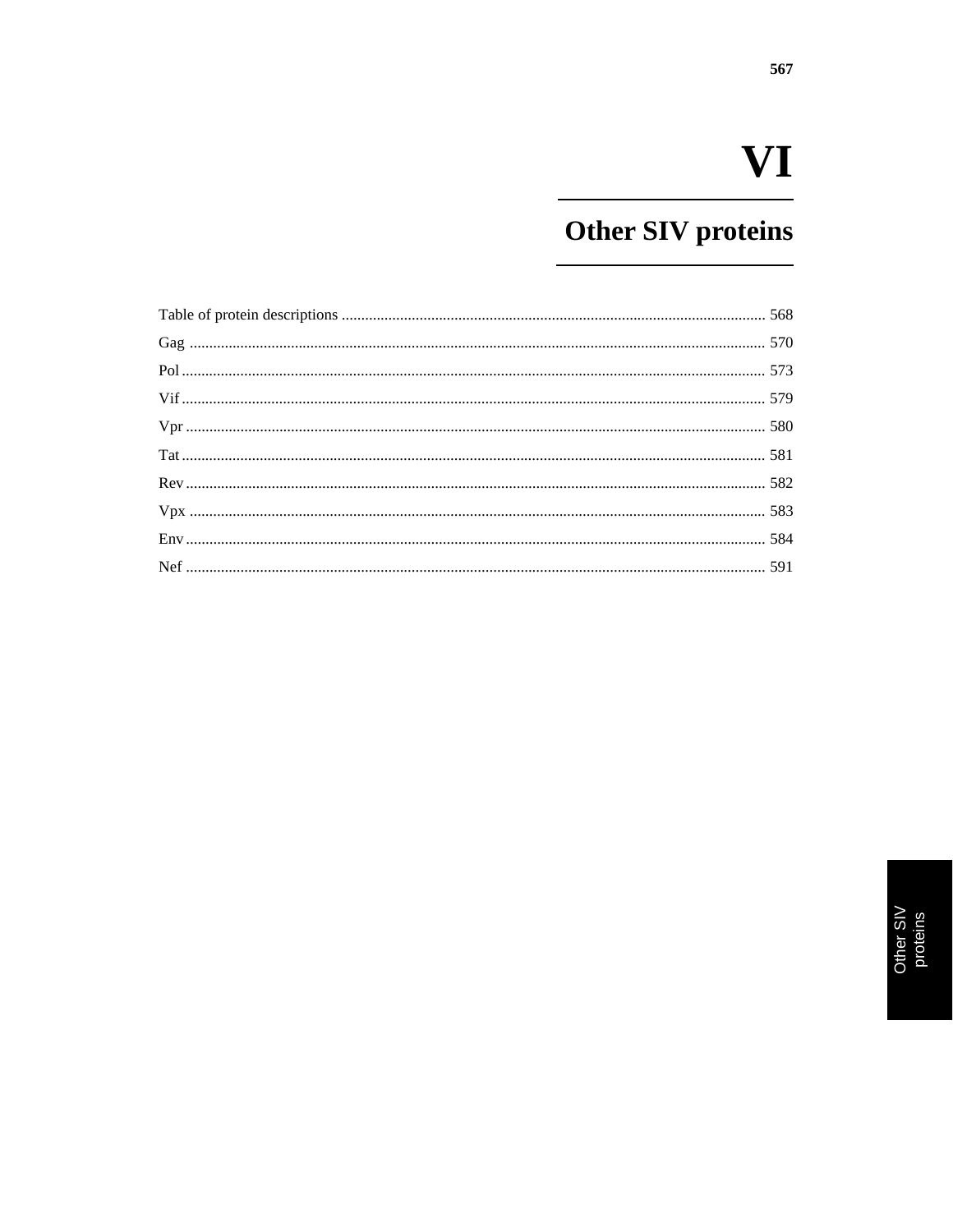| Table 1: Table of other SIV Amino Acid Alignments |                    |            |                   |                                 |
|---------------------------------------------------|--------------------|------------|-------------------|---------------------------------|
| Name                                              | Accession          | Region     | Author            | Reference                       |
| AGMGRI_677                                        | M66437             | Complete   | Fomsgaard, A      | Virology 182(1):397-402 (1991)  |
| AGMGRI_2E                                         | U03995             | Env        | Jin, MJ           | EMBO J 13(12):2935-2947 (1994)  |
| AGMGRI_3E                                         | U03994             | Env        | Jin, MJ           | EMBO J 13(12):2935-2947 (1994)  |
| AGMGRI_2L                                         | U04007             | Nef        | Jin, MJ           | EMBO J 13(12):2935-2947 (1994)  |
| AGMGRI_3L                                         | U04006             | Nef        | Jin, MJ           | EMBO J 13(12):2935-2947 (1994)  |
| AGMGRI_TYOAA                                      | M63386             | Nef        | Sakuragi, Ji      | Virology 185:455-459 (1991)     |
| AGMSAB_1C                                         | U04005             | Complete   | Jin, MJ           | EMBO J 13(12):2935-2947 (1994)  |
| AGMSAB_266                                        | M22974             | Pol        | Li, Y             | J Virol 63:1800-1802 (1989)     |
| AGMSAB_381                                        | M73537             | Pol        | Allan, JS         | J Virol 65:2816-2828 (1991)     |
| AGMSAB_384                                        | M73539             | Pol        | Allan, JS         | J Virol 65:2816-2828 (1991)     |
| AGMSAB_385                                        | M21311             | Pol        | Daniel, MD        | J Virol 62:4123-4128 (1988)     |
| AGMSAB_385A                                       | M81730             | Pol        | Allan, JS         | J Virol 65:2816-2828 (1991)     |
| AGMSAB_385B                                       | M81731             | Pol        | Allan, JS         | J Virol 65:2816-2828 (1991)     |
| AGMSAB_385C                                       | M81732             | Pol        | Allan, JS         | J Virol 65:2816-2828 (1991)     |
| AGMSAB_385D                                       | M81733             | Pol        | Allan, JS         | J Virol 65:2816-2828 (1991)     |
| AGMSAB_386                                        | M81734             | Pol        | Allan, JS         | J Virol 65:2816-2828 (1991)     |
| AGMSAB_D37P                                       | U04018             | Pol        | Jin, MJ           | EMBO J 13(12):2935-2947 (1994)  |
| AGMSAB_D30                                        | U <sub>20812</sub> | Tat        | Jubier-Maurin, V  | J Virol 69(11):7349-7353 (1995) |
| AGMSAB_D42                                        | U20814             | Tat        | Jubier-Maurin, V  | J Virol 69(11):7349-7353 (1995) |
| AGMSAB_D30                                        | U <sub>20965</sub> | Vpx        | Jubier-Maurin, V  | J Virol 69(11):7349-7353 (1995) |
| AGMSAB_D42                                        | U <sub>20967</sub> | Vpx        | Jubier-Maurin, V  | J Virol 69(11):7349-7353 (1995) |
| AGMSAB_D30                                        | U <sub>20966</sub> | Rev        | Jubier-Maurin, V  | J Virol 69(11):7349-7353 (1995) |
| AGMSAB_D42                                        | U <sub>20968</sub> | Rev        | Jubier-Maurin, V  | J Virol 69(11):7349-7353 (1995) |
| AGMSAB_2E                                         | U03996             | Env        | Jin, MJ           | EMBO J 13(12):2935-2947 (1994)  |
| AGMSAB_3E                                         | U03997             | Env        | Jin, MJ           | EMBO J 13(12):2935-2947 (1994)  |
| AGMSAB_4E                                         | U03998             | Env        | Jin, MJ           | EMBO J 13(12):2935-2947 (1994)  |
| AGMSAB_1L14                                       | U04009             | Nef        | Jin, MJ           | EMBO J 13(12):2935-2947 (1994)  |
| AGMSAB_1L15                                       | U04008             | Nef        | Jin, MJ           | EMBO J 13(12):2935-2947 (1994)  |
| AGMSAB_2L16                                       | U04010             | Nef        | Jin, MJ           | EMBO J 13(12):2935-2947 (1994)  |
| AGMSAB_2L17                                       | U04011             | Nef        | Jin, MJ           | EMBO J 13(12):2935-2947 (1994)  |
| AGMSAB_3L18                                       | U04012             | Nef        | Jin, MJ           | EMBO J 13(12):2935-2947 (1994)  |
| AGMSAB_3L19                                       | U04013             | <b>Nef</b> | Jin, MJ           | EMBO J 13(12):2935-2947 (1994)  |
| AGMSAB_4L4                                        | U04015             | Nef        | Jin, MJ           | EMBO J 13(12):2935-2947 (1994)  |
| AGMSAB_4L10                                       | U04014             | Nef        | Jin, MJ           | EMBO J 13(12):2935-2947 (1994)  |
| AGMSAB_U20811                                     | U20811             | Nef        | Jubier-Maurin, VJ | Virol 69(11):7349-7353 (1995)   |
| AGMSAB_U20813                                     | U <sub>20813</sub> | Nef        | Jubier-Maurin, V  | J Virol 69(11):7349-7353 (1995) |
| AGMSAB_U20893                                     | U <sub>20893</sub> | Nef        | Jubier-Maurin, V  | J Virol 69(11):7349-7353 (1995) |
| AGMSAB_U20897                                     | U <sub>20897</sub> | Nef        | Jubier-Maurin, V  | J Virol 69(11):7349-7353 (1995) |
| AGMSAB_U20898                                     | U <sub>20898</sub> | Nef        | Jubier-Maurin, V  | J Virol 69(11):7349-7353 (1995) |
| AGMSAB_U20899                                     | U20899             | Nef        | Jubier-Maurin, V  | J Virol 69(11):7349-7353 (1995) |
| AGMTAN_9                                          | L <sub>19254</sub> | Gag, Pol   | Hirsch, VM        | Virology 197:426-430 (1993)     |
| AGMTAN_17                                         | L <sub>19250</sub> | Gag, Pol   | Hirsch, VM        | Virology 197:426-430 (1993)     |
| AGMTAN_27                                         | L19251             | Gag, Pol   | Hirsch, VM        | Virology 197:426-430 (1993)     |
| AGMTAN_40                                         | L19252             | Gag, Pol   | Hirsch, VM        | Virology 197:426-430 (1993)     |
| AGMTAN_49                                         | L <sub>19253</sub> | Gag, Pol   | Hirsch, VM        | Virology 197:426-430 (1993)     |
| AGMTAN_692                                        | M29974             | Gag        | Johnson, PR       | J Virol 64(3):1086-1092 (1990)  |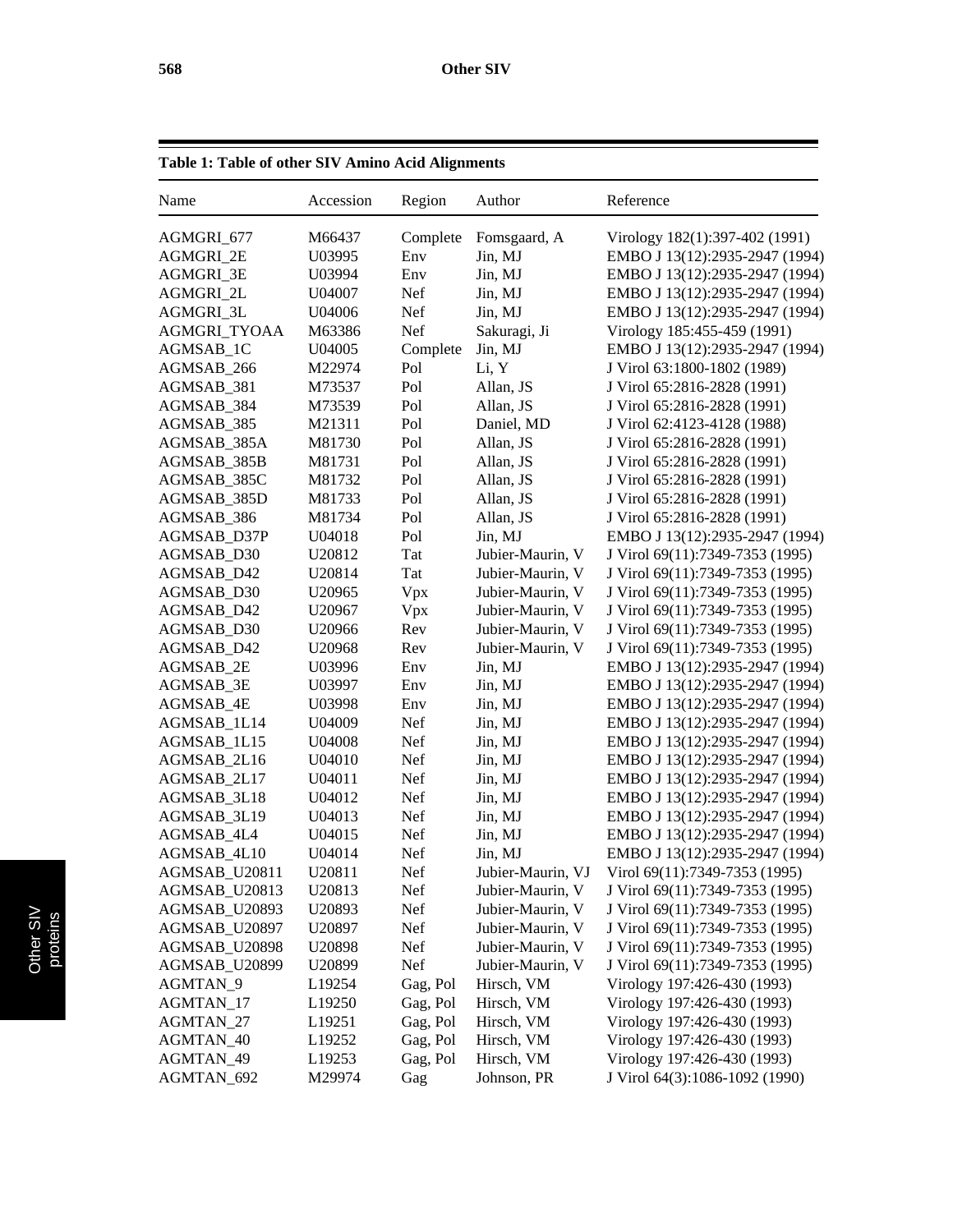| Name                | Accession          | Region     | Author        | Reference                       |
|---------------------|--------------------|------------|---------------|---------------------------------|
| <b>AGMTAN_TAN1</b>  | U58991             | Complete   | Stivahtis, GL | Virology 228:394-399 (1997)     |
| <b>AGMTAN 1E</b>    | U03999             | Env        | Jin, MJ       | EMBO J 13(12):2935-2947 (1994)  |
| <b>AGMTAN 17E</b>   | U04000             | Env        | Jin, MJ       | EMBO J 13(12):2935-2947 (1994)  |
| <b>AGMTAN 40E</b>   | U04001             | Env        | Jin, MJ       | EMBO J 13(12):2935-2947 (1994)  |
| <b>AGMTAN 49E</b>   | U04002             | Env        | Jin, MJ       | EMBO J 13(12):2935-2947 (1994)  |
| <b>AGMTAN B05</b>   | M81070             | Env        | Muller, M     | J Virol 67, 1227-1235 (1993)    |
| <b>AGMTAN B14</b>   | M80208             | Env        | Nerrienet, E  | Unpublished(1992)               |
| AGMTAN_U04016       | U04016             | Nef        | Jin, MJ       | EMBO J 13(12):2935-2947 (1994)  |
| AGMVER_3            | M30931             | Complete   | Baier, M      | Virology 176(1):216-221 (1990)  |
| AGMVER 155          | M29975             | Complete   | Johnson, PR   | J Virol 64(3):1086-1092 (1990)  |
| <b>AGMVER 963</b>   | L <sub>40990</sub> | Complete   | Hirsch, VM    | J Virol 69(2):955-967 (1995)    |
| AGMVER 2010G        | U10899             | Gag        | Jin, MJ       | J Virol 68(12):8454-8460 (1994) |
| <b>AGMVER TYO</b>   | X07805             | Complete   | Fukasawa, M   | Nature 333:457-461 (1988)       |
| <b>AGMVER 1E</b>    | U04003             | Env        | Jin, MJ       | EMBO J 13(12):2935-2947 (1994)  |
| <b>AGMVER 2E</b>    | U04004             | Env        | Jin, MJ       | EMBO J 13(12):2935-2947 (1994)  |
| AGMVER_266E         | U10896             | Env        | Jin, MJ       | J Virol 68(12):8454-8460 (1994) |
| AGMVER_385E         | U10898             | Env        | Jin, MJ       | J Virol 68(12):8454-8460 (1994) |
| AGMVER 2010E        | U10897             | Env        | Jin, MJ       | J Virol 68(12):8454-8460 (1994) |
| <b>AGMVER 2L</b>    | U04017             | Nef        | Jin, MJ       | EMBO J 13(12):2935-2947 (1994)  |
| AGMVER 691          | M33719             | <b>Nef</b> | Johnson, PR   | J Virol 64(3):1086-1092 (1990)  |
| <b>AGMVER TYOAB</b> | M63387             | <b>Nef</b> | Sakuragi, Ji  | Virology 185:455-459 (1991)     |
| <b>SIVLHOEST</b>    | AF075269           | Complete   | Hirsch, VM    | J Virol 73(2):1036-1045 (1999)  |
| LHOEST447           | AF188114           | Complete   | Beer, BE      | J Virol 74(8):3892-3898 (2000)  |
| LHOEST485           | AF188115           | Complete   | Beer, BE      | J Virol 74(8):3892-3898 (2000)  |
| LHOEST524           | AF188116           | Complete   | Beer, BE      | J Virol 74(8):3892-3898 (2000)  |
| RCM_Ngm             |                    |            |               |                                 |
| SIV_SUN             | AF131870           | Complete   | Beer, BE      | J Virol 73(9):7734-7744 (1999)  |
| SIV_SYK             | L06042             | Complete   | Hirsch, VM    | J Virol 67(3):1517-1528 (1993)  |
| SMN_DGB1            | M27470             | Vpr        | Tsujimoto, H  | Nature 341:539-541 (1989)       |
| COL CGU1            | AF301156           | Complete   | Courgnaud, V  | J. Virol 75(2):857-866 (2001)   |

**Table 1: cont.**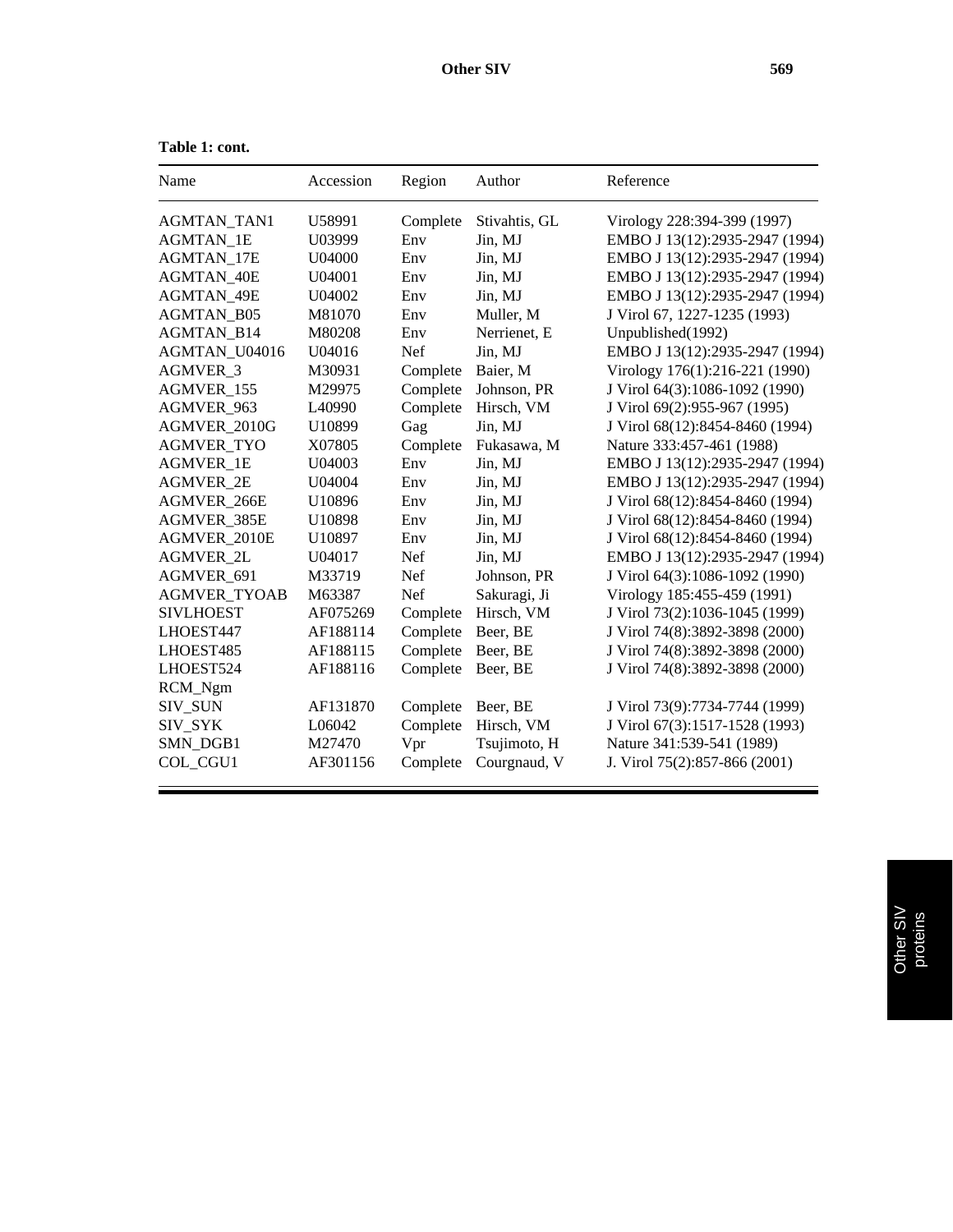| AGMGRI_677<br>AGMSAB_1C                                                                                                                                                                                    | Q IKHLIWAGKEMERFGIHEKLLEYIKEGCQKIIEYLIFYLEE EESSEGIKALEWICCVIMQIHAEQKVKDTEBAVVTVKQHHIVDKNEKA<br>SA<br>(LRHLVWASKELDRFSLSANLLETKEGVVKILSVLLPLVPTGSENLIALFNLCCVLACIHAEIKVKDTEEAKVKEKEEV .PAEMTE<br>MGASNSV.LSGRKLDAFESVRLRPNGKKKYI<br>MGGHSA.LSGRSLDTFEKIRLPNGKKKY                                                                                                                                                                                                                                                                                                            | G<br>브르                                                             |
|------------------------------------------------------------------------------------------------------------------------------------------------------------------------------------------------------------|-----------------------------------------------------------------------------------------------------------------------------------------------------------------------------------------------------------------------------------------------------------------------------------------------------------------------------------------------------------------------------------------------------------------------------------------------------------------------------------------------------------------------------------------------------------------------------|---------------------------------------------------------------------|
| <b>TAN</b><br>TAN1<br>$\begin{array}{l} \text{AGMTAN\_17} \\ \text{AGMTAN\_27} \\ \text{AGMTAN\_40} \\ \text{AGMTAN\_49} \\ \text{AGMTAN\_692} \end{array}$<br>CONSENSUS<br>Ō,<br>AGMTAN_<br><b>AGMTAN</b> | 55<br>- NHO-0-1<br>$\mathbf{I}$<br>ĸ<br>$\frac{1}{2}$<br>$-AT-RA-H$<br>$-IRI$<br>$\frac{1}{1}$<br>-VL-<br>$-Q - A$<br>U<br> <br>י<br>י<br>C)<br>¥<br>囯<br>≏<br>≏<br>MGaGhSa.LsgRnLDtFEkIRLrPNGkKKY<br>$\begin{array}{cccccccccccccc} 1 & 1 & 1 & 1 & 1 & 1 & 1 & 1 & 1 & 1 & 1 & 1 \\ & & 1 & 1 & 1 & 1 & 1 & 1 & 1 & 1 & 1 & 1 \\ \end{array}$<br>$\begin{bmatrix} 1 \\ 1 \\ 1 \\ 1 \end{bmatrix}$<br>j<br>J<br>$\frac{1}{1}$<br>$\mathbf{I}$<br>í<br>$\frac{1}{1}$<br>$\frac{1}{1}$<br>$\frac{1}{1}$<br>I<br>I<br>$- - - - - - -$<br>$\frac{1}{1}$<br>$\frac{1}{1}$<br>J. | 0 <sub>F</sub><br>ທ⊳<br>Ē<br>ᅼ                                      |
| CONSENSUS_VER<br>AGMVER_155<br>AGMVER_963<br>AGMVER_2010G<br><b>DYT</b><br><b>AGMVER</b><br><b>AGMVER</b>                                                                                                  | ERN<br>.م<br>م<br>MGAATSA.InrRQLD?FE?IRLAEPOSKKKYQIKHLIMAGKeMeRFGLHerLLEtEeGCKKIIEVL?pleptgseglkslfnlvcvl?c?h?e?kvkdteeavAtVRQcCHLVeKEk?A<br>$R$ –<br>÷<br> <br>S<br>M<br>I<br>؋<br>¥<br>-1-V-Q-K-<br>$-X - T - K - Q$<br>$-1 - R - Q$<br>-V-KD<br>ř<br>Σ<br>ωĿ<br>≻<br>ĸ<br>$ -K$<br>Ŗ<br>$-1$ $-1$ $-1$ $-1$ $-1$ $-1$<br>$\begin{array}{c} 1 \\ 1 \\ 1 \end{array}$<br>$\frac{1}{1}$<br>$\frac{1}{1}$<br>$\mathbf{I}$                                                                                                                                                    | SN-<br>$\overline{1}$<br>ਜਿਜ                                        |
| CONS_LHOEST<br>LHOEST447<br>IHOEST485<br>LHOEST485<br>55<br><b>SIVLHOE</b>                                                                                                                                 | $--PP-ABGKKOO$<br>QKRHvvWATkELDRFGLGahLLETA?GCKKLILgVcWPLYsTGSKNLKALVGTVCV?CCCHLGi??adTqEA?qK?KIEptqe?rq???<br>$\overline{1}$<br>$-ONKEY$<br>J<br>$-11N$<br>$- -N$<br>$-215-$<br>$- -M - -$<br>$-KI-N-RA$<br>$-RVM$<br>$-VRTS$<br>$\mathbf{I}$<br>$\blacksquare$<br>$\mathbf{a}$<br>$-4$<br>$\,$ I<br>R<br>÷<br>$-8$<br>$\frac{1}{\pi}$<br>≏<br>٩<br>囸<br>$\frac{1}{1}$<br>$\circ$<br>$\frac{1}{1}$<br>뛰<br>MGSGNSV.LSRQIE??FCs?RLRPgSKKTY<br>j<br>$\frac{1}{1}$<br>$\begin{array}{c} 1 \\ 1 \\ 1 \end{array}$                                                              | 4<br>4<br>$\sim$ $\infty$<br>$\circ$ $\dashv$<br>$\mathbb{I}$<br>큰큰 |
| COL CGU1<br>$\begin{array}{l} \texttt{RCM\_Ngm} \\ \texttt{SIV\_SUM} \\ \texttt{SIV\_SUK} \end{array}$                                                                                                     | GGQSENSSQNM<br>I KHVRMMCTBV SRCVILI PELLIKSATGVAQ I LEKVTPLVDTGSBVLRSLYG . CSVCYCLHRKMNI EDTOBABKKVB EAYKKOAMI EMASKEEE<br>4LKH1VWACRELERFGLGDTLLESAEGIQKIIGTVULPLVFTGSEGIKSLEWLCCVLWCVHKEVKVKDTEEAVAHVKKQCH1VDKDEAVA<br>ARHVVWAGKELDRFGLMKELLRTVEGCQKILSYCWPLYASGSKNLKALVGTVCVLACCHQGIPVKDTQEALKKVRLEPAKNEEAQASQ<br>VRHLVWAKK ELDRFGLSDOLMESK BGCEK I LTVLLPLEANGS ENLK SLFG I 1 SVVWAVHÅKK EVEDTEQAK QKVK EACNWKDDPPATS<br>MGARASI . LSGKKLDAWEQVRLRPGGKKKYM<br>MGAGNST . VDREVVRSFERVALKPGGKKTYQ<br>MGAAGSAILTGRELDRYEKTRLRPKGKKRYI<br>MGNEQGL.LGKKTLEDLQKVRLKKGKKGCY    | 11111<br>11111<br>ᅼ                                                 |
| AGMGRI_677<br>AGMSAB_1C                                                                                                                                                                                    | Y PVVNO_NNAWVHQPLSPRTLNAWVKCVERKRWGABVVPWFQALSBGCLSYDVNQWLNV1GDHQGALQ1IKEVINKBZAAEWDRTHRPPAGPLPAGGLRDP<br>YPIVSV. NNQWVHQPLSPRTLNAWVKV1ERKKPSABVVPWFSALABGA1PYDTNQWLNAVVBHQGALQ1VKDVINEBRAAEWDRFRPPPQQPPAGVLRDP<br>. TATSOSGALALGENYXYXYÖTEYLPOOSERKL<br>LISTOSGALALLENYXYYYÖTEYLPOOSERKL                                                                                                                                                                                                                                                                                   | 3<br>3<br>4<br>4<br>ΩŃ                                              |
| <b>TAN</b><br>AGMTAN_TAN<br>$\sim$<br>CONSENSUS<br>AGMTAN_27<br>AGMTAN_40<br>AGMTAN_49<br>AGMTAN_692<br>AGMTAN_17<br>Ō,<br><b>AGMTAN_</b>                                                                  | YPvvQQ.NNqWVhtPlSPRTILNAWVKtvEEKrFGABlVPMFQALSEGclsYDiNQmLMViGDHQGAmQlilKEVINeEAAqWDitHPPAGPLPaGQDLRDP<br>$-1A$<br>7<br>Ĥ<br>5<br>M-AX<br>7<br>$\frac{1}{\sqrt{2}}$<br>$\frac{1}{\sqrt{2}}$<br>$- AQ$<br>N6uzp6ddeequAubyib66sd.e.<br>Ė<br>Ė.<br>۴,                                                                                                                                                                                                                                                                                                                         | waraaama<br>mmmmmmmm<br><b>2222222</b>                              |
| CONSENSUS_VER<br>AGMVER_155<br>AGMVER_963<br>AGMVER_2010G<br>OXL<br>S.<br><b>AGMVER</b><br><b>AGMVER</b>                                                                                                   | dGHTGDPdTdDbdFLLVAMOVTHTTFRANTTTRDFGCHTANTOOHLANTMONTLANTMODHTGDHTGDHTTFRDFANTHTTFDPDFDFDFDFDFDFDFDF<br>$\Omega$<br>$\circ$<br>?tetssGgkKnd?g?tappGg.SQNFPAQQ<br>$---E - E - E - - - - C - -$<br>しょくしょく<br>$\begin{array}{c} 1 \\ 1 \\ 1 \end{array}$<br>J,                                                                                                                                                                                                                                                                                                                 | O M O O O O<br>N <del>d</del> M M M M<br>N N N N H N                |
| <b>CONS_LHOEST</b><br>5<br>4<br>LHOEST447<br><b>SIVLHOEST</b><br>LHOEST48<br>LHOEST52                                                                                                                      | PLALENQ. RWYHTPLSPRTTQTWYKTVEDRGWKPPTYAMFSALTEKALDEUNVMLMAIGDHQgAMQIIKDHIVEBGAEWDRGHPQQQDAGGGLRTP<br>囯                                                                                                                                                                                                                                                                                                                                                                                                                                                                      | 8<br>212<br>22<br>080                                               |
| RCM_Ngm<br>SIV_SUN<br>SIV_SVK<br>COL_CGU1                                                                                                                                                                  | ESAEWDRMHPQQQPAQPGGGLRTP<br>GAAWDLEHPQPQQPAPQAGLRDP<br>SPRTLINAWVKVVBEKKFGAEVVPMFSALSEGCIPYDVNQMLNAIGEEQGALQIVKEVINDEAADWDLRHPNPGP. LPAGQLREP<br>OPLSPRTVOTWVKIVEEKGWKPETVAMFAALMTGAIPEDINVMLMAIGEHOGAMOMIKDHIVE<br>IVPLFQALTEGFIPYDLMGMLMAVGDHQGAMQVIKDIINE<br>σó<br>PLLRNPQNQWIHTGVPVRTLKTWVEAVNSKKFDA<br>PIVTINQ.QPEHQPI<br>HINN.<br>NEWSSELVINGAL                                                                                                                                                                                                                       | 22868<br>21569<br>2222                                              |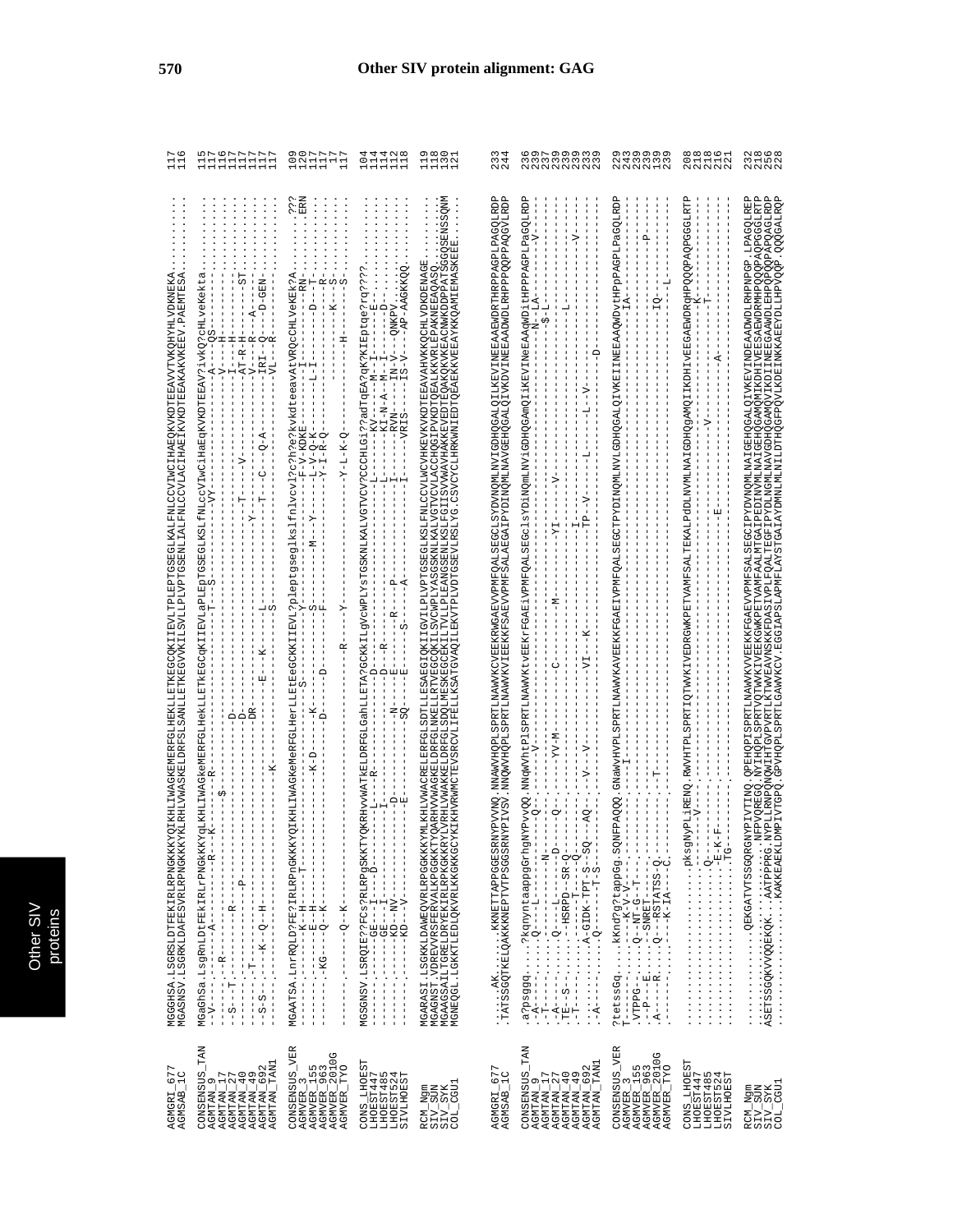| AGMGRI_677<br>AGMSAB_1C                                                                                                     | GAQYRKWYILOLOKYVQWYNPQKYVLDIRQGPKEPFQDYVDRFYKALRARQAPQDVKNWMTQTLLIQNANPDCKLILKGLGMNPTLEEMLILOQGVGGPQB<br>EQISTATILIGLOKCVKWYNNYNDVAILDIKQGPKEPFKOYVNRFYKALRARQTDPAVKNWMTQSLLIQNANPDCKTVLKGLGMNPTLEEMLTDQGJGFGARQH<br>TGSDIAGTTSSIQEQIEWTFNANPRIDV<br>QGSDIAGTTSTIQEQIEWTTRAQNAVNV                                                                                                                                                                                                                                                                                                                                                                                                                                                                 | 361<br>372                                                       |
|-----------------------------------------------------------------------------------------------------------------------------|---------------------------------------------------------------------------------------------------------------------------------------------------------------------------------------------------------------------------------------------------------------------------------------------------------------------------------------------------------------------------------------------------------------------------------------------------------------------------------------------------------------------------------------------------------------------------------------------------------------------------------------------------------------------------------------------------------------------------------------------------|------------------------------------------------------------------|
| <b>TAN</b><br>AGMTAN_TAN1<br>AGNTAN_17<br>AGNTAN_27<br>AGNTAN_40<br>AGNTAN_49<br>AGNTAN_692<br>CONSENSUS_<br>AGMTAN_9       | Ŗ<br>$-57$<br>囯<br>O<br>⊆<br>AS<br>œ<br>≃<br>U)<br>w<br>U<br>R<br>ĸ<br>œ<br>I<br>К<br>œ,<br>F<br>$- - K - -$<br>RGSDIAGTTStvgEQiEWtfnAni<br>------------I---T------<br>$\frac{1}{2}$<br>T<br>$\frac{1}{1}$<br>$\frac{1}{1}$<br>$\begin{bmatrix} 1 \\ 1 \\ 1 \\ 1 \end{bmatrix}$<br>$\frac{1}{1}$<br>$\frac{1}{1}$<br>I<br>I.                                                                                                                                                                                                                                                                                                                                                                                                                      | ろ737771755 6 6 6 6 6 6 6 6 5 5 5<br>6 0 0 0 0 0 0 0 0 0          |
| CONSENSUS_VER<br>AGMVER_3<br>AGMVER_155<br>AGMVER_963<br>AGMVER_2010G<br>AGMVER TYO                                         | XSdPDARMITIDIOXCMDANAMADIDIOXIDININGARA TRABOGRARASGRARANG ARABAN ARAH ANG ARAH ASAG DA TA TAGA TA TAGA DA TAG<br>뒪<br>¥<br>rGSDiAGTTStVQEQLEWIYTANPRVDV<br>$\begin{array}{c} 1 \\ 1 \\ 1 \\ 1 \\ 1 \end{array}$                                                                                                                                                                                                                                                                                                                                                                                                                                                                                                                                  | nis in in in in in in in in in in it.<br>In in in in in in in    |
| CONS_LHOEST<br>LHOEST447<br>LHOEST485<br>LHOEST524<br>SIVLHOEST                                                             | 3KIYKEWVIQAMEKVVRIHQPVSYmDIKQGPKEPFXeYADRFFXALRABGSHEVKEWMKEKMIVQNANPDCrmVIKARJABGA?IBeMMkAQGVGGPAR<br>$\frac{1}{1}$<br>I<br>Ω<br>Н<br>S<br>Ē<br>NATDVAGVTSTVEEQ1AWTTADTPvDV<br>$\frac{1}{2}$<br>T                                                                                                                                                                                                                                                                                                                                                                                                                                                                                                                                                | <b>4 5 5 7 8 7 9</b><br>214444                                   |
| $COL_CGUI$<br>$\begin{array}{l} \texttt{RCM\_Ngm} \\ \texttt{SIV\_SUM} \\ \texttt{SIV\_SVK} \end{array}$                    | ULGIOKCVKWYNPVNILDIVQGPKEPFFKDYVVDRRALGADGADPPAVKWWYQSLLIJQNAWPDCKTVLIKGIOKWPTLEBMLTAQQGAPQU<br>GBIYRRWII ILGLOKOVQYNNPVSII DIKQGPKEI FKDYVDRFYHCLRARQADPSVKGWLTQTLLI QWANPECRQILKAM . VKPTPEBMLQCQVGGPLH<br>ANIYRGWLVQSLEXVIQIARPSSVIDIRQGSKEDFKSYVDRFYSALRARPAAGEIKAMWANNLLI QHANPDCKRILKGLQ . KPSLEDMLAQQGVGGPDH<br>GSEEVKEWMKEKMLVONANPDCKLVIKALGETPSLEEMMRACOGVGGPS<br>ODIYKGWVIEGMERVVRLHOTTSVVEIROGPKEPFRDYTDRFFKALRAES<br><b>MITARIM</b><br>TGSDIAGTTSNIAEOIAWTTRAMNPIAV<br>NGTDIAGVTSTVEEQIQWIYGIMGATRVAV<br>TASDITGNTSSVEEQIQWIYGIMGATRVAV<br>TASDITGNTSSVAEQVADVAI                                                                                                                                                                     | ౦∞ ఌ σ<br>5<br>6484<br>6484                                      |
| $\frac{677}{10}$<br>AGMGRI_<br>AGMSAB_                                                                                      | GOANFLGYG.HWG<br>OVNFLGFG.PWG<br>QIKCFKCGKIGHMAKDCKN<br>.RQGCWKCGSPDHQMKDCQK<br>. PQKKGPRGPLKCFNCGKFGHMQRECKAPR.<br>GGRGRPLNPNIKCYNCGKPGHLARFCKAPR.<br>급<br>KAKLMVEMMSNGQ.NM.VQVG<br>KARLMAEAMTAAFQQQTVGNIFVQQGARPR                                                                                                                                                                                                                                                                                                                                                                                                                                                                                                                               | oю<br>44<br>44                                                   |
| <b>TAN</b><br>AGMTAN_TAN1<br>AGNTAN_9<br>AGNTAN_17<br>AGNTAN_27<br>AGNTAN_49<br>AGNTAN_49<br>AGNTAN_692<br><b>CONSENSUS</b> | GgaNFLgrmptpw<br>ĐΩ<br>$-YG$ . RWM<br>$\overline{A}$<br>ļ<br>œ<br>$AV-$<br>P?kCLKCGKPgHmAkDCRs<br>P?kCLKCGKPgHmAkDCRs<br>ġ<br>Ŀ,<br>J<br>-777<br>ž<br>PprCfkCGqiGHiQKdCprgG<br>$-100 - 10 - 10 - 10$<br>$O - A -$<br>ፋ<br>J.<br>$-7$<br>$-5X$<br>$\frac{\alpha}{1}$<br>i-Y-<br>-VK<br>$-V -$<br>ת<br>prgGRGRgR<br>SK<br>- ^ ^ ^ ベーー・・ーー ・ーーーーーー ・・・ーー - A----                                                                                                                                                                                                                                                                                                                                                                                     | ഗത<br>O<br>$\rightarrow \infty$<br>$\sim$<br>4444444<br>44<br>44 |
| CONSENSUS_VER<br>AGMVER_155<br>AGMVER_963<br>AGMVER_TYO<br><b>AGMVER</b>                                                    | GQVNFLGYG.RWm<br>K?KCLKCGK?GHLAKDCR<br>д<br>$\mathbf{\Omega}$<br>$-MR$<br>G???R?RPP?KCYNCGKFGHMQRQCpEPR<br>۴<br>$\mathbf{a}$<br>$ORG-P-$<br>$-GRG-P$<br>$GVR-Q$<br>PK.-Q<br>$\begin{minipage}{0.9\textwidth} \begin{minipage}{0.9\textwidth} \begin{itemize} \color{blue}{\textbf{0.9\textwidth} \begin{itemize} \color{blue}{\textbf{0.9\textwidth} \begin{itemize} \color{blue}{\textbf{0.9\textwidth} \begin{itemize} \color{blue}{\textbf{0.9\textwidth} \begin{itemize} \color{blue}{\textbf{0.9\textwidth} \begin{itemize} \color{blue}{\textbf{0.9\textwidth} \begin{itemize} \color{blue}{\textbf{0.9\textwidth} \begin{itemize} \color{blue}{\textbf{0.9\textwidth} \begin{itemize} \color{blue}{\textbf{0$<br>KAKVMAEMMQnmQ?q.NM.vQQG?? | o vo<br>252444<br>44444                                          |
| CONS_LHOEST<br>LHOEST524<br>LHOEST447<br>LHOEST485<br>55<br><b>SIVLHOE</b>                                                  | я<br><b>GKVNFLGYGPW</b><br>QEGCWNCGSKeHRfAQCPKPK<br>$-A-D--M$<br>FVRTGGGPRKPLTCFNCGKPGHtArMCRQPR<br>$S - K$<br>R<br>KgkILAEAMAtAmQsQmrqnM.VQ.vTPpRNaQGR<br>囸<br>$\frac{1}{1}$<br>$- - - - - -$<br>$\bullet$<br>$- - - - - - - -$<br>$\bullet$<br>$- - - - - -$<br>÷.<br>$\frac{1}{1}$<br>$\begin{array}{c} \n 1 \\  1 \\  1\n \end{array}$<br>$-1$ $-1$ $-1$ $-1$ $-1$ $-1$ $-1$ $-1$<br>$-R$ - - - - - - - -<br>$\begin{array}{c}\n1 \\ 1 \\ 1\n\end{array}$<br>$\begin{bmatrix} 1 \\ 1 \\ 1 \\ 1 \end{bmatrix}$                                                                                                                                                                                                                                 | 44<br>44<br>44<br>44                                             |
| $\begin{array}{l} \texttt{RCM\_Ngm} \\ \texttt{SIV\_SUM} \\ \texttt{SIV\_SVR} \\ \texttt{SIV\_SYK} \\ \end{array}$          | N MASASTANA<br>ÖXMAVNƏTANA<br>ÖXMAVNƏTANA<br>PVAQANFLGKGWGVS<br>OANFLGATRGVE<br>. KAKCFNCGKTGHLARACRQPKRNQGP<br>GGGPRKPMTCFNCGKPGHLANQCREPKKGPPGSCWKCGKMGHKQAQCPQGK<br>. KKGCWRCGEEGHLMKDCPKE<br>SMIKCYNCGOIGHMOKDCKKPL.<br>GGGPRFLKCYNCGKTGHTARYCKTSR                                                                                                                                                                                                                                                                                                                                                                                                                                                                                            | セルカルトロンクトリーク しょうしょうしょうしょうしょうしょうしょう                               |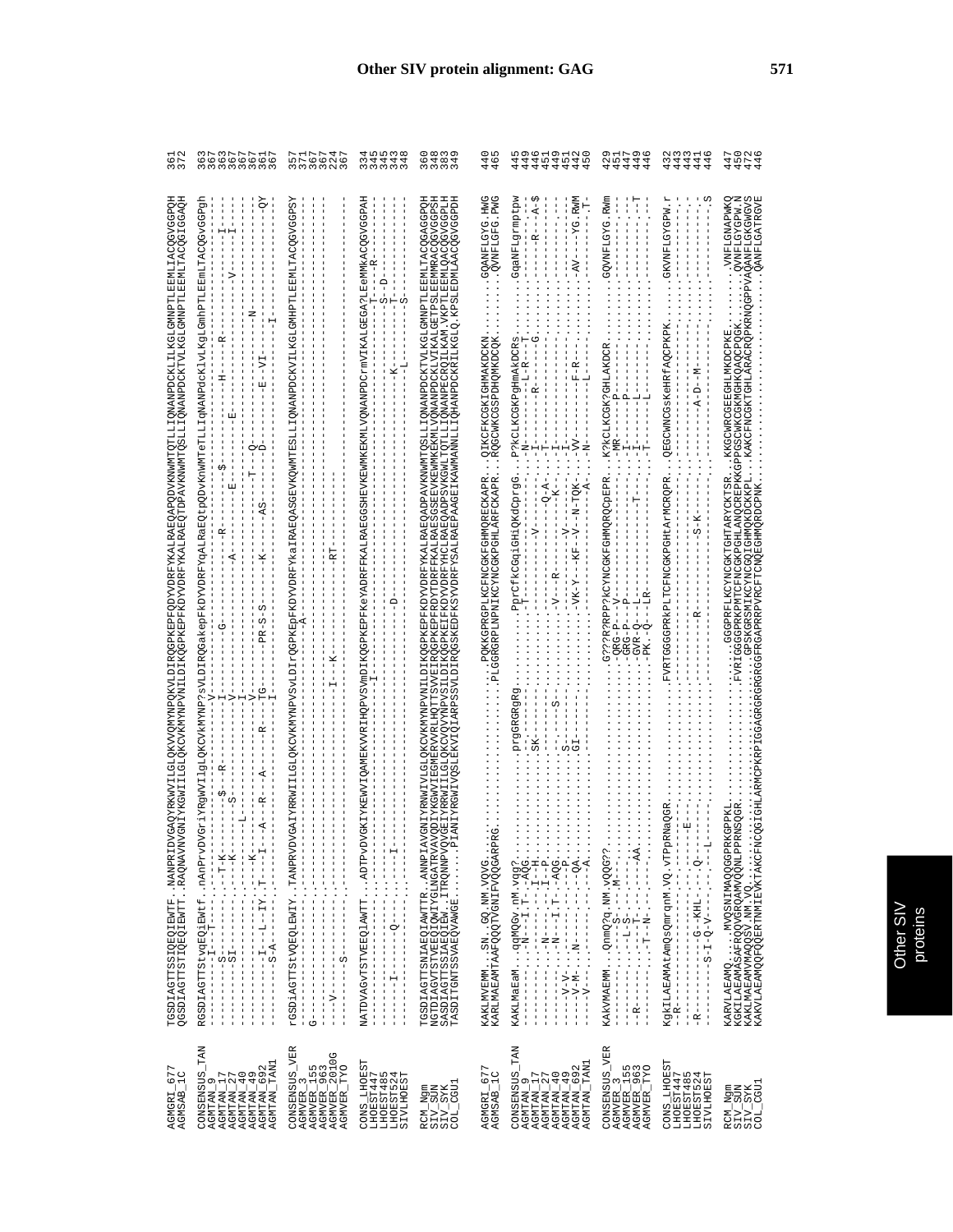| AGMGRI 677<br>AGMSAB_1C                                                                                                  | YSRPEENWYAADRPFTRGPGPDDPATALLKQYAVQGKRQKQQWQWHSPQQSPYEEAYSSLRSLFGEDQ<br>OCEPATORATIONALIANING ATERET CERES ANG ANGERIAN SATTES AT ANGERIAN AT ATERS<br>RGKPRNFPLTSIRPTAPPMERDY<br>GAKPRNFVQYRGDTVGLEPTAPPME                                                                                                 | 554                                           |
|--------------------------------------------------------------------------------------------------------------------------|-------------------------------------------------------------------------------------------------------------------------------------------------------------------------------------------------------------------------------------------------------------------------------------------------------------|-----------------------------------------------|
| CONSENSUS TAN<br><b>LNAT_NATINE</b><br>AGMTAN 692<br>AGMTAN_40<br>AGMTAN_17<br>AGMTAN_27<br><b>AGMTAN 49</b><br>AGMTAN_9 |                                                                                                                                                                                                                                                                                                             | 522<br>513<br>524<br>522<br>523<br>525<br>513 |
| CONSENSUS_VER<br>AGMVER_TYO<br>AGMVER_3<br>AGMVER_155<br>AGMVER_963                                                      | CSEPMENTSXPBGINTSRPBF9A34G12:Q9ALQD3AAXQQLLXXA4G1313:                                                                                                                                                                                                                                                       | 492<br>520<br>519<br>519<br>521               |
| CONS LHOEST<br>HOEST485<br>TPPTSEORL<br>HOEST524<br><b>SIVLHOEST</b>                                                     |                                                                                                                                                                                                                                                                                                             | 495<br>andin<br>Radio<br>Radio                |
| SIV_SUN<br>SIV_SYK<br>COL_CGUI<br>RCM_Ngm                                                                                | ; TOGSPATSSTVOSTVOSKYNSKYNSKYNSKYNSKYSKYNSKYSKYNSKYOSPTYTXXXHTWSSKYOOLXXXXXYOSPT<br>TLGNRMTPROSKAERALETYRLLGQGLRAQOKRKERGECQEPC.LMMLFPEDP;<br>EDGPMLTMSAQQQQQAQAKAQNSPSKKPPTRREVLSPKESSGKEETKSLYPSLSSLFGEDQ<br>GKPR.NLPLTSLRPTAPGRE<br>RRPPANFPVRSEPSAPPLEDIE<br>LQTAIFPPKMSKDLPPRR<br>RGPPGNFPVMPSAPPLEDLY | 524<br>554<br>482<br>521                      |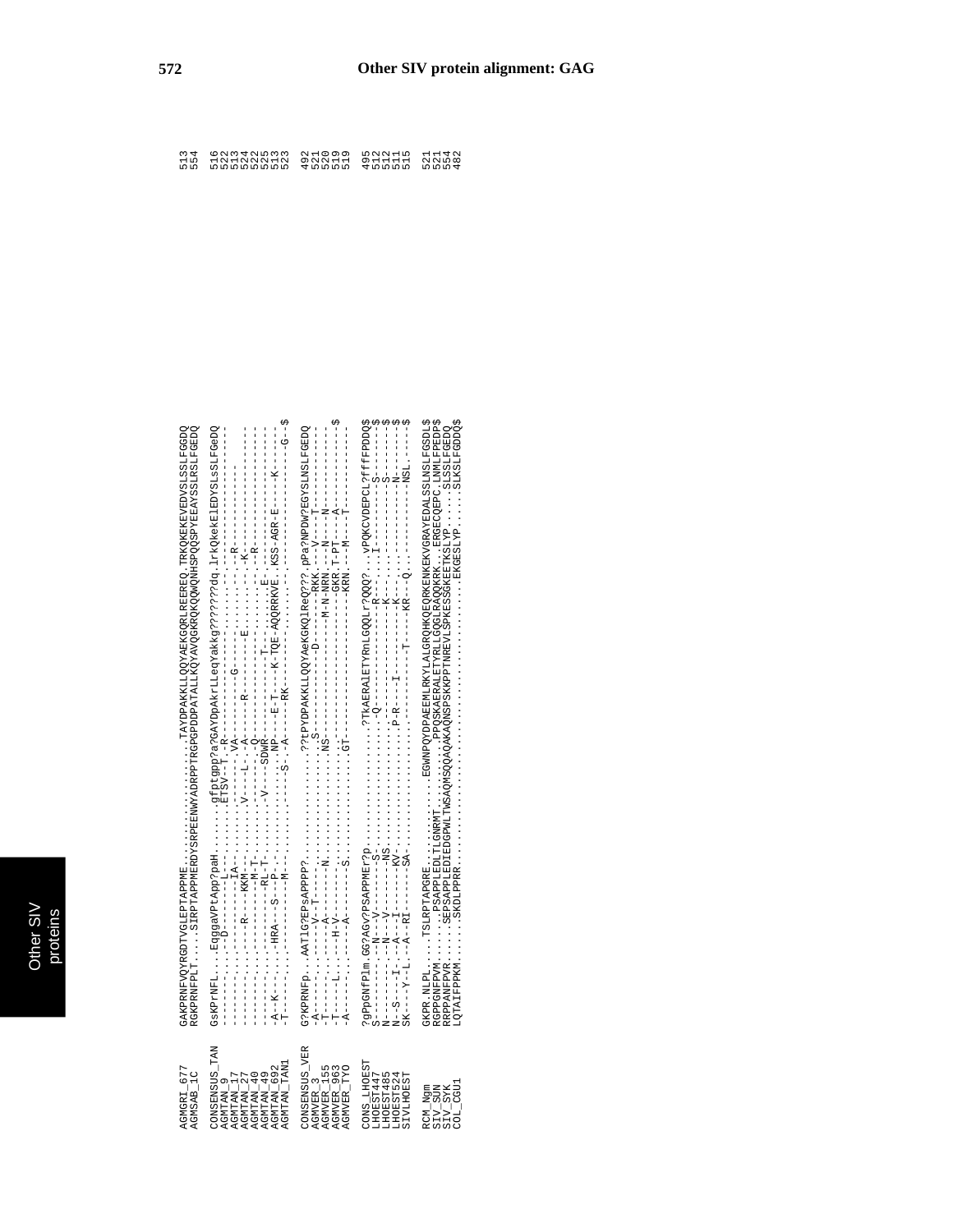| $\frac{0}{6}$                                                                                  | ต ๐ ๐ ๐ ๐ ๐ ๐ ๐ ๐ ๐<br>เก                                                                                                                                                                                                                                                                                                                                                                                                           | er<br>Namerne<br>Mand                                                                                                                                  | 6558<br>4960                                                              | 333338                                                                 | 6<br>6<br>6 7 10 9                                                                                                                                                   |
|------------------------------------------------------------------------------------------------|-------------------------------------------------------------------------------------------------------------------------------------------------------------------------------------------------------------------------------------------------------------------------------------------------------------------------------------------------------------------------------------------------------------------------------------|--------------------------------------------------------------------------------------------------------------------------------------------------------|---------------------------------------------------------------------------|------------------------------------------------------------------------|----------------------------------------------------------------------------------------------------------------------------------------------------------------------|
| SLRSSKEAP<br>VRQNWPYCKFFWLQEKFFFXW. PLGRSETKKFCAIQRETNE . SPPPMGPHSPNONFXCHKRLQEWFFFXW. SPPPMG | FFRVMPLGORETOEFPSDLHOTNSPNGTGLOOAGGKLVCROTSDORTFARRSSNSPV                                                                                                                                                                                                                                                                                                                                                                           |                                                                                                                                                        |                                                                           |                                                                        | FFREQUETERQUETERULPHETTERGRERVESRVRSSRRDAQEIPSITERQTGEREREQUE<br>#WPLEQGAARELSSHAFCSASRGSDIGEQNDTTPV<br>IRECONOCOMPORATIONS AT A CHARGE IN A CONSTRUCTION CONTINUES. |
| AGMGRI 677                                                                                     | <b>SAB</b><br>$\begin{array}{l} \texttt{AGMBAB\_1C} \\ \texttt{AGMBAB\_2866} \\ \texttt{AGMBAB\_3841} \\ \texttt{AGMSAB\_385} \\ \texttt{AGMSAB\_385} \\ \texttt{AGMSAB\_385} \\ \texttt{AGMSAB\_385} \\ \texttt{AGMSAB\_385} \\ \texttt{AGMSAB\_385} \\ \texttt{AGMSAB\_385} \\ \texttt{AGMSAB\_385} \\ \texttt{AGMSAB\_385} \\ \texttt{AGMSAB\_385} \\ \texttt{AGMSAB\_385} \\ \texttt{AGMSAB\_385} \\ \text$<br><b>CONSENSUS</b> | CONSENSUS TAN<br>$\begin{array}{l} \text{AGMTAN\_40} \\ \text{AGMTAN\_49} \\ \text{AGMTAN\_TAN1} \end{array}$<br>AGMTAN_2<br>AGMTAN_1<br><b>AGMTAN</b> | CONSENSUS_VER<br>AGMVER_3<br>AGMVER_155<br>AGMVER_963<br><b>OXL</b> BEANS | CONS_LHOEST<br>LHOEST447<br>LHOEST485<br>LHOEST524<br><b>SIVLHOEST</b> | $\begin{array}{l} \texttt{RCM\_Ngm} \\ \texttt{SIV\_SUN} \\ \texttt{SIV\_SIX} \\ \texttt{SIV\_SIX} \\ \texttt{COL\_CGU1} \end{array}$                                |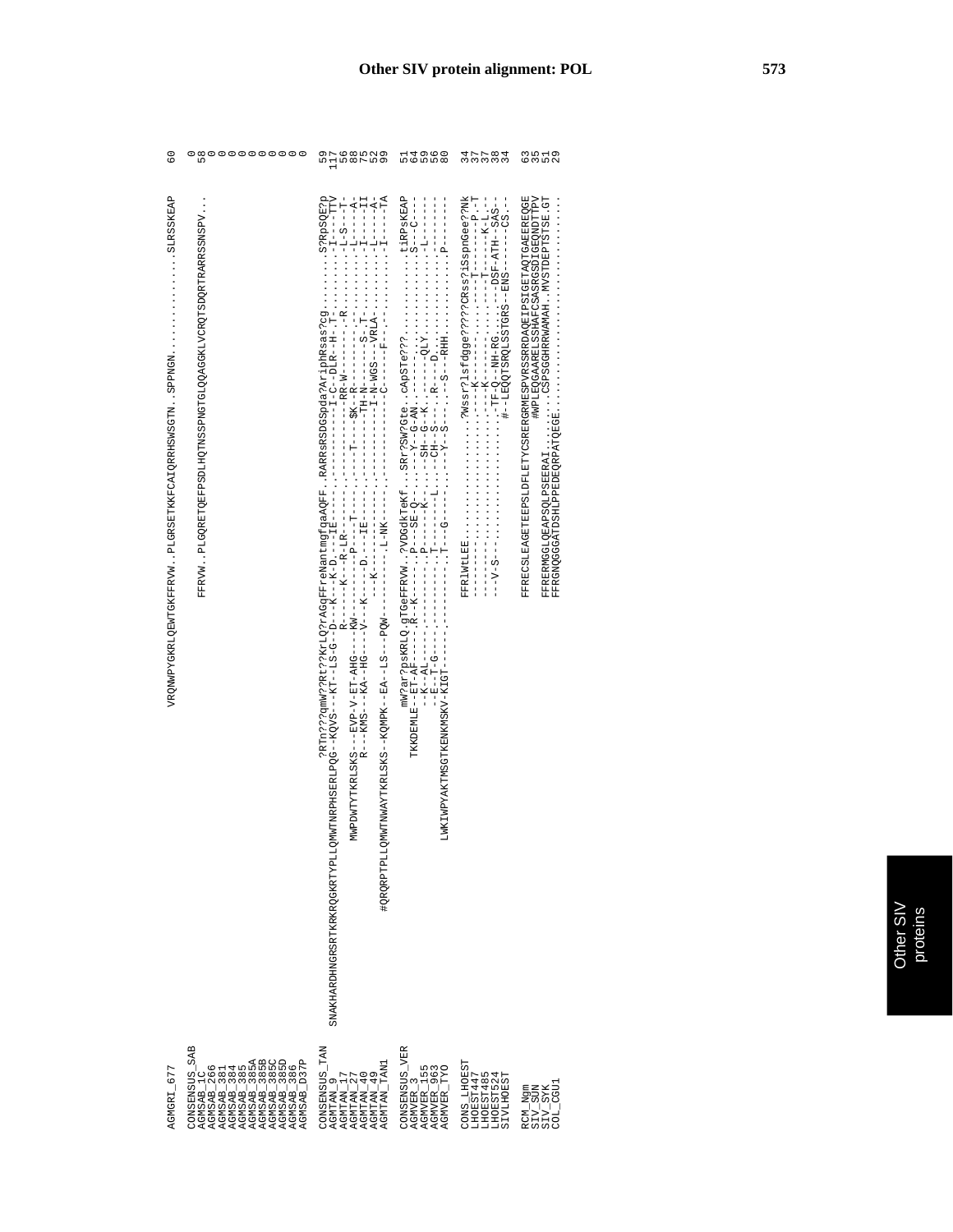| AGMGRI_677                                                                                                                                                                                                                                                                                                                                                                                         | PAVCREGTAPERGERTDKETEGERSGGCFILE_FLMERPMKRRVILEGTPVQGTPVCALLDTGADDTIIQEKPDHKPWRSKVVGGJENKENVGQTEVKEYQQJEDKIITTGSTADENIIGRNI                                                                                                                      | 182                                                |
|----------------------------------------------------------------------------------------------------------------------------------------------------------------------------------------------------------------------------------------------------------------------------------------------------------------------------------------------------------------------------------------------------|--------------------------------------------------------------------------------------------------------------------------------------------------------------------------------------------------------------------------------------------------|----------------------------------------------------|
| $\begin{array}{l} \texttt{AGM3AB\_1C} \\ \texttt{AGM3AB\_286} \\ \texttt{AGM3AB\_384} \\ \texttt{AGM3AB\_384} \\ \texttt{AGM3AB\_385} \\ \texttt{AGM3AB\_385} \\ \texttt{AGM3AB\_385} \\ \texttt{AGM3AB\_385} \\ \texttt{AGM3AB\_385} \\ \texttt{AGM3AB\_385} \\ \texttt{AGM3AB\_385} \\ \texttt{AGM3AB\_385} \\ \texttt{AGM3AB\_385} \\ \texttt{AGM3AB\_385} \\ \texttt{AGM3AB\_385} \\ \texttt{$ | KANCCSGETRAK PLATTERPLA. GGLOLOLOROVSLMRRPMKTVYIEGOKVTALLDTGADDSVIQGIBLGV MKPRIIGGCIGKCINVKAYHNQEVKIEDKTCKATIIVGETGRTVIAIIGRVV<br>NAGEDENT CONTRODERIER HITRANDER ER EIGGEBEN EIGGEBEN EIGEREN ER EIGEN ER EIGDEN EN STELLEN EIGDEN EIGGEREN EIG | ,00000000<br>59<br>177                             |
| CONSENSUS_TAN<br>AGNTAN_9<br>AGNTAN_17<br>AGNTAN_27<br>AGNTAN_49<br>AGNTAN_49<br>AGNTAN_TAN1                                                                                                                                                                                                                                                                                                       | NINGRATYIQUQQDVQQQDVQQQDDQLILDDQLILNGBDIQNQXVXQYQQUDQQCVXXQXVXDVQVOHQQQXXXQQDVQVQXVXVQXXVXVQXXXVQXXX<br>井口 - - - - - - - - - - - -<br>サー・ーーーー コーーー                                                                                               | $\frac{8}{8}$<br>149<br>$82$<br>$11742$<br>$21742$ |
| CONSENSUS_VER<br>AGMVER_3<br>AGMVER_155<br>AGMVER_963<br>AGMVER_TYO                                                                                                                                                                                                                                                                                                                                |                                                                                                                                                                                                                                                  | 111112<br>68770<br>08770                           |
| CONS_LHOEST<br>LHOEST447<br>LHOEST485<br>LHOEST524<br><b>SIVLHOEST</b>                                                                                                                                                                                                                                                                                                                             |                                                                                                                                                                                                                                                  | a<br>nnon<br>nnon<br>151                           |
| $\begin{array}{l} \texttt{RCM\_Ngm} \\ \texttt{SIV\_SUM} \\ \texttt{SIV\_SVK} \\ \texttt{COL\_GU1} \end{array}$                                                                                                                                                                                                                                                                                    | . GGESLIERVELARRE IVITENGGKCOALLDTGADDTVFKEEDVOLTGA. WTAVOIQGIGGAIRVKOVRDKILKKMGGKEYR. GDILIIGHTPINIVGRMM<br>ELSTLETPERQGOSALABGGDQESLSZNGRAMERANINGRAMENTARAPTOTIZADDITIAREDIQIHQP. WSPKIVOSLGGNITVRQYTRYTARTYTVRSRAMERATIVGPTATVGPINTI         | 11111<br>2022<br>2024                              |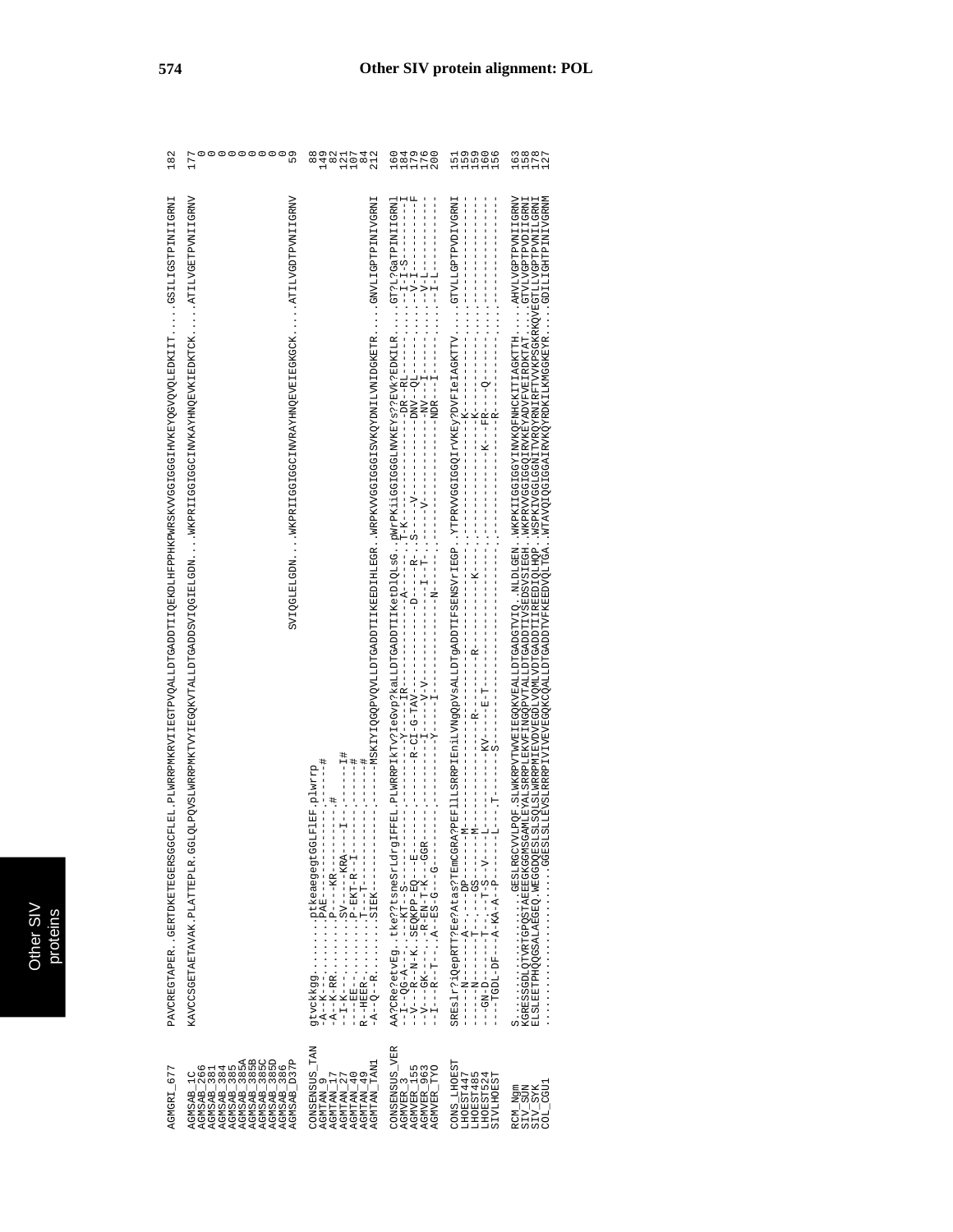| 67<br>AGMGRI                                                                                                                                                                                                                                                                                                                                                                                                                                                      | LAXAANKIVMGYLASAIQIKKOQLKEOGDKILKQWPLASREKILBAITEDICKQMBEBGKKLSRLSGENPYNTPVFAIKKDKTQMRMIVDFRELMKATQDFFFVQLGIPHPAGLQKKKQITITGDXYKSI                                                                                                                                             | N<br>$\overline{31}$                                        |
|-------------------------------------------------------------------------------------------------------------------------------------------------------------------------------------------------------------------------------------------------------------------------------------------------------------------------------------------------------------------------------------------------------------------------------------------------------------------|--------------------------------------------------------------------------------------------------------------------------------------------------------------------------------------------------------------------------------------------------------------------------------|-------------------------------------------------------------|
| $\begin{array}{l} \texttt{AGMSAB} = 2666 \\ \texttt{AGMSAB} = 384 \\ \texttt{AGMSAB} = 385 \\ \texttt{AGMSAB} = 385 \\ \texttt{AGMSAB} = 385 \\ \texttt{AGMSAB} = 385 \\ \texttt{AGMSAB} = 385 \\ \texttt{AGMSAB} = 385 \\ \texttt{AGMSAB} = 385 \\ \texttt{AGMSAB} = 385 \\ \texttt{AGMSAB} = 385 \\ \texttt{AGMSAB} = 385 \\ \texttt{AGMSAB} = 385 \\ \texttt{AGMSAB} = 385 \\ \texttt{AGMSAB} = 385 \\ \text$<br>U W<br>$\bar{\mathbb{E}}$<br>AGMSAB<br>AGMSAB | ပ္ပ<br>LAQLOVTINIVA.KTILPI.KVQLKPGKDGPRIRQWPLRZNFIRALTERITERQGFEKIERITERTEVFAIRKKDKSQWRMLMDFRELMKATQDFQEVGLGIPHPAGLQQREQITVIDIADAYFSC<br>GDAYF<br>GPRIRQWPLSKEKIEALKAICEDLEKQGHLERIGPENPYNTPVFAIRKKDKTQWRILMDFRQLMKSTQDEVGLDEPAGLQQREQQITVLDI<br>LAQLGVTLNLTQ.REIEPI.KVHLKPGQD | moooooooor<br>$\infty$<br>$\overline{30}$<br>$\overline{ }$ |
| AGMTAN_TAN1                                                                                                                                                                                                                                                                                                                                                                                                                                                       | LAPLOARLINEKIPITKVQLKPGNSGPKLKQWPLSEEKIKAITEITQALEKEGKISKVGGENPYNTPVFCIRKKDKTQWRMLIDFRALMKATQDFFEVQLGIPHPAGLKRKKQITVLDIGDAYYSI                                                                                                                                                 | 342                                                         |
| <b>VER</b><br>1967<br>1967<br>1961<br>CONSENSUS<br>$\frac{5}{19}$<br>$\tilde{\mathcal{L}}$<br>AGMVER<br>AGMVER<br><b>AGMVER</b><br><b>AGMVER</b>                                                                                                                                                                                                                                                                                                                  | LApAga?LVMGQLSeqIPiTPVkLKeGAR<br>$-R-$<br>$\frac{1}{1}$<br>$\frac{1}{1}$<br>$- -K - -V - -$<br>$---2T$<br>T<br>$\frac{1}{1}$<br>H.<br>$\frac{1}{1}$<br>L.<br>$\frac{1}{1}$<br>$--VPR-$<br>$-$ K<br>J.                                                                          | 221000<br>11000<br>11000                                    |
| 55<br>CONS_LHOES<br>LHOEST447<br>LHOEST447<br>LHOEST485<br>LHOEST54                                                                                                                                                                                                                                                                                                                                                                                               | 51<br>$\mathbf{I}$                                                                                                                                                                                                                                                             | 788988080808080                                             |
| $\begin{array}{l} \texttt{RCM\_Ngm} \\ \texttt{SIV\_SUM} \\ \texttt{SIV\_SYK} \\ \texttt{SIV\_SYK} \end{array}$                                                                                                                                                                                                                                                                                                                                                   | LSKLGASIMFPISKA. ETI . KVELKPGDGPRVKQNPLSKEKLEALTELCMMEKEGKISRIGPENTETETKKKDSTKNRKLVDFRELMENTQDFEPGLAGCELTVLDUGDAYFSC<br>ISALGGELVLATLSEKIP ITKVKLKBGAAGPKVKQNPLSEEKLEGLOG IOPKLEAEGK EGADPGNPYNTPIFAIKKDKNEWATKLDFRVLMGMTQDGFEPA                                              |                                                             |
| $\overline{ }$<br>- 67<br>AGMGRI                                                                                                                                                                                                                                                                                                                                                                                                                                  | CLEQGYMKGSPTIFQNTAANILEBIKRHTPGLBJIVQYMDDLWLASDHDBTRHNQQVDIVRKMLLEKGLBTPDKKVQREPPWEWMGYKLHPNKWTINKLEIBLPP<br>PLCKEFRKYTAFTIPSVMNTGPGIRYQFN                                                                                                                                     | $\mathbf{\sim}$<br>44                                       |
| $\begin{array}{l} \texttt{AGMSAB} = 1 \texttt{C} \\ \texttt{AGMSAB} = 3 \texttt{86} \\ \texttt{AGMSAB} = 3 \texttt{84} \\ \texttt{AGMSAB} = 3 \texttt{84} \\ \texttt{AGMSAB} = 3 \texttt{85} \\ \texttt{AGMSAB} = 3 \texttt{85} \\ \texttt{AGMSAB} = 3 \texttt{85} \\ \texttt{AGMSAB} = 3 \texttt{85} \\ \texttt{AGMSAB} = 3 \texttt{85} \\ \texttt{AGMSAB} = 3 \texttt{85} \\ \texttt{AGMSAB} = 3 \texttt{85} \\ \texttt{AG$<br>D37P<br><b>AGMSAB</b>            | 7LPQQWKGSPTIFQTTANKILQEFRQKNPDVDYLQYQYMDDMLIASDRPKAEHLVMVQQLRDYLETWGFKTPEKKFQKDPPYLWMGYELYPKKWQLQEITIGFE<br>PLDPDFQKYTAFTIPSVMMREPGIRYQYK<br>PLDEDFQKYTAFTIPSVMMKEPGMRFQYK                                                                                                     | $\frac{1}{2}$<br>$\frac{1}{2}$<br>$\frac{1}{2}$             |
| AGMTAN_TAN1                                                                                                                                                                                                                                                                                                                                                                                                                                                       | CIPQOWKGSPTIRQHTAQHVLKEIGKKVQDLEIIQYMJGSDLEPEKEHDEKVEEVRKLLLLRGFETPDKKVQKRPPYDMMGYKLPFSSHWSLMKIEFE<br>PLDPEFRPYTAFTIPQVMWGPGIRYQFM                                                                                                                                             | 472                                                         |
| CONSENSUS_VER<br>1563<br>1963<br>1951<br>$-3\overline{15}$<br>.<br>ا<br>ا<br><b>AGMVER</b><br><b>AGMVER</b><br><b>AGMVER</b><br><b>AGMVER</b>                                                                                                                                                                                                                                                                                                                     |                                                                                                                                                                                                                                                                                | 64960<br>〇4336<br>4444                                      |
| 55<br>CONS_LHOES<br>LHOEST447<br>LHOEST445<br>LHOEST524<br>LHOEST54                                                                                                                                                                                                                                                                                                                                                                                               |                                                                                                                                                                                                                                                                                | うちょうしょう しょうしん しょうしょう                                        |
| $COL_C$ CGU1<br>$\begin{array}{l} \text{RCM\_Ngm} \\ \text{STV\_SUN} \\ \text{SLV\_SUX} \\ \text{SKK} \end{array}$                                                                                                                                                                                                                                                                                                                                                |                                                                                                                                                                                                                                                                                | 4443<br>4443                                                |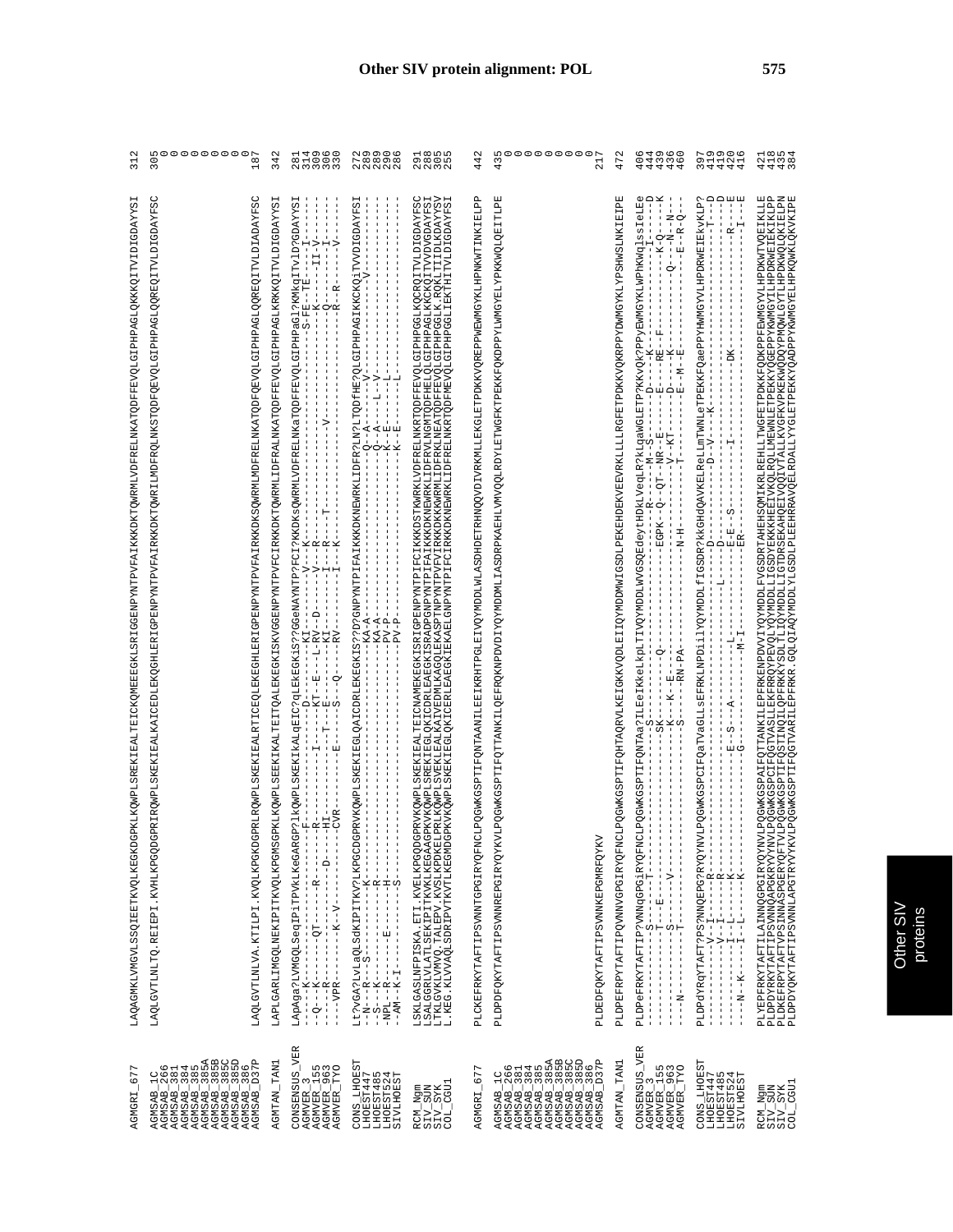| $\overline{ }$<br>67<br>AGMGRI                                                                                                                                                                                                                                                                                                                                                                                               | CHTCAMLR.GKKNILLEETVWTEEABAEYKNNQGIVQETQEGTYYDPLKELLATVQKQGEGQWTYQFTQE.GAVLKVGRYAK.QRETHTNDLATLIVQK<br>LEGE.WTVNKIQKVVGVLWWASQIYPGIKTH                                                                                                                                                                                                                                                                                                            | 56                                                                                                                                                     |
|------------------------------------------------------------------------------------------------------------------------------------------------------------------------------------------------------------------------------------------------------------------------------------------------------------------------------------------------------------------------------------------------------------------------------|---------------------------------------------------------------------------------------------------------------------------------------------------------------------------------------------------------------------------------------------------------------------------------------------------------------------------------------------------------------------------------------------------------------------------------------------------|--------------------------------------------------------------------------------------------------------------------------------------------------------|
| $\begin{array}{l} \texttt{AGM3AD\_1C} \\ \texttt{AGMSAB\_286} \\ \texttt{AGMSAB\_284} \\ \texttt{AGMSAB\_284} \\ \texttt{AGMSAB\_285} \\ \texttt{AGMSAB\_285} \\ \texttt{AGMSAB\_285} \\ \texttt{AGMSAB\_285} \\ \texttt{AGMSAB\_285} \\ \texttt{AGMSAB\_285} \\ \texttt{AGMSAB\_285} \\ \texttt{AGMSAB\_285} \\ \texttt{AGMSAB\_285} \\ \texttt{AGMSAB\_286} \\ \texttt{AGMSAB\_286} \\ \texttt{AGMSAB\_286} \\ \texttt{AG$ | HLCRLIR. GARPLTEIVOWTEEAELELEDERNROILROKOOGOYYDPALPLRAKVLKLGDGOWGYOIYOPENKILKVGKYAK. IKTAHTNELRMLAGLVOK<br>REE.WTVNDIQKLVGKLNWASQIYTGIKT                                                                                                                                                                                                                                                                                                          | <sub>ហ</sub><br>២<br>៣                                                                                                                                 |
| AGMTAN_TAN1                                                                                                                                                                                                                                                                                                                                                                                                                  | KALCKLLR.GAQDLTAVVQWTEQAEVEFRQNQEILKEEQQGAYYDPSKSLRATITKLDDGQWGYQFKQEG.KVLKTGKYTK.SKNTHTNEFRVLAGWVQR<br>QEH.WTVNDIQKLVGVLNWASQLYPGIKT                                                                                                                                                                                                                                                                                                             | 597                                                                                                                                                    |
| CONSENSUS_VER<br>AGMVER_155<br>AGMVER_963<br>AGMVER_TYO<br><b>AGMVER_</b>                                                                                                                                                                                                                                                                                                                                                    | $-1$<br>$-1$<br>$-1$<br>$-1$<br>$-1$<br>$-1$<br>$-1$                                                                                                                                                                                                                                                                                                                                                                                              | 5<br>000000<br>000000                                                                                                                                  |
| <b>HOEST</b><br>CONSENSUS<br>LHOEST447<br>LHOEST485<br>LHOEST485<br>LHOEST524<br>SIVLHOEST                                                                                                                                                                                                                                                                                                                                   | $\begin{minipage}[t]{0.03\textwidth} \begin{tabular}{@{}c@{}} \multicolumn{2}{c}{\textbf{0.04\textwidth} {\bf 1.04\textwidth} {\bf 1.04\textwidth} {\bf 1.04\textwidth} {\bf 1.04\textwidth} {\bf 1.04\textwidth} {\bf 1.04\textwidth} {\bf 1.04\textwidth} {\bf 1.04\textwidth} {\bf 1.04\textwidth} {\bf 1.04\textwidth} {\bf 1.04\textwidth} {\bf 1.04\textwidth} {\bf 1.04\textwidth} {\bf 1.04\textwidth} {\bf 1.04\textwidth} {\bf 1.$      | ちょうりてい<br>コムムムム<br>ロークラフ                                                                                                                               |
| COL.CGU1<br>RCM.Ngm<br>SIV-SUN<br>SYK_SYK                                                                                                                                                                                                                                                                                                                                                                                    | WTWDIQKLVGKLMWASQLYSGLKTKELCKLIR. GVKALDDKVETTREAELEYEBNKAVLKEKIHGVYNPEKPLIAKVQKLEGGQWSYQIEQ. GDSKPLKTGKYAKQKTAHTNEIRWLAGLVQK<br>BP. TWDIQKIVGVINWASQLYSGLKTKELCKLIR. GNKPLAEKVRWTEBREYQSNQBVLQESVSSGSYZEPDKELICRVQKVKQGILTFQW<br>LEBER - TVNDIQKIYGVINNASQLYBGLRTF<br>TDBE - TVNQLQKIJGVINNASQIYSGIKTF<br>QD - KWTVNDIQKIJGALNWLSQLYPGIRTF<br>KEE                                                                                                | ちちうち<br>4460<br>ちょうり                                                                                                                                   |
| 677<br>AGMGRI_                                                                                                                                                                                                                                                                                                                                                                                                               | ICKEALTIWGRLPRVQLPVDKKTWDMWWQD                                                                                                                                                                                                                                                                                                                                                                                                                    | 698                                                                                                                                                    |
| <b>SAB</b><br><b>AGNSAB - 2666</b><br>AGNSAB - 381<br>AGNSAB - 3854<br>AGNSAB - 3854<br>AGNSAB - 3855<br>AGNSAB - 3855<br>AGNSAB - 386<br>AGNSAB - 386<br>AGNSAB - 386<br>CONSENSUS<br>AGMSAB_1C                                                                                                                                                                                                                             | IGKESIVIMGQIPIMEDYWEDYMQVSMIPeM?FVStPp???LWYtLtKePipgBdVYYVDGAcNRNSrEGKAGYiTq?GKQrYekLENTTNQG<br>IGKESIVIMGQIPIMEDYWSDYMQYTWIPEMENVSTPQLIRLWYKLVKDPIPGEAVYYVDGAANRNSKEGKAGYLTDRGDQKVVALENTTNQKAELEAILALRDSGSKVNIITDSQYAMG<br>IGKESIV<br>KEALVIWGELPTLELPVEREVWEQWWAD                                                                                                                                                                              | $\begin{array}{cc}\n\texttt{M} & \texttt{M} & \texttt{M} \\ \texttt{M} & \texttt{M} & \texttt{M} \\ \texttt{M} & \texttt{M} & \texttt{M}\n\end{array}$ |
| AGMTAN_TAN1                                                                                                                                                                                                                                                                                                                                                                                                                  | VCKBAITFWGKLBINFVENTALANALANALANG SEDERTARANAN MENGHALANG SERIKAN SERIKAN SERIKAN SERIKAN DENGHALANG SERIKAN D                                                                                                                                                                                                                                                                                                                                    | 727                                                                                                                                                    |
| CONSENSUS_VER<br>AGMVER_3<br>AGMVER_155<br>AGMVER_963<br>AGMVER_TYO                                                                                                                                                                                                                                                                                                                                                          |                                                                                                                                                                                                                                                                                                                                                                                                                                                   | ものあられる<br>そののでしょう                                                                                                                                      |
| CONS_LHOEST<br>LHOEST447<br>ru 4<br>LHOEST48<br>LHOEST52<br>īΩ<br>SIVLHOE                                                                                                                                                                                                                                                                                                                                                    | $\begin{split} &\frac{1}{2} \left( \frac{1}{2} \left( \frac{1}{2} \right) + \frac{1}{2} \left( \frac{1}{2} \right) + \frac{1}{2} \left( \frac{1}{2} \right) + \frac{1}{2} \left( \frac{1}{2} \right) + \frac{1}{2} \left( \frac{1}{2} \right) + \frac{1}{2} \left( \frac{1}{2} \right) + \frac{1}{2} \left( \frac{1}{2} \right) + \frac{1}{2} \left( \frac{1}{2} \right) + \frac{1}{2} \left( \frac{1}{2} \right) + \frac{1}{2} \left( \frac{1}{$ | 847777<br>847777<br>86666                                                                                                                              |
| RCM_Ngm<br>SIV_SUN<br>SIV_SYK<br>COL_CGU1                                                                                                                                                                                                                                                                                                                                                                                    | I CKEALVIMGKI PKEELIERDWEDWASDWACYSNI PEWEYSTPPLIELWYMI VKDPI PGEBYYYVDGAAMENSKI GKAGYTTDRGKEKVKELEMTINGKAELGAVILALKO SGKEVNIVTDSKHYPG<br>I GRES I VI MGFYPKI QVP I QREI WSQWADYWQUSWI PEDERST PKEMI TATEPYP OG I TY YVDGAAEKI GK                                                                                                                                                                                                                 | 7<br>7793<br>6000                                                                                                                                      |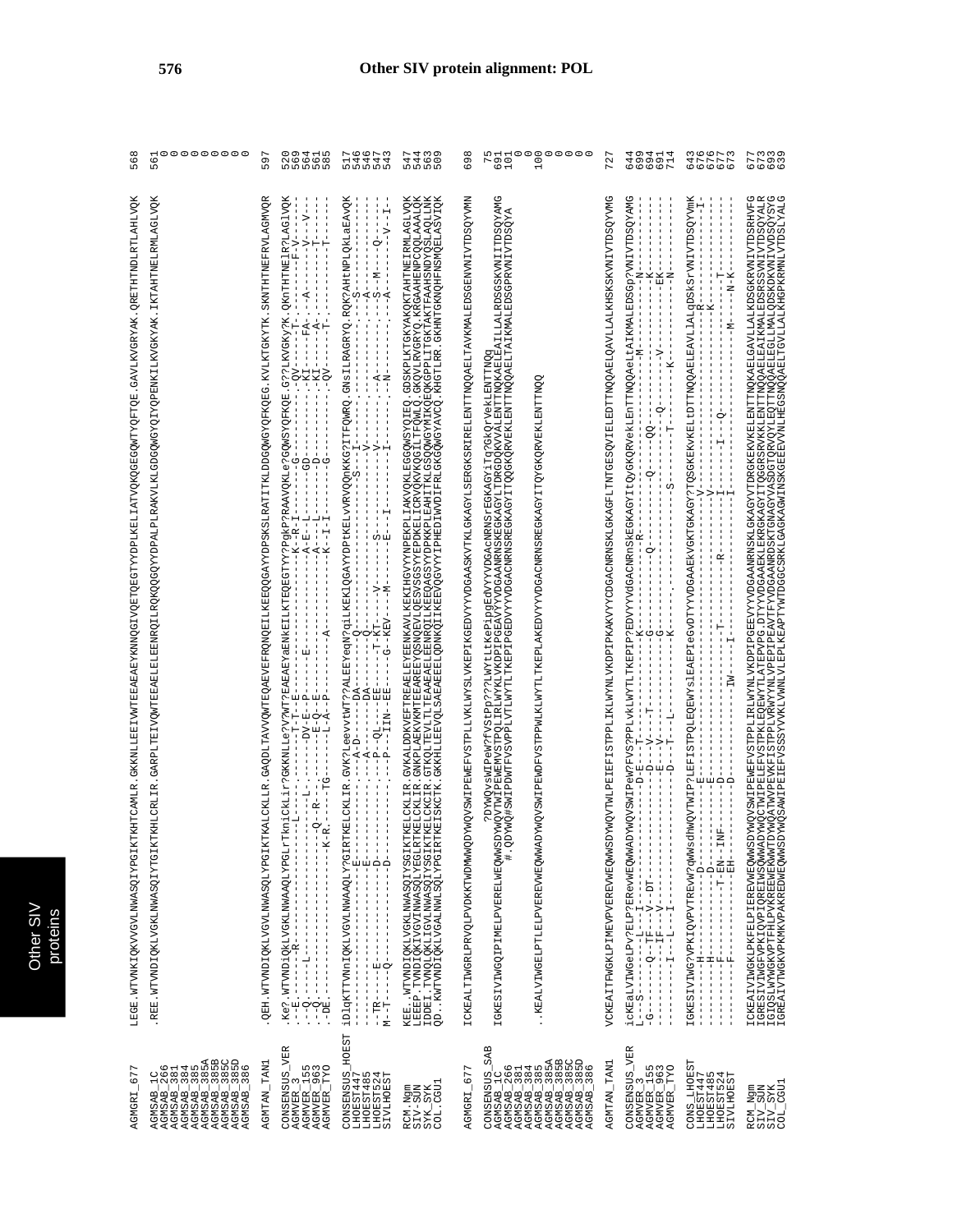| 677<br>AGMGRI                                                                                                                                                                                                                                                                                                                                                                                                       | V STETETDOORTETE AGTVOORING EEN OP DE GEDE VAN EEN AARTE VAN DE GEDE KERPER VOOR GE TE GEDE GEDE GEDE VAN DE G<br>WVPAHKGIGGNTEIDKLVSKGIR<br>ILTACPQESNSPLVEQIIQALMKKRQVYLQ                                                                                                                                                                                                                                                                                                                                                                                                                                                                                                                                                                                                                                                                                                                                                                                                                                                                                                                                                                                                                                                                                                                                    | $\mathbf{\Omega}$<br>$\infty$                               |
|---------------------------------------------------------------------------------------------------------------------------------------------------------------------------------------------------------------------------------------------------------------------------------------------------------------------------------------------------------------------------------------------------------------------|----------------------------------------------------------------------------------------------------------------------------------------------------------------------------------------------------------------------------------------------------------------------------------------------------------------------------------------------------------------------------------------------------------------------------------------------------------------------------------------------------------------------------------------------------------------------------------------------------------------------------------------------------------------------------------------------------------------------------------------------------------------------------------------------------------------------------------------------------------------------------------------------------------------------------------------------------------------------------------------------------------------------------------------------------------------------------------------------------------------------------------------------------------------------------------------------------------------------------------------------------------------------------------------------------------------|-------------------------------------------------------------|
| AGMSAB_385A<br>AGMSAB_385B<br>AGMSAB_385C<br>AGMSAB_385D<br>AGMSAB_386<br>AGMSAB_1C<br>AGMSAB_381<br>AGMSAB_384                                                                                                                                                                                                                                                                                                     | WVPAHKGVGGNEEIDKLVSQGIR<br>IIAGEPTESDNNIVQQIIEELIKKEAVYIA                                                                                                                                                                                                                                                                                                                                                                                                                                                                                                                                                                                                                                                                                                                                                                                                                                                                                                                                                                                                                                                                                                                                                                                                                                                      | 00000000<br>$\overline{a}$                                  |
| AGMTAN TAN1                                                                                                                                                                                                                                                                                                                                                                                                         | . QVLFLDRMEEAOESHDKYHTMWQFIRDAFGIPALVAKEIVAACPKCQIRGEPIHGQVDASVGVWQMDCTHLEGKI<br>WVPAHKGIGGNQEIDKLVSQGIR<br><b>ILTAQPTQSDSVLVNQIIEEMINKDAIYLT</b>                                                                                                                                                                                                                                                                                                                                                                                                                                                                                                                                                                                                                                                                                                                                                                                                                                                                                                                                                                                                                                                                                                                                                              | L<br>L<br>$\infty$                                          |
| CONSENSUS_VER<br>AGMVER_3<br>AGMVER_155<br>AGMVER_963<br><b>TYO</b><br><b>AGMVER</b>                                                                                                                                                                                                                                                                                                                                | ⋗<br>$\begin{array}{c} \mathbf{I}--\mathbf{X}--\mathbf{I}\\ \mathbf{I}--\mathbf{X}-\mathbf{A}\\ \mathbf{I}--\mathbf{X}-\mathbf{A} \end{array}$<br>Λ.<br>$\blacksquare$<br>Ė<br>$-1 - 5$<br>- 설립<br> -<br> -<br>က်က် ဆုံ<br>$\frac{1}{1}$<br>ฅ่ค่ค่ฅ่<br>! ! ! ¤<br>! ! ! !<br>$\mathbf{L}$<br>$\overline{\phantom{a}}$<br>$\blacksquare$<br>闰<br>$\overline{\phantom{a}}$<br>п<br>J.<br>-- XET----<br>II & & AT<br>$\frac{1}{2} - \frac{1}{2} = \frac{1}{2}$<br>$\frac{1}{2} - \frac{1}{2} - \frac{1}{2} = \frac{1}{2}$<br>$\frac{1}{2} - \frac{1}{2} = \frac{1}{2}$<br>$\frac{1}{2} - \frac{1}{2} = \frac{1}{2}$<br>$\frac{1}{2} - \frac{1}{2} = \frac{1}{2}$<br>FI5<br>r?<br>KI<br>ILTAQPTQSDSPLvEQIIAlMvqK??IYLQ<br>$- - 2 - - - - - - - - - - - -$<br>$\,$ I<br>$\frac{1}{1}$<br>$-1$ $-1$ $-1$ $-1$<br>J<br>$\frac{1}{4}$<br>$\frac{1}{1}$<br>$\frac{1}{1}$<br>$\mathsf I$<br>$\overline{\phantom{a}}$<br>$\frac{1}{1}$<br>J<br>J<br>-1<br>J.<br>Ť.<br>Ť<br>$\overline{\phantom{a}}$                                                                                                                                                                                                                                                                                                                      | 9 7 9 9 9<br>52214<br>$P \infty$ $\infty$ $\infty$ $\infty$ |
| $\frac{\text{CONS}_{\text{LHOEST47}}}{\text{LHOEST447}}$<br>SIVLHOEST                                                                                                                                                                                                                                                                                                                                               | н<br>Ţ<br>$- -M - -$<br>부<br>부<br>$\frac{1}{1}$<br>$-1 - 1 - 1$<br>ŧ<br>$-1$<br>н<br>$\frac{1}{1}$<br>$\mathbf{I}$<br>$\frac{1}{1}$<br>Α΄<br>Η Η<br>!!!<br>$-1 - -1 - 1$<br>$-1 - 1 - 1$<br>Ť.<br>$\mathbf I$<br>$\mathsf I$<br>$\mathbf{I}$<br>$\overline{\phantom{a}}$<br>- 1<br>- 1<br>т.<br>$\blacksquare$<br>$\begin{array}{r} - - E - \widetilde{A} - - - Q - - \\ - - D - \widetilde{A} N - - K - - \end{array}$<br>$\mathbf{I}$<br>- 1<br>$\mathsf I$<br>Ť<br>$\frac{1}{2}$<br>п<br>$\mathsf I$<br>$\,$ I<br>$\mathbf{I}$<br>J,<br>$\frac{1}{1}$<br>$\,$ I<br>$\mathbb T$<br>÷.<br>$\frac{1}{4}$<br>$\mathbf{I}$<br>Ť.<br>占<br>$T5X--$<br>$-101-$<br>ł<br>Ť<br>$\overline{\phantom{a}}$<br>$\frac{1}{1}$<br>$\mathbf{I}$<br>$\mathbf{I}$<br>$\overline{\phantom{a}}$<br>Ħ<br>$\mathbf{I}$<br>$-5 - 7$<br>Ţ<br>Ť<br>EPA?1<br>$\circ$<br>$\frac{1}{\sqrt{2}}$<br>$\frac{1}{1}$<br>$\mathbf{I}$<br>Т<br>$\frac{1}{1}$<br>$\overline{\phantom{a}}$<br>$\mathbf{I}$<br>п<br>1<br>$\overline{\phantom{a}}$<br>$-1$<br>$\frac{1}{1}$<br>$-1$<br>Ţ<br>י<br>י<br>$\mathbf I$<br>$\mathbf{I}$<br>$-1 - 2 - 1 - 1$<br>$\mathbb{I}$<br>$\mathbf{I}$<br>- 1<br>$\mathbf{I}$<br>$\mathbb T$<br>$\mathbf{I}$<br>ţ<br>$\frac{1}{1}$<br>$\mathbf{I}$<br>$\mathsf I$<br>ţ<br>$\begin{bmatrix} 1 \\ 1 \\ 1 \end{bmatrix}$ | 60000<br>$\Gamma$ $\infty$ $\infty$ $\infty$                |
| $\begin{array}{l} \texttt{RCM\_Ngm} \\ \texttt{SIV\_SUM} \\ \texttt{SIV\_SVK} \\ \texttt{COL\_GU1} \end{array}$                                                                                                                                                                                                                                                                                                     | WVPAHKGIIGGNEQVDKLVSQGIRQVLFLDGIGKAQEEHEKYHSWNRAMAEEPQIVAKEIVAQCPKCQVKGEAVHGQVDASPGTWQMDTHLEGKI<br>WVPAHKGIIGGNOEIDQLVSQGIRKRQVMFIEKIEPAVEEHEKFHNNAASLQEMFDIFDLVVAKQIVMEQSQQQKGEAITGQVDASPGTWQUDTHMEEKV<br>WCPAHKGIIGGNOEIDQKVG<br>ILAGSPDTSERELDQOIIEQMIKEEVELS<br>LLSKRPTETDSELVKEIVELERQKONVOLG<br>I LMTCPTNTEHP I VEQ I I QEA IKKEA I YVT<br>I I TGQPYDQLPSSRGE I I QAGMAKEA I HVA                                                                                                                                                                                                                                                                                                                                                                                                                                                                                                                                                                                                                                                                                                                                                                                                                                                                                                                         | 50255<br>$\infty$ $\infty$ $\infty$ $\sim$                  |
| 677<br>AGMGRI_                                                                                                                                                                                                                                                                                                                                                                                                      | KLLARWPVKHLHTDVKBPNFYCQWAANCMWHSNTETCHTTGTVFXDPQSQGSVBSWMPGNTESQIFXEDDGERLETAVQMATHIHNFKRKGGIGGISSAERLVM<br>I IVAVHVASGFIEAEVIPRETGKETAHFLL                                                                                                                                                                                                                                                                                                                                                                                                                                                                                                                                                                                                                                                                                                                                                                                                                                                                                                                                                                                                                                                                                                                                                                    | G<br>S<br>$\sigma$                                          |
| <b>SAB</b><br>$\begin{array}{l} \texttt{CONSEINSUS\_SA} \\ \texttt{AGMSAB\_1C} \\ \texttt{AGMSAB\_384} \\ \texttt{AGMSAB\_384} \\ \texttt{AGMSAB\_385} \\ \texttt{AGMSAB\_385} \\ \texttt{AGMSAB\_385} \\ \texttt{AGMSAB\_385} \\ \texttt{AGMSAB\_385} \\ \texttt{AGMSAB\_385} \\ \texttt{AGMSAB\_385} \\ \texttt{AGMSAB\_386} \\ \texttt{AGMSAB\_386} \\ \texttt{AGMSAB\_386} \\ \texttt{AGMSAB\_386} \end{array}$ | ă<br>$\mathbf{I}$<br>부부<br>$\mathbf{I}$<br>$\mathbf{I}$<br>-1<br>i<br>İ<br>ٻ<br>-<br>Ĥ<br>Ţ<br>$\begin{array}{c} \hline \end{array}$<br>Ŧ<br>$\mathbf{I}$<br>$\mathbf{I}$<br>п.<br>$\blacksquare$<br>$\mathbf{I}$<br>$\mathbf{I}$<br>$\mathbf{I}$<br>$\mathbf{I}$<br>J<br>÷<br>$\frac{1}{1}$<br>ł<br>$\mathbf{I}$<br>և և և<br>$X$ – –<br>7 – –<br>$X -$<br>$X -$<br>Ŀ,<br>Ť<br>$\frac{1}{1}$<br>Ţ<br>$15-$<br>Ť<br>$Y -$<br>$\mathbf{I}$<br>$\mathsf I$<br>$\mathbf{I}$<br>$\mathbf{I}$<br>- 11<br>$\mathbf{I}$<br>$\mathbf I$<br>÷<br>$\frac{1}{1}$<br>$\mathbf{I}$<br>Ť<br>-1<br>J,<br>$\frac{1}{1}$<br>f.<br>$-25$<br>모<br>$\overline{\phantom{a}}$<br><b>KLASRWP</b><br>$\mathbf{I}$<br>$\mathbf{I}$<br>п<br>#AEVIPQETGKATAhFLL<br>í<br>$\frac{1}{1}$<br>ţ<br>$\frac{1}{1}$<br>$\frac{1}{1}$<br>$\frac{1}{1}$<br>$\mathsf I$<br>$\frac{1}{2}$<br>$\begin{bmatrix} 1 \\ 1 \\ 1 \\ 1 \end{bmatrix}$<br>$\mathsf I$<br>п<br>Ť<br>$\frac{1}{1}$<br>$\mathbf{I}$<br>I<br>$\frac{1}{1}$<br>l,<br>IIVAVHVASGFIE                                                                                                                                                                                                                                                                                                   | 194434444<br>のずののののののの<br>Ō                                 |
| TAN1<br><b>AGMTAN</b>                                                                                                                                                                                                                                                                                                                                                                                               | KIISRWPITTKIJHDNOPNFVSQBVQTICWWGQVBHTTGIPYGSQGSVBSWNRQIJKBTIEKIRDCAFTLBXJAVJJACHIHNFKRKGGIGTNTPABRIJN<br>IIVAVHVASGFLEAEVIARETGKETAKFLL                                                                                                                                                                                                                                                                                                                                                                                                                                                                                                                                                                                                                                                                                                                                                                                                                                                                                                                                                                                                                                                                                                                                                                        | L<br>${}^{\circ}$<br>$\sigma$                               |
| CONSENSUS_VER<br>AGMVER_3<br>AGMVER_155<br>AGMVER_963<br><b>DAL</b><br><b>AGMVER</b>                                                                                                                                                                                                                                                                                                                                | п<br>$-4$<br>$0 - 5$<br>$\mathsf I$<br>$\mathbf{I}$<br>$-11$<br>$\mathbf{I}$<br>$\mathsf I$<br>÷,<br>J.<br>-1<br>$\Delta$<br>-1<br>$\mathbf{I}$<br>$\mathbf{I}$<br>$\mathbf{I}$<br>-1<br>$\mathbf{I}$<br>-1<br>$\mathbf{I}$<br>Ţ<br>$\frac{1}{2}$<br>J<br>J.<br>$\mathsf I$<br>-1<br>п.<br>$\mathbf{H}$<br>$\mathbf I$<br>$\mathbf{I}$<br>$-7$<br>$\mathsf I$<br>$\begin{array}{cccccccccc} . & . & . & . & . \\ & . & . & . & . \\ & & . & . & . & . \\ & & . & . & . & . \\ & & & . & . & . \\ \end{array}$<br>$\overline{\phantom{a}}$<br>$\overline{\phantom{a}}$<br>$\mathbf{I}$<br>п.<br>J.<br>$\mathbf{1}$<br>j.<br>$\mathbf{I}$<br>Ţ<br>$\mathbf{1}$<br>-11<br>-1<br>$\mathbf{I}$<br>$-1$<br>$\overline{\phantom{0}}$<br>$\mathsf I$<br>$-1G-$<br>I<br>ï<br>İ<br>$\frac{1}{1}$<br>$-1$ $-1$ $-1$ $-1$ $-1$ $-1$ $-1$ $-1$<br>$\frac{1}{1}$<br>J<br>$\overline{\phantom{a}}$<br>I<br>J<br>$\frac{1}{1}$<br>J.<br>ł<br>T.                                                                                                                                                                                                                                                                                                                                                                                | $\infty \cap \cap \cap \cap$<br>85547<br>                   |
| CONS_LHOEST<br>LHOEST447<br><b>LHOEST485</b><br>LHOEST524<br>SIVLHOEST                                                                                                                                                                                                                                                                                                                                              | ERVREDAQQLKTAVLMAVHIHNFKQRGGLGGLSPAERfIN<br>ř<br>т<br>$\mathbf{I}$<br>י<br>ד<br>1<br>ł,<br>$\blacksquare$<br>$\mathbf{I}$<br>Ţ.<br>т<br>$\blacksquare$<br>Ť.<br>$\mathsf I$<br>$\mathbf{I}$<br>т.<br>$\blacksquare$<br>L<br>ł,<br>-1<br>$\mathbf{I}$<br>$\begin{array}{c} \hline \end{array}$<br>L.<br>$\blacksquare$<br>ုံ ဗုံ<br>L.<br>$\blacksquare$<br>L<br>т.<br>Ť.<br>т<br>$\frac{1}{2}$<br>$\blacksquare$<br>-<br>Ť.<br>$\mathbf I$<br>ł.<br>1<br>$\mathbf{I}$<br>ŧ<br>Ť<br>$\overline{1}$<br>L<br>w<br>$\mathbf{I}$<br>Ι.<br>ŧ<br>- 1<br>п<br>w<br>J.<br>$\blacksquare$<br>Ť<br>$\frac{1}{1}$<br>ŧ<br>$\blacksquare$<br>$\mathsf I$<br>$-1$<br>$\mathbf{I}$<br>$\mathbf{I}$<br>$\overline{\phantom{a}}$<br>Ť.<br>ł<br>- 1<br>Ι.<br>$\begin{array}{c}\n-5x - 3x - - - \\ -2x - -1 \\ -2x - -1 \\ -2x - -1\n\end{array}$<br>J.<br>L<br>L.<br>-1<br>IiNAvHvAsGFMVAEVIPDETGKTTa?FLL<br>- - エー・・・・<br>$-1 - N - 1$<br>T.<br>$\mathsf I$<br>$\frac{1}{1}$<br>÷<br> <br>$\frac{1}{1}$<br>ï<br>Ť.                                                                                                                                                                                                                                                                                                              | 16673<br>on mmm<br>$\infty$ のののの                            |
| RCM_Ngm<br>SIV_SUN<br>SIV_SYK<br>COL_CGU1                                                                                                                                                                                                                                                                                                                                                                           | I LYANIYASGI ISABI LIRAK KELAHELIKLAARWEVEHIDNGTNETSAAVOADCWAQ LEHTFOFFNDSOGVVESNNHOLK I LIGO IEDOARKLETAVOMAVL<br>I LOVANIYASGI LEHTFOFFND ISABI LIRAK KELAHENGTNET ISABI LIRAK KELAH ISABI LIRAK KELAH ISABI LIRAK KELAH ISABI<br>SOMEVROVHTDNGPNFVSOHFKAAVWWLGIAHTTGHAYADOSOGVVEORNKDVKRKIKKNKDOAETLESKVAMAVYALMFKRKGGLGGKSPWERQVE<br>ILVAVHVCTLFCWATILKRETGEETGRALI                                                                                                                                                                                                                                                                                                                                                                                                                                                                                                                                                                                                                                                                                                                                                                                                                                                                                                                                        | 5<br>3 3 4 5<br>5 9 5 9<br>თთთდ                             |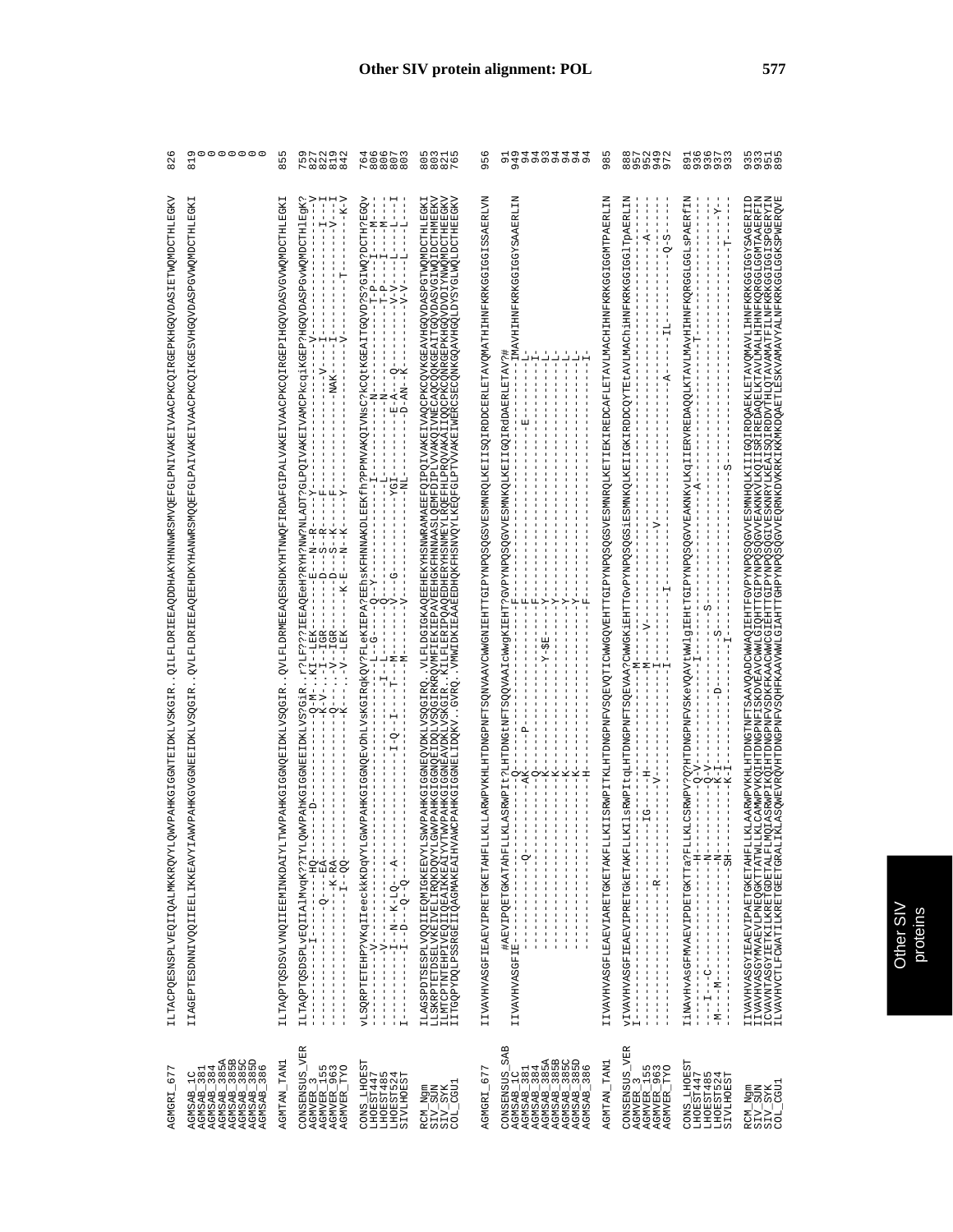| AGMGRI_677                                                                    | MLTTTQLAINQIQKIIMRYYYYREGROPVWKGPARLIWKGBQAVVIKGEGRD.IKVVPRRKAKIIKDYGERKTWDSEGVRERQVNEGDSDLQQD                                                                                                                                                                                                                                                                                                                                      |
|-------------------------------------------------------------------------------|-------------------------------------------------------------------------------------------------------------------------------------------------------------------------------------------------------------------------------------------------------------------------------------------------------------------------------------------------------------------------------------------------------------------------------------|
| AGMSAB_1C                                                                     | IHTELETKTLQQKISKIQNFRYYYREGRDPVWKGPAKLIWKGEGAVVIQEQGE.IKTIPRRKAKIIKDYGKALDSQAPLEGNGRTAGEVD                                                                                                                                                                                                                                                                                                                                          |
| AGMTAN_TAN1                                                                   | ATTTIQLEIQQQQKISNDYYYYREGREPVWILLAKGEGAVVLIKGBGAVVIKEGEE.LKVVPRRKAKIIKEYGERKIYVGEKNINGGS                                                                                                                                                                                                                                                                                                                                            |
| CNSENSUS_VER<br>AGMVER_155<br>AGMVER_963<br>AGMVER_TYO<br>AGMVER <sub>3</sub> | $\begin{array}{l} \texttt{mITTQLB2} \texttt{q2} \texttt{1} \texttt{Q1} \texttt{K1} \texttt{QK1} \texttt{M}\texttt{F}\texttt{RYYYR} \texttt{R}\texttt{G}\texttt{R}\texttt{Q}\texttt{WK} \texttt{G}\texttt{B}\texttt{Q}\texttt{A}\texttt{WYR}\texttt{R}\texttt{G}\texttt{R}\texttt{Q}\texttt{WYR}\texttt{R}\texttt{G}\texttt{R}\texttt{Q}\texttt{WYR}\texttt{R}\texttt{G}\texttt{R}\texttt{Q}\texttt{WYR}\texttt{R}\texttt{G}\texttt$ |
| TONS_LHOEST<br>TPPTSEOH.<br>LHOEST485<br>LHOEST524<br>SIVLHOEST               | #\$WATPLOYJQKLINSKIIIXEXYYYYARQHOQWDPQWDAQJIWLQPAGVAVAVASOSWATPSTPSFXAXIXIXIGEOSOSOSODALIYS<br>- 1984 - コード・カード・コード・コード エー・エー・エー エー・エー・エー アー・エー・エー エー・エー・エー エー・エー・エー エー・エー・エー エーエー・エー・エー                                                                                                                                                                                                                                            |
| RCM_Ngm<br>SIV_SUN<br>SIV_SYK<br>COL_CGU1                                     | I I ASDLQTTKLQNQ I SK I QNFRYYFREGRDQQWKGPAKLI WEGEGAVVI QDQE . DLKVVPRRKCK I I KDYGRKEVDRETNWEGRQEES\$<br>MINADLETQYLQK I NSK I LKFKVYYFREGRDFQWKGPAKLI MKGEGAVVI KQEE . NI LIVVPRRKAKLVKDYGGESS SYEMVG#<br>RA I I ELDTQNLTKLQNQKFKA                                                                                                                                                                                               |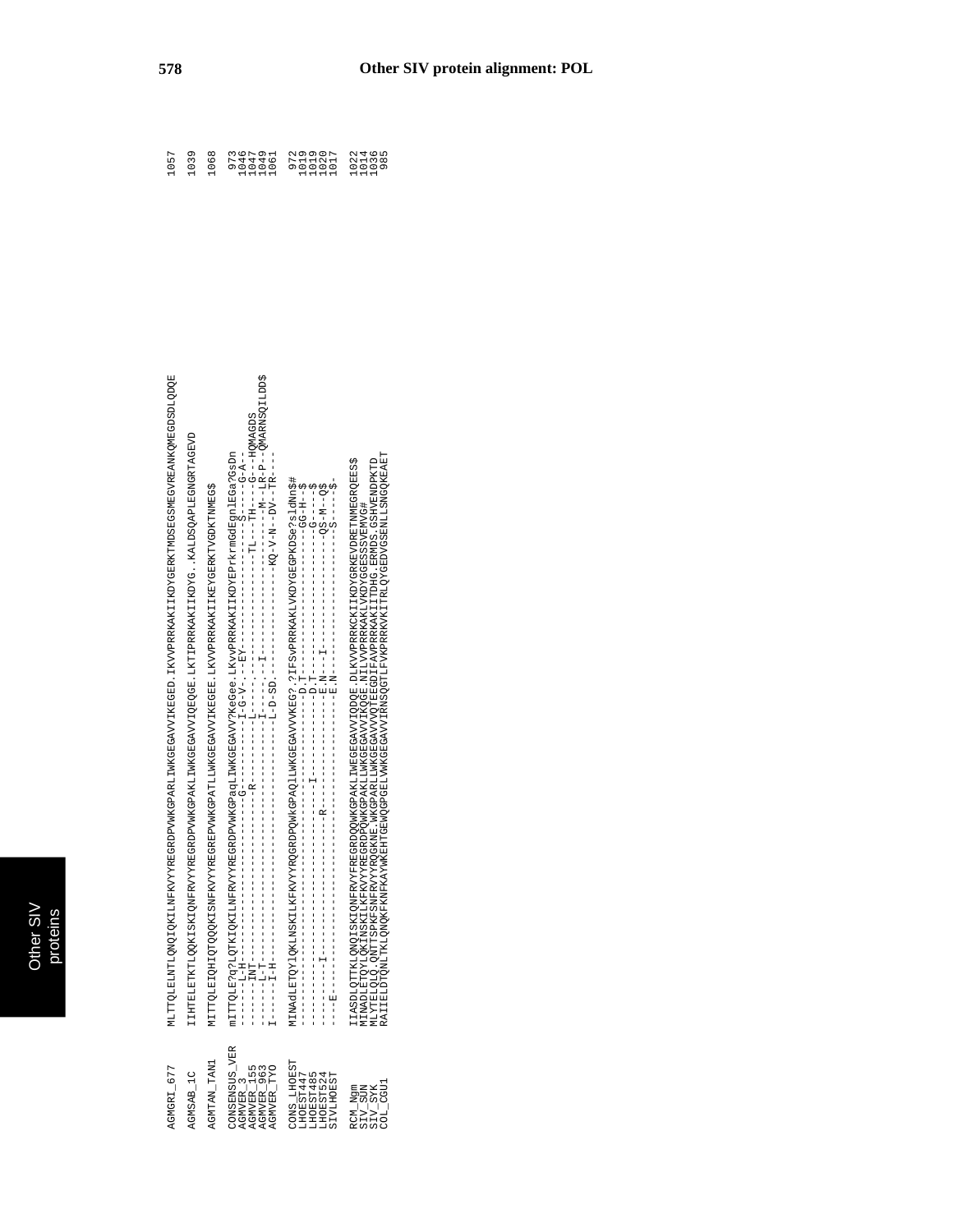| $1102$<br>$1102$                                                                                                                                                                                                                |                                                                                                                                                                                                                                                                                                                                                                                                                          | $\begin{array}{c} 0.0111 \\ 0.0100 \\ 0.0101 \\ \end{array}$                 | 124<br>109                                                                                                                                  | 3<br>222<br>222                                                                                                                                                                                          |                                                                                                                                                                                                                                                                                                                                                                                                | 00000<br>00000<br>00000                                                                                           | 4 ru<br>$\frac{17}{21}$                                                                                 | 2<br>1348<br>228                            | 122212<br>123222                                                                                                                                 | A<br>ANNA<br>ANNA                                           | 22             |
|---------------------------------------------------------------------------------------------------------------------------------------------------------------------------------------------------------------------------------|--------------------------------------------------------------------------------------------------------------------------------------------------------------------------------------------------------------------------------------------------------------------------------------------------------------------------------------------------------------------------------------------------------------------------|------------------------------------------------------------------------------|---------------------------------------------------------------------------------------------------------------------------------------------|----------------------------------------------------------------------------------------------------------------------------------------------------------------------------------------------------------|------------------------------------------------------------------------------------------------------------------------------------------------------------------------------------------------------------------------------------------------------------------------------------------------------------------------------------------------------------------------------------------------|-------------------------------------------------------------------------------------------------------------------|---------------------------------------------------------------------------------------------------------|---------------------------------------------|--------------------------------------------------------------------------------------------------------------------------------------------------|-------------------------------------------------------------|----------------|
| ЭНIМНФИАЛАLЛАГЛЖЛЖМОМИЯ "АST∀ЛУКЛЕSТМЭОЯ АLTHМХЭДЛАГУВЭЕРЭГА ГТАВЗЭЛДЛИМУРЭОХНИГ ``````````````````````````````<br>МНІТНФИАЛМАСТАБЛАМЯРУВЭ````ХЭГЭЛХҮЛГЯТМЭУЯ АЛГНМАМІЛУЯГТЧЭОГУТАГЛАМДА SZMMMЯТУЯЛНА ````````````````````````` |                                                                                                                                                                                                                                                                                                                                                                                                                          |                                                                              | NHITTAGYAYALTQLAMOQNMÖ<br>HHINÖGYATAGIHALÖXSNXI                                                                                             | AXEMCETDRAIQQAIRGEKYT.WCTEKEGHKGQVQCLQLLALWAYTNGIRKREXRTFTMAGMDLGORQGANGRMATRHAIGRAIGRORGRAIMAEMENDLC<br>SYFPCFTDRAVQQAIRGEKYL.WCKHQVGHQUDTGQVPSLQYLALRVYTNGLRKVAPTSRRGSSQGSQEQRGRMARMMGFAQKRAMAPTRTAIGR |                                                                                                                                                                                                                                                                                                                                                                                                |                                                                                                                   | .TGSDRSIQAFYSSRNIWSLESIL<br>LVLSLQFLCLRVLHGQQE<br>LVLSLQFLCLRVYLKDGGGFLQSLPACARNTMVLHSKKCRVDPKRDQCHCKGR |                                             |                                                                                                                                                  |                                                             |                |
| MEREKQWIVEVVWRVSERQISRWRGIVTYKIR, NKQLP, WEYR.<br>M., EKHWIVEPLWKVTGGQQERWTSLVKXHMHVSKQCVHWRYT<br>MEREKLWVTRLTWRVSGEHIDKWKGIVKXHMR, NR.LQDWTYL                                                                                  | $\begin{array}{l} \mathtt{Mnqek} \in \mathtt{K} \mathtt{WlW} \mathtt{Wr} \mathtt{WlW} \mathtt{Vp} \mathtt{?} \mathtt{?} \mathtt{l} \mathtt{I} \mathtt{I} \mathtt{WlW} \mathtt{Q} \mathtt{C} \mathtt{I} \mathtt{V} \mathtt{Y} \mathtt{WlW} \mathtt{R}, \mathtt{ } \mathtt{ } \mathtt{R} \mathtt{R} \mathtt{I} \mathtt{?} \mathtt{.} \mathtt{.} \mathtt{.} \mathtt{.} \mathtt{.} \mathtt{.} \mathtt{.} \mathtt{.} \mathtt$ | MERDQRIVRVAwITtRsL?EKFLDIrRal                                                | MEENPPQWRWWDEREWEDRRQYKIVR.<br>MEKEWIVVPTWRMTPRQIDRLQHIIKT                                                                                  |                                                                                                                                                                                                          | $\begin{array}{l} \texttt{H1R1} \texttt{C1} \texttt{C1} \texttt{R2} \texttt{R3} \texttt{C2} \texttt{R4} \texttt{R4} \texttt{C3} \texttt{R5} \texttt{R6} \texttt{R7} \texttt{R7} \texttt{R8} \texttt{R9} \texttt{R9} \texttt{R0} \texttt{R1} \texttt{R1} \texttt{R1} \texttt{R2} \texttt{R3} \texttt{R1} \texttt{R2} \texttt{R3} \texttt{R4} \texttt{R4} \texttt{R5} \texttt{R6} \texttt{R6} \$ | KYFnCfstRDIr?AlwGEkIma?CamPtGHKG<br>----------------------<br>$\mathsf I$<br>ł.<br>ï.<br>$\frac{1}{1}$<br>I<br>I. | LHKG.<br>HTD<br>KYFDCWTSRCIRRAMLGEKILHECRNQV <i>I</i><br>FYFPCFTARAVNQAVRGELLTSHCWTP                    | GRRGKEWGTNDRKGL<br>RGGKET<br><b>GRTSH\$</b> | GGrr?tg?shdgkGl.\$<br>--G-KESH--AR---<br><b>V)</b><br>$- -GE - -KT - S - -I$<br>$- -E - -E - SEDN - -E - -$<br>$\frac{1}{1}$<br>$---XM-X$<br>- 1 | W<br>$\frac{1}{1}$<br>$\frac{1}{1}$<br>I<br>ı               | KRRGRD         |
| AGMGRI_677<br>AGMSAB_1C<br>AGMTAN_TAN1                                                                                                                                                                                          | CONSENSUS_VER<br>AGMVER_3<br>AGMVER_155<br>AGMVER_963<br>AGMVER_TYO                                                                                                                                                                                                                                                                                                                                                      | CONS_LHOEST<br>LHOEST447<br>THUEST485<br>LHOEST485<br>LHOEST524<br>SIVLHOEST | $\frac{1}{2}$<br>$\frac{1}{2}$<br>$\frac{1}{2}$<br>$\frac{1}{2}$<br>$\frac{1}{2}$<br>$\frac{1}{2}$<br>$\frac{1}{2}$<br>$\frac{1}{2}$<br>ω ω | TAN1<br>AGMGRI_677<br>AGMSAB_1C<br><b>AGMTAN_</b>                                                                                                                                                        | CONSENSUS_VER<br>AGMVER_3<br>AGMVER_155<br>AGMVER_963<br>AGMVER_TYO                                                                                                                                                                                                                                                                                                                            | CONS_LHOEST<br>LHOEST447<br>LHOEST485<br>LHOEST524<br>LHOEST524                                                   | $\begin{array}{c} {\tt SIV\_SUM} \\ {\tt SIV\_SYK} \end{array}$                                         | AGMTAN_TAN1<br>AGMGRI_677<br>AGMSAB_1C      | CONSENSUS_VER<br>AGMVER_155<br>AGMVER_963<br>AGMVER_TYO<br>3<br><b>AGMVER</b>                                                                    | CONS_LHOEST<br>LHOEST447<br>LHOEST485<br>5<br>4<br>LHOEST52 | <b>SIV_SYK</b> |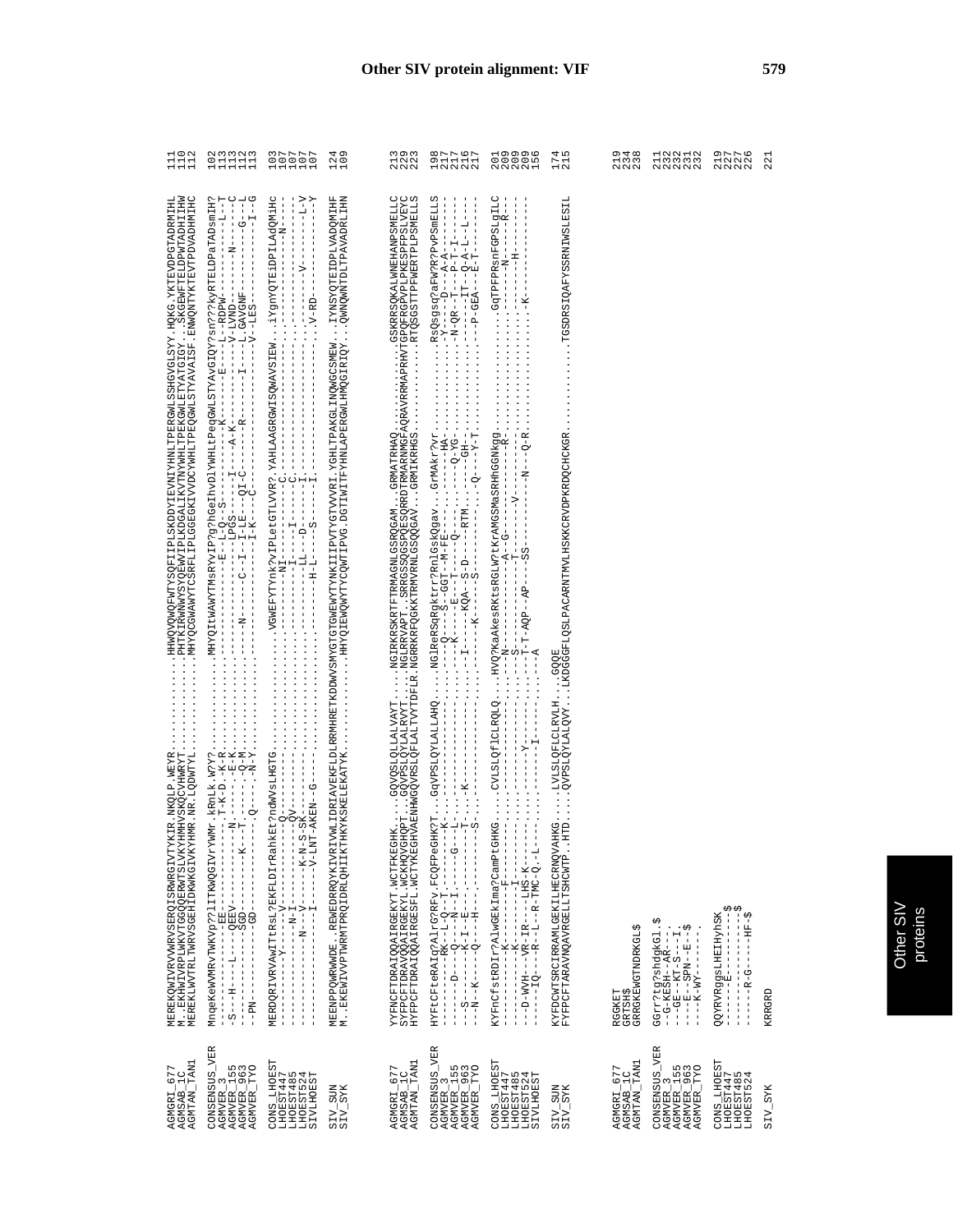| MSRqRQQRSP.ErFDFGPPREPMGQMLADTMEBIKERARRHFPEdiAAQV3eYCVsSTGSSEGACM?FI.T?VNRALf?HLPtCPSYAAaRAGTAHPTEARAPrPtedIQRGry\$<br>S (1 S – – – – – – + O – IX – – – – – – – – – – – – – | AASRRE EVEQEPEDECEPEREPEQWLADTMEEIEREREREREREN QVCADSTGS. EKEGCMCA I TLINRALFILMCPSYIRIRSOSGENVEREPEREPEREQUEDIRRGLQD\$<br>AASGROPPREPILAT WDLDREPWDLODREPWDDWDLDLDERENGULDRYMANDINGVERGRREHNTPWNFLGYKYY.RIVOKSMFVHFRCGCRRRGGPFSPYERRGGGG-APPPPPFCAS<br>GOKRDEOVSREDDQUIRPREPREDYNQWLADTMEEIKEEARKHEPPLIIJANVSEYCVQNTGSBEEACEKFI.TLMNRAIWVRLEDOOD<br>ARAFPNPSQUFV@TPRNFFLPRNVINTLPNXINVTLWLARIJVVTBASKHFTPQBIZVGVMNQSLMBBAGTDSPTWAMBRTMIJMURALMLMLFEHFAAGCPQRTRXPAHGYPHPSY | MASGRGEPETWDLaEREPWDeWLENDLeG?NgEAELHFGERELLfQVWNYCQBEGER:9tFm?ERAYKY.rIVQKALFVHFRCGCRRRQFFEFERGGGR&RGYGFGR&?RvPPGLd\$<br>20-------- リーーーーー |
|-------------------------------------------------------------------------------------------------------------------------------------------------------------------------------|----------------------------------------------------------------------------------------------------------------------------------------------------------------------------------------------------------------------------------------------------------------------------------------------------------------------------------------------------------------------------------------------------------------------------------------------------------------------------|---------------------------------------------------------------------------------------------------------------------------------------------|
| TONS LHOEST<br>LHOEST485<br>FZSLSZSPHT<br><b>SIVLHOEST</b><br>LHOEST447                                                                                                       | AGMTAN_TAN1<br>AGMGRI 677<br><b>SMN DGB1</b><br>SIV_SUN<br>SIV_SYK                                                                                                                                                                                                                                                                                                                                                                                                         | <b>CONSENSUS VER</b><br>AGM VERAGM3<br>AGM VER155<br>AGM VER963<br>AGM VERTYO                                                               |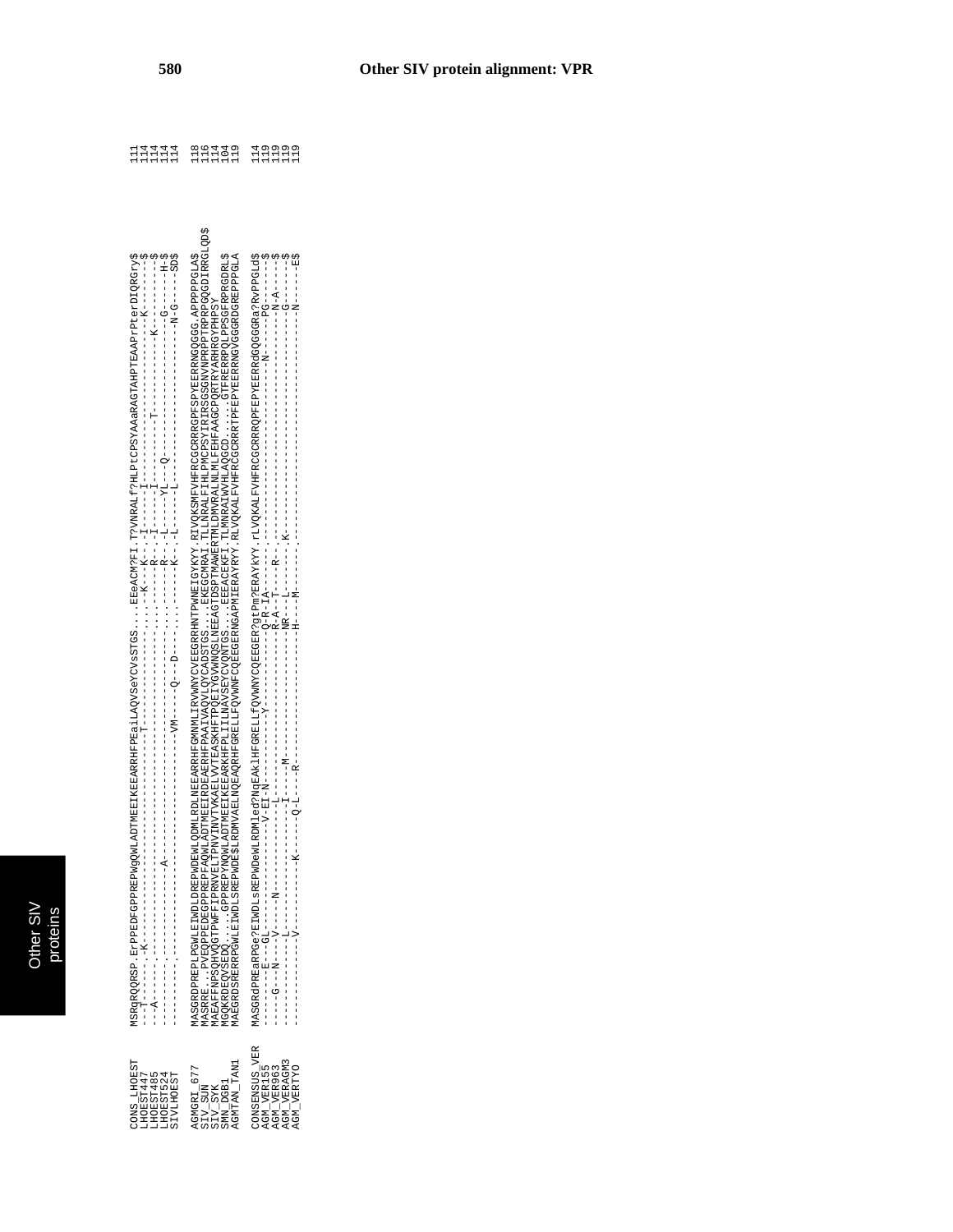| $\frac{8}{8}$                                                                                  |                                                                                                | 101                                                                                                      | 118<br>$\begin{smallmatrix} 1 & 0 & 0 \\ 1 & 1 & 0 \\ 1 & 1 & 0 \end{smallmatrix}$        |                                                                        | MSTOQODQOOHQQDAYXATAEBAYKEYKLMLBAQDAWKCWOHQCQLQLOHQFAQYAHAYAYAYHAYQHARAQHAXDAAYAYAAHAYDQDAQQDQDQDQDQDQDXX |
|------------------------------------------------------------------------------------------------|------------------------------------------------------------------------------------------------|----------------------------------------------------------------------------------------------------------|-------------------------------------------------------------------------------------------|------------------------------------------------------------------------|-----------------------------------------------------------------------------------------------------------|
| MDKER . REPLIQDLI HREDQQUTMKCYMKCONXKCOHQQKCOHQXXXXXXXXXXXXXXXXXXQQDNQQDIQQQSTSTVQQTTMQQKTEYXX | ddo a eaRp OVWEDI 2RE 17 RED OACHO Y CYCK ? COID ? YAAD I CYYVYR ? RE ? RE Y SKK I qnMVypvHN\$ | MESECHALARSLIZQDIHIRPITPCTTMKCFCHCCYCHCCOVGFLGITTYHVSRIRRANHSMHKONHQNIYSQSISAMGSMSQTTTQEZHKIPAAAFTSRRPQS |                                                                                           |                                                                        |                                                                                                           |
| AGMGRI_677                                                                                     | CONSENSUS SAB<br>AGMSAB D30<br>AGMSAB D42<br>AGMSAB <sub>1C</sub>                              | AGMTAN_TAN1                                                                                              | CONSENSUS VER<br>AGMVER <sub>155</sub><br>AGMVER_TYO<br>AGMVER 963<br>AGMVER <sub>3</sub> | CONS LHOEST<br>LHOEST447<br>LHOEST485<br>LHOEST524<br><b>SIVLHOEST</b> |                                                                                                           |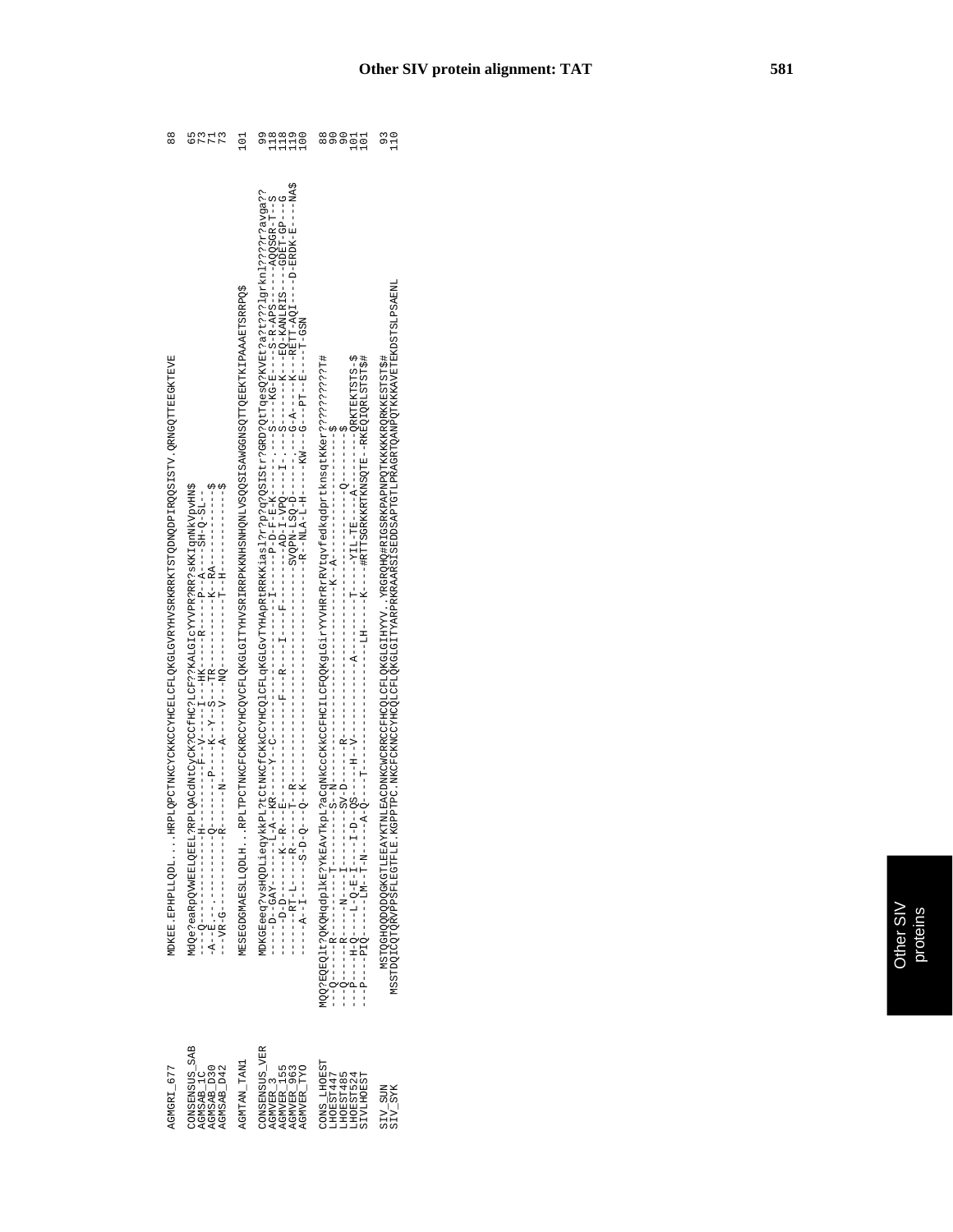| 04000<br>000000                                                                                                                                                                | 89                                                                                                           | onona<br>ononon<br>5-9-22AO<br>14-9-22AO<br>14-9-22AO                                                                                                                                                                                                                                                                                                                                                                                                                         | 103                                | 77                             | $\begin{array}{c} 0 & 0 & 0 & 0 \\ 0 & 0 & 0 & 0 \\ -1 & -1 & -1 \end{array}$<br>Ō | 118<br>d CIALITIN NA TATTAN TANA TANA SA TANA SEKENG SA SA SA SA SA SA SA SA SA SA SA TAGA TA SA TANA TANG TANG SA SA |                                                                                                                                                                                                                                                                                                                                                                                                                                                                                                      | 152                               |
|--------------------------------------------------------------------------------------------------------------------------------------------------------------------------------|--------------------------------------------------------------------------------------------------------------|-------------------------------------------------------------------------------------------------------------------------------------------------------------------------------------------------------------------------------------------------------------------------------------------------------------------------------------------------------------------------------------------------------------------------------------------------------------------------------|------------------------------------|--------------------------------|------------------------------------------------------------------------------------|-----------------------------------------------------------------------------------------------------------------------|------------------------------------------------------------------------------------------------------------------------------------------------------------------------------------------------------------------------------------------------------------------------------------------------------------------------------------------------------------------------------------------------------------------------------------------------------------------------------------------------------|-----------------------------------|
| MP.LGpEERrllrLlafL?rtNPYPp?vE<br>$\frac{1}{2}$ , $\frac{1}{2}$ , $\frac{1}{2}$ , $\frac{1}{2}$ , $\frac{1}{2}$ , $\frac{1}{2}$ , $\frac{1}{2}$ , $\frac{1}{2}$ , $\frac{1}{2}$ | HIHAAGGARARQRARQQQQIDKIAGRVLVAQDQQIVAQDQDIQADIVIVAGARINGIQDQQIATMICIO<br>MS. LGKEE. . KQALKIIKTIYGSNPYPQ. FS | $\begin{array}{l} \texttt{MS}:\texttt{LGqBe}\ \texttt{JLRRF}, \texttt{RITKyLYTMWYP}, \texttt{GQ} \\ \texttt{--}{\texttt{--}}{\texttt{--}}{\texttt{--}}{\texttt{--}}{\texttt{--}}{\texttt{--}}{\texttt{--}}{\texttt{--}}{\texttt{--}}{\texttt{--}}{\texttt{--}}{\texttt{--}}{\texttt{--}}{\texttt{--}}{\texttt{--}}{\texttt{--}}{\texttt{--}}{\texttt{--}}{\texttt{--}}{\texttt{--}}{\texttt{--}}{\texttt{--}}{\texttt{--}}{\texttt{--}}{\texttt{--}}{\texttt{--}}{\texttt{--$ | MS. LGSEDL. RRIIQIIRILYHSNQYPP. GE | MPDQGSEQL.AVFLRMIAHLQEPYPG.PE. | $\cdots$ $\cdots$ QA---<br>$- - - - - - - - - - - - -$                             | . LPQTHRQRRRRRRDRERKNLHQLRAVQERIF<br>MS.TGDDSI.NQYLRISKRLYEGTGLAP.GM                                                  | <b>SSAMAS DE TOTELO E RANSOS</b><br>$-----K------$<br>$-1$ $-1$ $-1$ $-1$ $-1$<br>$\begin{array}{l} \mathsf{QgmdGGKrSRdcole} = \mathsf{P\text{-}qdQKpQ} \mathsf{zrht1sss} \mathsf{c} \mathsf{c} \mathsf{r} \mathsf{r} \mathsf{r} \mathsf{r} \mathsf{q} \mathsf{r} \mathsf{r} \mathsf{r} \mathsf{r} \mathsf{r} \mathsf{r} \mathsf{r} \mathsf{r} \mathsf{r} \mathsf{r} \mathsf{r} \mathsf{r} \mathsf{r} \mathsf{r} \mathsf{r} \mathsf{r} \mathsf{r} \mathsf{r} \mathsf{r} \mathsf{r} \mathsf{r} \math$ | QRLAGFARYSQYDQRRVQNQQGESIIVSEGKKS |
| CONSENSUS_VER<br>AGMVER_TYO<br>AGMVER_155<br>AGMVER_3<br>AGMVER_963                                                                                                            | AGMGRI_677                                                                                                   | CONSENSUS_SAB<br>AGMSAB_1C<br>AGMSAB_D30<br>AGMSAB_D42                                                                                                                                                                                                                                                                                                                                                                                                                        | AGMTAN_TAN1                        | <b>SIV_SYK</b>                 | CONS_LHOEST<br>LHOEST447<br>LHOEST485<br>LHOEST524<br><b>SIVLHOEST</b>             | <b>SIV_SUN</b>                                                                                                        | CONS_LHOEST<br>LHOEST447<br>LHOEST485<br>LHOEST524<br>SIVLHOEST                                                                                                                                                                                                                                                                                                                                                                                                                                      | <b>NUSTAIR</b>                    |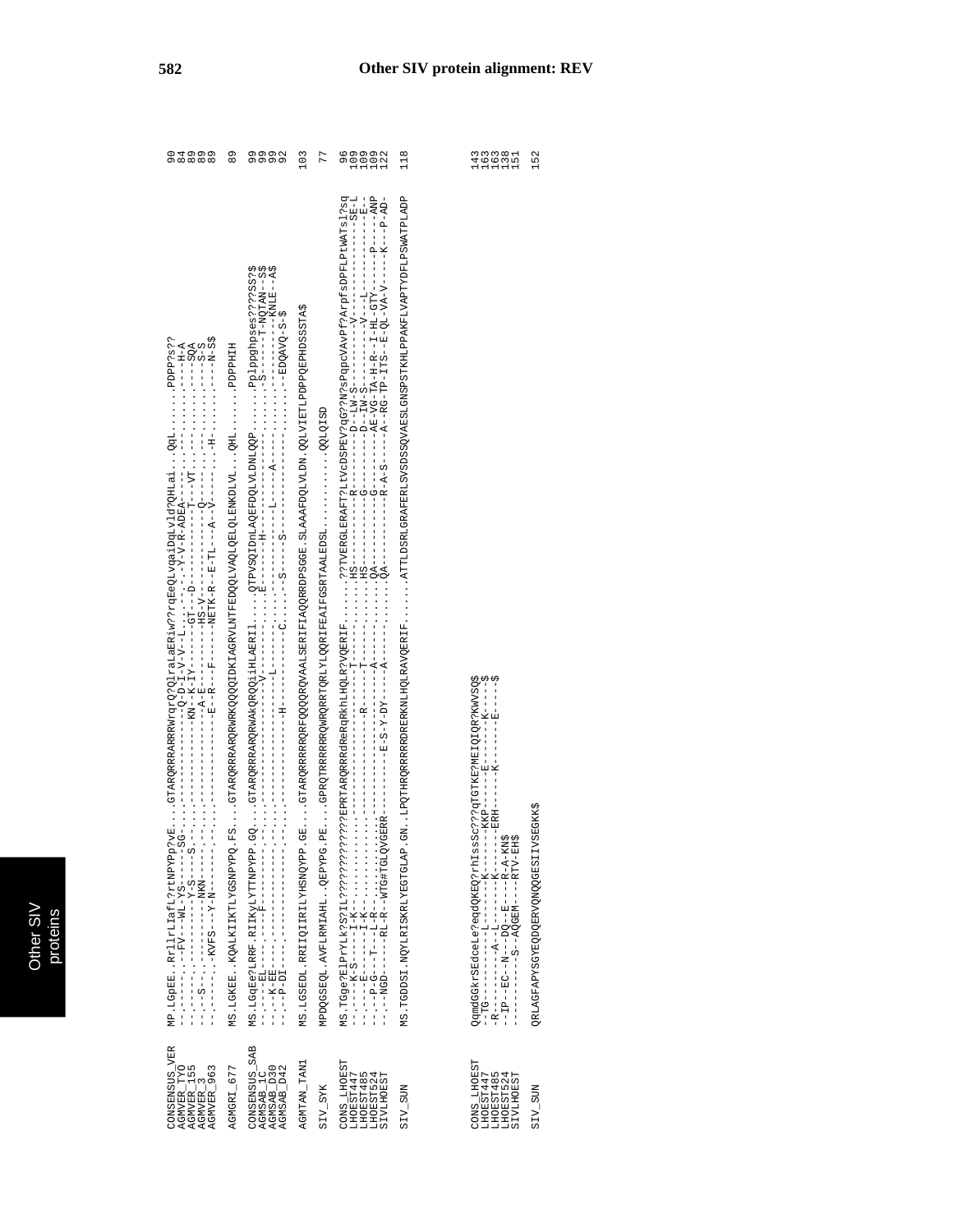| 107                                                                                                                                                                                                                            | AUNU<br>VAV<br>VAV                                   | 107         |                                                                   | 117          | 11111<br>4424<br>4444                                                                                                                               | 119                   | uuuuu<br>Suunu                                                    |
|--------------------------------------------------------------------------------------------------------------------------------------------------------------------------------------------------------------------------------|------------------------------------------------------|-------------|-------------------------------------------------------------------|--------------|-----------------------------------------------------------------------------------------------------------------------------------------------------|-----------------------|-------------------------------------------------------------------|
| POST PRESSER WAS ARRESTED WAS ARRESTED AND THAT AND THAT AND A STATED WAS ARRESTED FOR A STATED WAS LIGHTED WAS A STATED AND A STATED FOR A STATED AND A STATED ON A STATED AND A STATED AND A STATED AND A STATED AND A STATE |                                                      |             |                                                                   | GG. APPPPPGL | $\ddot{S} - - - - - - - - - - - -$<br>pGGAaaAaPGL<br>S----S-----                                                                                    | <b>GRDGREPPPGLA\$</b> | GGRa?RvPPGLd                                                      |
| AGMGRI_677                                                                                                                                                                                                                     | CONS_AGMSAB<br>AGMSAB_1C<br>AGMSAB_D30<br>AGMSAB_D42 | AGMTAN_TAN1 | CONS_AGMVER<br>AGMVER_3<br>AGMVER_155<br>AGMVER_963<br>AGMVER_TYO | AGMGRI_677   | $\begin{array}{l} \texttt{CONS\_AGMSAB} \\ \texttt{AGMSAB\_IC} \\ \texttt{AGMSAB\_D30} \\ \texttt{AGMSAB\_D30} \\ \texttt{AGMSAB\_D42} \end{array}$ | AGMTAN_TAN1           | CONS_AGMVER<br>AGMVER_3<br>AGMVER_155<br>AGMVER_963<br>AGMVER_TYO |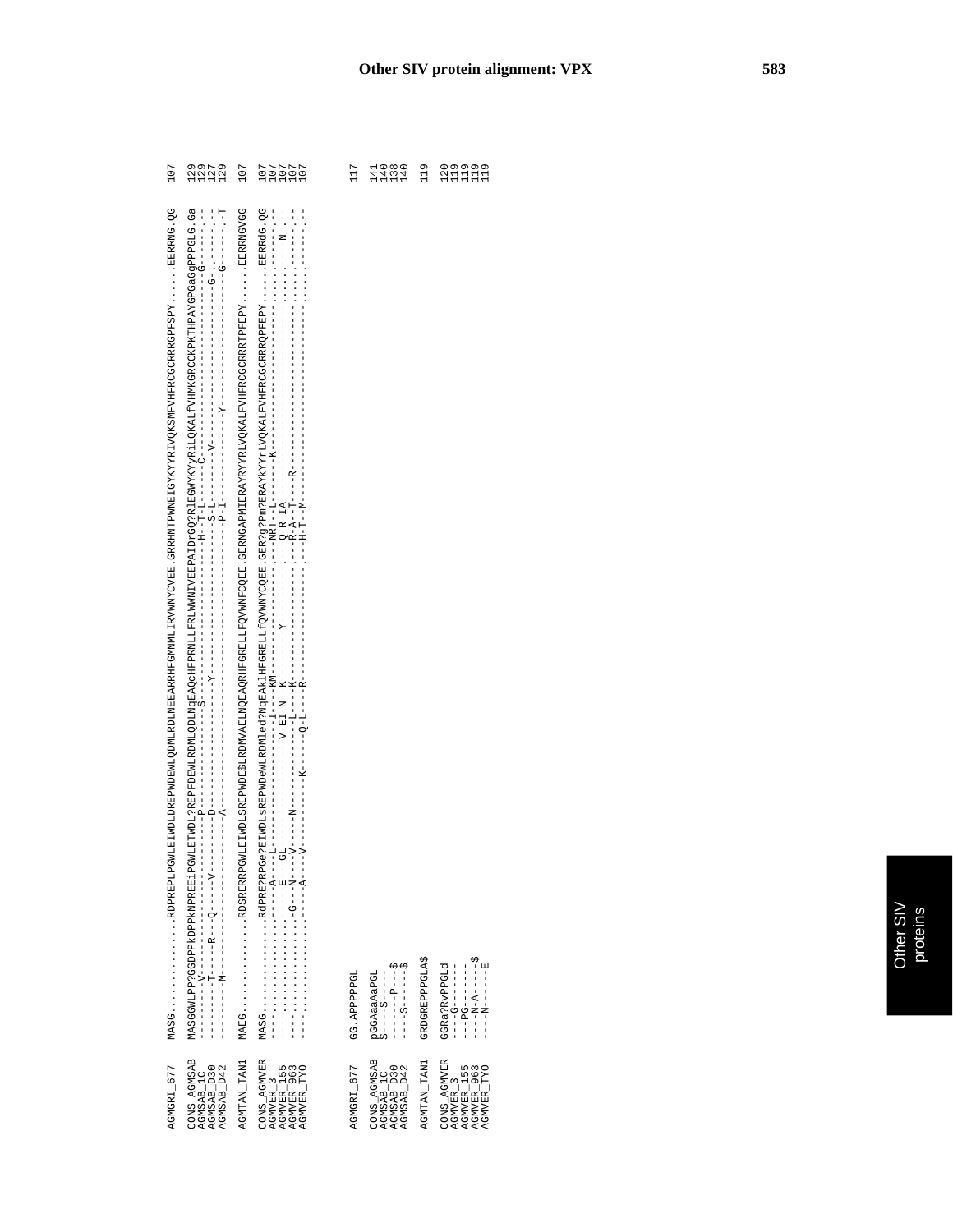| 121<br>121<br>120<br>119<br>É                                                                                                                                                                                                                                                                                                                                                                                                                                                                                                                                                                            | 00<br>117                                                                                                                   | $\circ$<br>122                                                                                                                        | 00000<br>82<br>123                                                                                                                                                                                                            | 118<br>121<br>120<br>122<br>119                                               | 11111<br>11211<br>11111                                                                                                                                                                                                                                                                                                                                                                                                                                                                                          |
|----------------------------------------------------------------------------------------------------------------------------------------------------------------------------------------------------------------------------------------------------------------------------------------------------------------------------------------------------------------------------------------------------------------------------------------------------------------------------------------------------------------------------------------------------------------------------------------------------------|-----------------------------------------------------------------------------------------------------------------------------|---------------------------------------------------------------------------------------------------------------------------------------|-------------------------------------------------------------------------------------------------------------------------------------------------------------------------------------------------------------------------------|-------------------------------------------------------------------------------|------------------------------------------------------------------------------------------------------------------------------------------------------------------------------------------------------------------------------------------------------------------------------------------------------------------------------------------------------------------------------------------------------------------------------------------------------------------------------------------------------------------|
| ۳<br>ا<br>MK?tlgi2ri1r1619ivjskqQW?TVFYG?PVWKX1.8SYQAFcMTPTTrLWATTNoUPDHDYTEVPL.NITEPFEAMaDRNPLVAQAgRNHIHLFEQT1KPCVKLSPLCIKM?CVBLnss<br>--N------------<br>Î<br>S<br>C)<br>?<br>⊺<br>ì<br>ļ<br>I<br>Î<br>$\begin{array}{c} 1 \\ 1 \\ 1 \\ 1 \end{array}$<br>$M - - - -$<br>$\frac{1}{1}$<br>Í<br>ï<br>$\frac{1}{1}$<br>$\frac{1}{1}$<br>$-1$ $-1$ $-1$ $-1$ $-1$ $-1$<br>$\begin{array}{c} 1 \\ 1 \\ 1 \\ 1 \end{array}$<br>$\frac{1}{1}$<br>$\frac{1}{1}$<br>$\frac{1}{1}$<br>I<br>$S$ ------------<br>ì<br>$\frac{1}{1}$<br>I<br>S<br>$\frac{1}{1}$<br>$\begin{array}{c} 1 \\ 1 \\ 1 \end{array}$<br>i | MGRLLIKILIIAIGISIGIGNLYVTVYFYGIFWWXN.STYQARCMTPDNTMWATTNCIPDDHDNTRVPL.NIT.BAFBAW.DNPLVKQABSNIHILIFBQTMRPCVKLSPICIKMSCVBLNGT | SSWOAFCHPMYNTMASTMLNASTMCIGETLIENGTIAETPIENGTBKFDAMKNRAFLVGOAESNEILLIENGTHKPCVKLSPMCYNTMOXERGG<br>MKIT TAITMISGCMSIAMIVQYVIVFYGIPVMKN | #QAF . CMTPNTNIMATTNQIPPDHNYT EVQi NVSEKFEAMKDRNPIJVAQAESNIHIJFESTIKPCVKITPMCIRMNCTRIJFSP<br>SSVQAFCMTPNTIWAATTDQUAFDDDHDYTEVQL.XVSEKFEAWKDRNPLVAAQABSNIHLLFESTLKPCVKLTPMCIKNMOTKLTST<br>MGEVELVILLVILLESLIGILISTI VETANTASNE |                                                                               | AKALI LOLILIDMATITROVANITROVANINGSMASTROVANINGSMATINGSMATINGSMATINGSMATINGSMANINGSMATINGSMAHINGSMAHINGSMAHINGSMAHINGSMAHINGSMAHINGSMAHINGSMAHINGSMAHINGSMAHINGSMAHINGSMAHINGSMAHINGSMAHINGS<br>.AYAPLE, CTTEKGGWATKNOVP.SADQI EVRVMITGEYFPAWNSSEMIRQQILLEDMSALFLQANRPCVKLAPMCIRMLCTLDNSP<br>ADVNDQQFFCFSSSEIQQVLGCLPPPPGKPVBQNMP . NVTEAFDLFKNSFSGB . VMIITTQTTLEQRLRPCAKLTPAYCAPMICTKVNRT<br>MRCP. . EILIGFSLLLGSIA 1027VTVFYGTPKWEP<br>XLFINLLVLGIVLSNKWVTVYQGVPAWEE<br>MAAF RTYIVCLFSL1SLGFMEXQQYVTVFYGIPHWED |
| CONSENSUS_VER<br>AGNVER_1E<br>AGNVER_2E<br>AGNVER_15<br>AGNVER_155<br>AGNVER_266E<br>AGNVER_2613<br>AGNVER_TYO UE<br>AGNVER_TYO                                                                                                                                                                                                                                                                                                                                                                                                                                                                          | AGMGRI_2E<br>AGMGRI_3E<br>AGMGRI_677                                                                                        | AGMSAB_1C<br>AGMSAB_2E<br>AGMSAB_3E<br>AGMSAB_4E                                                                                      | AGMTAN_1E<br>AGMTAN_17E<br>AGMTAN_40E<br>AGMTAN_49E<br>AGMTAN_B14<br>AGMTAN_TAN1                                                                                                                                              | <b>CONS_LHOEST</b><br>THOEST447<br>LHOEST485<br>LHOEST524<br><b>TALLATION</b> | RCM_Ngm<br>SIV_SUN<br>SIV_SYK<br>COL_CGU1                                                                                                                                                                                                                                                                                                                                                                                                                                                                        |

 $\begin{array}{l} \texttt{RCM\_Ngm} \\ \texttt{SIV\_SUM} \\ \texttt{SIV\_SVK} \\ \texttt{SIV\_SYK} \\ \texttt{CGL\_CGU1} \end{array}$ 

CONS\_LHOEST<br>LHOEST447<br>LHOEST485<br>LHOEST524<br>LHOEST524

AGMTAN\_1E<br>AGMTAN\_17E<br>AGMTAN\_40E<br>AGMTAN\_49E<br>AGMTAN\_E14<br>AGMTAN\_TAN1

 $\begin{array}{l} \text{CONSEMSUS\_VER} \\ \text{A GWVER\_1E} \\ \text{A GWVER\_3B} \\ \text{A GWVER\_3S} \\ \text{A GWVER\_155} \\ \text{A GWVER\_385E} \\ \text{A GWVER\_365E} \\ \text{A GWVER\_9613} \\ \text{A GWVER\_9613} \\ \text{A GWVER\_TYO} \\ \text{A GWVER\_TVO} \end{array}$ 

AGMSAB\_1C<br>AGMSAB\_2E<br>AGMSAB\_3E<br>AGMSAB\_4E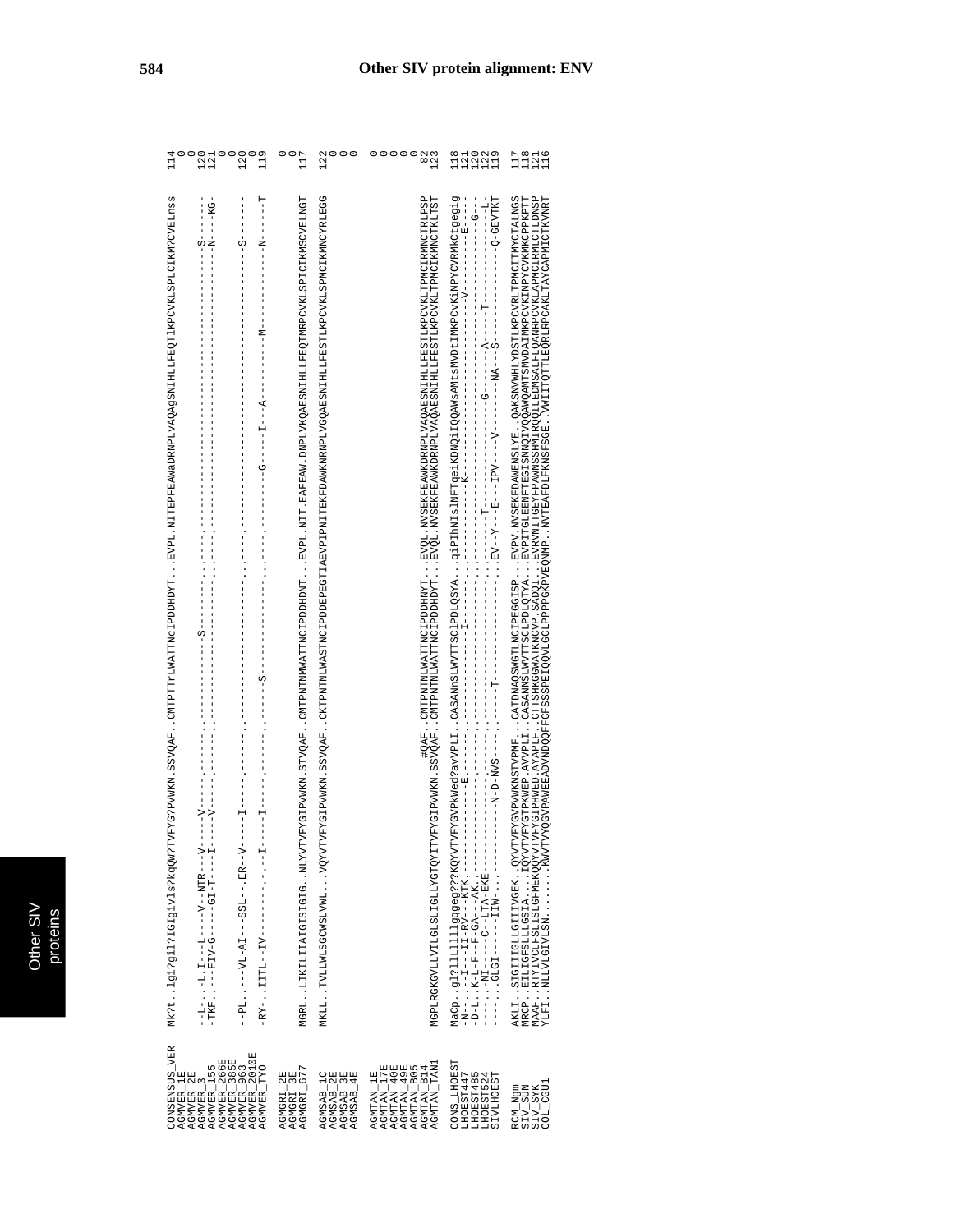| 209                                                                                                                                                                  | 236<br>231<br>236<br>230                                                                                                                                                                                                                                                                                                                                                                                       | 219                                                                           | 227                                                               | 00000<br>185<br>228                                                                                                                                                                                                                                                                                                         | 222<br>2350<br>2350<br>2350<br>235                                     | 224<br>234<br>212<br>211                                                                                                                                                                                                                                                                                        |
|----------------------------------------------------------------------------------------------------------------------------------------------------------------------|----------------------------------------------------------------------------------------------------------------------------------------------------------------------------------------------------------------------------------------------------------------------------------------------------------------------------------------------------------------------------------------------------------------|-------------------------------------------------------------------------------|-------------------------------------------------------------------|-----------------------------------------------------------------------------------------------------------------------------------------------------------------------------------------------------------------------------------------------------------------------------------------------------------------------------|------------------------------------------------------------------------|-----------------------------------------------------------------------------------------------------------------------------------------------------------------------------------------------------------------------------------------------------------------------------------------------------------------|
| CYMIHCNDSVIKEACdKTYWDeLRLRY<br>$\lambda$<br>kt??nLqsCNa?iIEkE???B?ASNCTFAMAGY?RDOKKn?YSVVWNDAEIvCKn?t??RB;kE.<br>くくく *<br>$\lambda$<br>くくく<br>r??ttptstta?ttglPCv.?n | $\frac{1}{1}$<br>$\begin{array}{c} \n 1 \\  1 \\  1\n \end{array}$<br>$\frac{1}{1}$<br>$\begin{bmatrix} 1 \\ 1 \\ 1 \\ 1 \end{bmatrix}$<br>$\frac{1}{1}$ $\frac{1}{1}$ $\frac{1}{1}$ $\frac{1}{1}$<br>면<br> <br>$- - 5555 - - 57$<br>--------------------<br>-RNP----ASTTKAPKT-D--IKSTNNV---P----SL--E-EEE-A-<br>$--DS$ --<br>ERA-TPT--PKS-G.PTSGE<br>EPT---K----S--NITASTTT----Q.-<br>ATS-PA-----G-K------R.- | TLRVRY<br>$\begin{array}{c} 1 \\ 1 \\ 1 \\ 1 \end{array}$<br>ATTKATTATTTMTTPC | TFRLRY<br>$-1$<br>$\frac{1}{1}$<br>$\frac{1}{1}$                  | TLRLRY<br>$\frac{1}{1}$<br>$\frac{1}{1}$<br>$-1$<br>$\frac{1}{1}$<br>- UNIVERSINGEN VER EIN SONGERENGEN VER EIN VERSTATEN VER EIN VERSTATT VANGEN VER EIN VORTSTEIN VER EIN VER EIN VER EIN VER EIN VER EIN VER EIN VER EIN VER EIN VER EIN VER EIN VER EIN VER EIN VER EIN VER EIN VER EIN VER EIN<br>TPSSSSTTRTTRNPCPGTTN | $---- - K - - -$<br>$\mathtt{TTKA}\ldots\ldots\ldots\ldots\ldots$      | WDGTATCHTT: TRATTERTTATING ENGLISCHE WARDEN MAGET TRAGHARDEN WARDEN WARDEN WARDEN WARDEN WARDEN.<br>XÖLAAGÖRROFOSTAGLAKALTAX.<br>KÖLAAGÖRROFOSTAGLAKALTAX.<br>SPARANGLIMGAN IN NORVELT KDRKET ET GESAGNING NIVER IN TENSONSLIGE ER SELF TENSON IN DE NAS DE TENNE ER TENNE D<br>ENGTSTVAPTTT.NNSASDWDESNWKEYPWY |
| CONSENSUS_VER                                                                                                                                                        | AGWER_1E<br>AGWER_3<br>AGWER_15<br>AGWER_155<br>AGWER_365E<br>AGWER_365E<br>AGWER_2010E<br>AGWER_2010E<br>AGMVER_TYO                                                                                                                                                                                                                                                                                           | CONSENSUS_GRI<br>AGMGRI_2E<br>AGMGRI_3E<br>AGMGRI_677                         | CONSENSUS_SAB<br>AGMSAB_1C<br>AGMSAB_2E<br>AGMSAB_3E<br>AGMSAB_4E | CONSENSUS_TAN<br>AGMTAN_TAN<br>AGMTAN_1E<br>AGMTAN_17E<br>AGMTAN_40E<br>AGMTAN_49E<br>AGMTAN_B05<br>AGMTAN_B14                                                                                                                                                                                                              | CONS_LHOEST<br>LHOEST447<br>LHOEST485<br>LHOEST524<br><b>SIVLHOEST</b> | $\begin{array}{l} \texttt{RCM\_Ngm} \\ \texttt{SIV\_SUN} \\ \texttt{SIV\_SIX} \\ \texttt{SIV\_SIX} \\ \texttt{COL\_CGU1} \end{array}$                                                                                                                                                                           |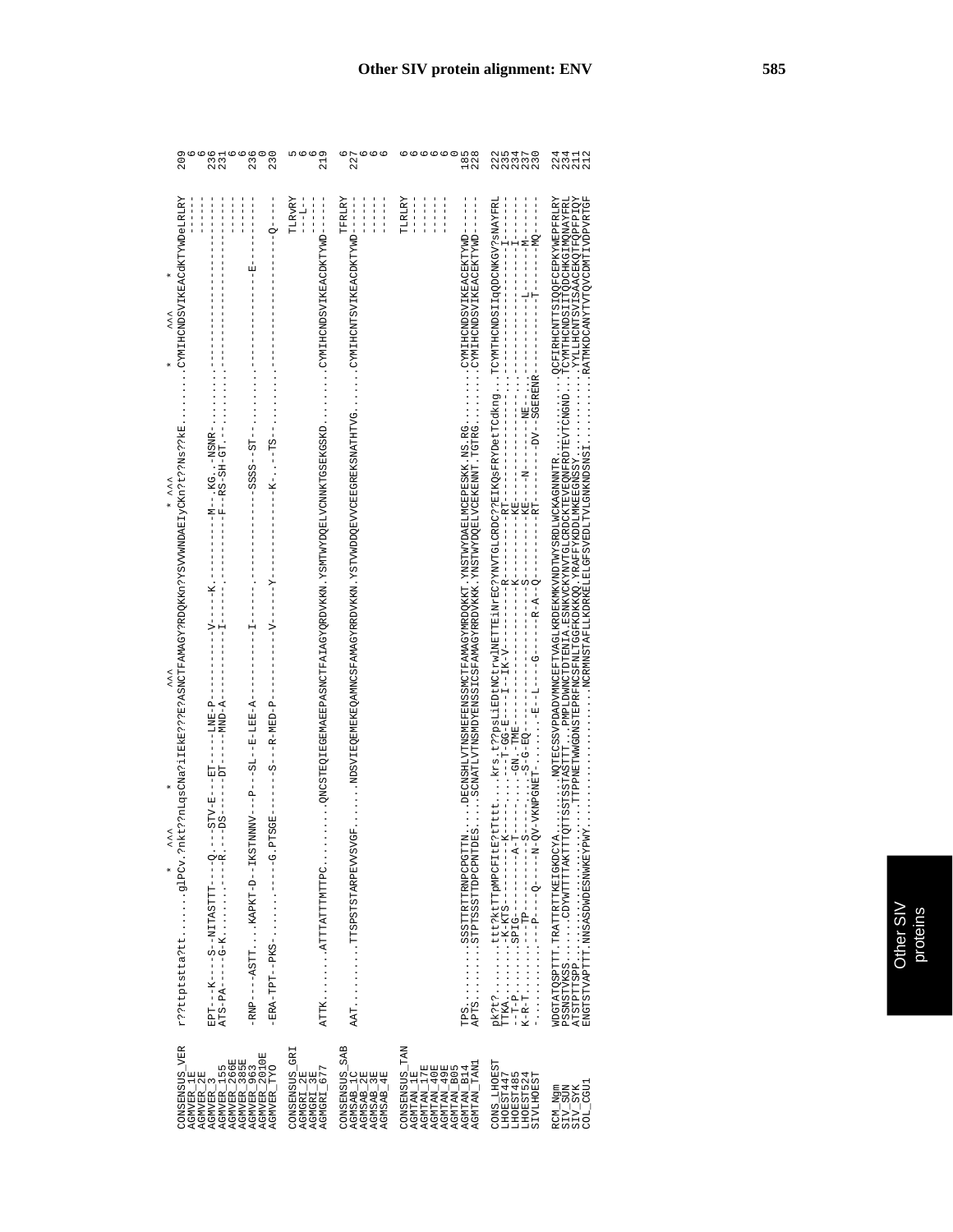| co co co co co co co<br>Co co co co co co co co<br>Co co co co co co co co co<br>Co co co co co co co co co<br>352                                                                                                                                                                                                                                                                                                                                                                                                                                                                                                                                                                                                                                                                                                                                                                                                                                                                                                    | 11122<br>0004<br>0004                                                                                                                                                                                                 | 121111<br>44222                                                                                                                                                                                                                                                                                                            | NANNA<br>NANNA<br>NANNA<br>306<br>349                                                                                                                                                                                                                                                                                                                                                              | 0 0 0 1 1<br>0 1 1 0 1 0<br>0 1 0 1 0<br>345                                                                                                                                                                                                                                                                                                                                                                                                                                                                                                                                                                                                              | 2<br>45265<br>2526                                                                                                                                                                                                                                                                                                                                                                                                          |
|-----------------------------------------------------------------------------------------------------------------------------------------------------------------------------------------------------------------------------------------------------------------------------------------------------------------------------------------------------------------------------------------------------------------------------------------------------------------------------------------------------------------------------------------------------------------------------------------------------------------------------------------------------------------------------------------------------------------------------------------------------------------------------------------------------------------------------------------------------------------------------------------------------------------------------------------------------------------------------------------------------------------------|-----------------------------------------------------------------------------------------------------------------------------------------------------------------------------------------------------------------------|----------------------------------------------------------------------------------------------------------------------------------------------------------------------------------------------------------------------------------------------------------------------------------------------------------------------------|----------------------------------------------------------------------------------------------------------------------------------------------------------------------------------------------------------------------------------------------------------------------------------------------------------------------------------------------------------------------------------------------------|-----------------------------------------------------------------------------------------------------------------------------------------------------------------------------------------------------------------------------------------------------------------------------------------------------------------------------------------------------------------------------------------------------------------------------------------------------------------------------------------------------------------------------------------------------------------------------------------------------------------------------------------------------------|-----------------------------------------------------------------------------------------------------------------------------------------------------------------------------------------------------------------------------------------------------------------------------------------------------------------------------------------------------------------------------------------------------------------------------|
| ת<br>$\frac{E}{1}$<br>$-----PSS---K$<br>trLRQAMCHFqgnWr<br>$---K$<br>$-1 - -1$<br>$\begin{array}{c} 1 \\ 1 \\ 1 \\ 1 \end{array}$<br>$-1 - 7$<br>$\begin{array}{c} \n 1 \\  1 \\  1\n \end{array}$<br>$\begin{array}{c} 1 \\ 1 \\ 1 \\ 1 \end{array}$<br>$\ddotsc$<br>TKHrvsNdsvlill?NKhvNLtvtCkRPGNKTvLPVTIMAGIVFHSQkYN<br>くくく<br>$\begin{array}{c} 1 \\ 1 \\ 1 \\ 1 \end{array}$<br>LT コーロー - コーコー - - - - D - -<br>$---201---1$<br>$- -K - -N - -I - RI$<br>------<br>$-1 - 5 - 1$<br>$\frac{1}{1}$<br>VtTGLLLMGSYSENrTGING<br>$-1 - 1$<br>$-1$ $-1$<br><b>TTMMTP</b><br>$\begin{aligned} & -1 & -1 \\ & -1 & -1 \\ & -1 & -1 \\ & -1 & -1 \\ & -1 & -1 \\ & -1 & -1 \\ & -1 & -1 \\ & -1 & -1 \\ & -1 & -1 \\ & -1 & -1 \\ & -1 & -1 \\ & -1 & -1 \\ & -1 & -1 \\ & -1 & -1 \\ & -1 & -1 \\ & -1 & -1 \\ & -1 & -1 \\ & -1 & -1 \\ & -1 & -1 \\ & -1 & -1 \\ & -1 & -1 \\ & -1 & -1 \\ & -1 & -1 \\ & -1 & -1 \\ & -1 & -1 \\ & -1 & -1 \\ & -1 & -1 \\ & -1 & -1 \\ & -1 & -1 \\ & -1 & -1 \\ & -1 & -$<br>* ^^* | - TrikQAWChfqG?W?G<br>--1-N-13<br>H-1-1-1-1<br>$D - K$<br>. ----------<br>. ?kGNsNdtVIIkLMkfyNLTvRCRRPGNKTvLPVTIMAGlVFHSQKYN.<br>$\frac{1}{12}$<br>$\frac{1}{2}$<br>TRLINTT??TGIGINGSrveNRTEIWQ<br>$- - - 5V - - - -$ | CAPAGYALLRCaDtDYsGHK.aCNNVtVSACTRLINTTVSTGIGINGSYVANRTEIWQkNGNaNd?vIIRLNR?fNLTIRCRRPGNKTVLPVTIMAGLVFHSQKYNTT-17QAWCWFGGnWRG<br>$- -K - -$<br>$-----R$<br>$ - K - R - - -$<br>$\cdots$ --------<br>$- - - - K$<br>$- - -$<br>$H - -$<br>$-1$<br>$+1$<br>$-1$<br>$-1 - X - -$<br>- - - - - LHH - KT - - - -<br>$\frac{1}{1}$ | TKLRQANCHFqGdWKg<br>--------<br>ŧ<br>$\ddot{R}$<br>tglmnttvssafglngsqaenrtteiwgKHgvsNdSVIIKLMKhY?L?i?CrRPGnKTVLPVTiMAGlVFHSQkYN<br>$- -K - -$<br>$---K-K-K-V---$<br>$\begin{array}{l} \displaystyle --1.5\Delta S - 2I - K - K - K \\ \displaystyle \Gamma - 2I - 2I - 2I - K - K - K - K \end{array}$<br>$N-T-L-I$<br>$- - F - N - T - K$<br>$-1 - Q - T - V$<br>$- - R I N - -$<br>$\frac{1}{1}$ | CARYMALIACURINES CHATRICTOSVERINENTHEDIALIPLOPLIPLIPAKW9?L?9AKFVUQSKKVGSKKVLIIRCIRKGNRSBYSTIGSVEILGSFLKLALIACOSRLFALOQNGR<br>$-$<br><br><br><br><br><br><br><br><br><br><br><br><br><br><br><br><br><br><br><br><br><br><br><br><br><br><br><br><br>$-D-N-$<br>$- -N - LE$<br>$\frac{1}{1}$<br>$----K$<br>$R - -$<br>$-6 - 1 - -1$<br>$\frac{1}{2}$ $\frac{1}{2}$ $\frac{1}{2}$ $\frac{1}{2}$ $\frac{1}{2}$ $\frac{1}{2}$ $\frac{1}{2}$ $\frac{1}{2}$ $\frac{1}{2}$ $\frac{1}{2}$ $\frac{1}{2}$ $\frac{1}{2}$ $\frac{1}{2}$ $\frac{1}{2}$ $\frac{1}{2}$ $\frac{1}{2}$ $\frac{1}{2}$ $\frac{1}{2}$ $\frac{1}{2}$ $\frac{1}{2}$ $\frac{1}{2}$ $\frac{1}{2}$ | HMMPNLANDESAILLAPERLANDALAS EREPRENDENT EN EN EN EN EN ELLENDER EN ELLENDES EN ELLENDES EN ELLENDES<br>IN MESTROPOFRIKEDELI E LA SILIPPORTI LEK NONGRABOQRARI OLI TEKORREGI ILEKONSTI ISSTI ISSTI ILE YOTI LA ISSENCON<br>TOEFNTLASTWFOLNGTYKAKDKVRF<br>THMINTTVSTSFGLNGSISENRTWIY<br>CAPPGYAILKCLDANYTGFD.TCQNVTATSC<br>CAPAGYMLLRCDEKLNATKKCKNITATPC<br>CAPPGYSLLKCNDTNFEGDD.VCTNVTAVSC<br>CAAPGYMLLRCDDKKWDGTG.ACMWTAVSC |
| CONSENSUS_VER<br>AGMVER_385E<br>AGMVER_963<br>AGMVER_2010E<br>AGMVER_155<br>AGMVER_266E<br>AGMVER_TYO<br>AGMVER_1E<br>AGMVER_2E<br>AGMVER <sub>-3</sub>                                                                                                                                                                                                                                                                                                                                                                                                                                                                                                                                                                                                                                                                                                                                                                                                                                                               | CONSENSUS_GRI<br>AGMGRI_3E<br>AGMGRI_677<br>AGMGRI_2E                                                                                                                                                                 | $\begin{array}{l} \texttt{CONSEMSUS\_SAB} \\ \texttt{AGMSAB\_1C} \\ \texttt{AGMSAB\_2E} \\ \texttt{AGMSAB\_3E} \\ \texttt{AGMSAB\_3E} \end{array}$                                                                                                                                                                         | CONSENSUS_TAN<br>AGMTAN_TAN1<br>AGMTAN_17E<br>AGMTAN_40E<br>AGMTAN_49E<br>AGMTAN_B05<br>AGMTAN_B14<br>AGMTAN_1E                                                                                                                                                                                                                                                                                    | <b>CONS_LHOEST</b><br>LHOEST447<br>LHOEST485<br>LHOEST524<br><b>SIVLHOEST</b>                                                                                                                                                                                                                                                                                                                                                                                                                                                                                                                                                                             | COL CGUI<br>RCM_Ngm<br>SIV_SUN<br>SIV_SYK                                                                                                                                                                                                                                                                                                                                                                                   |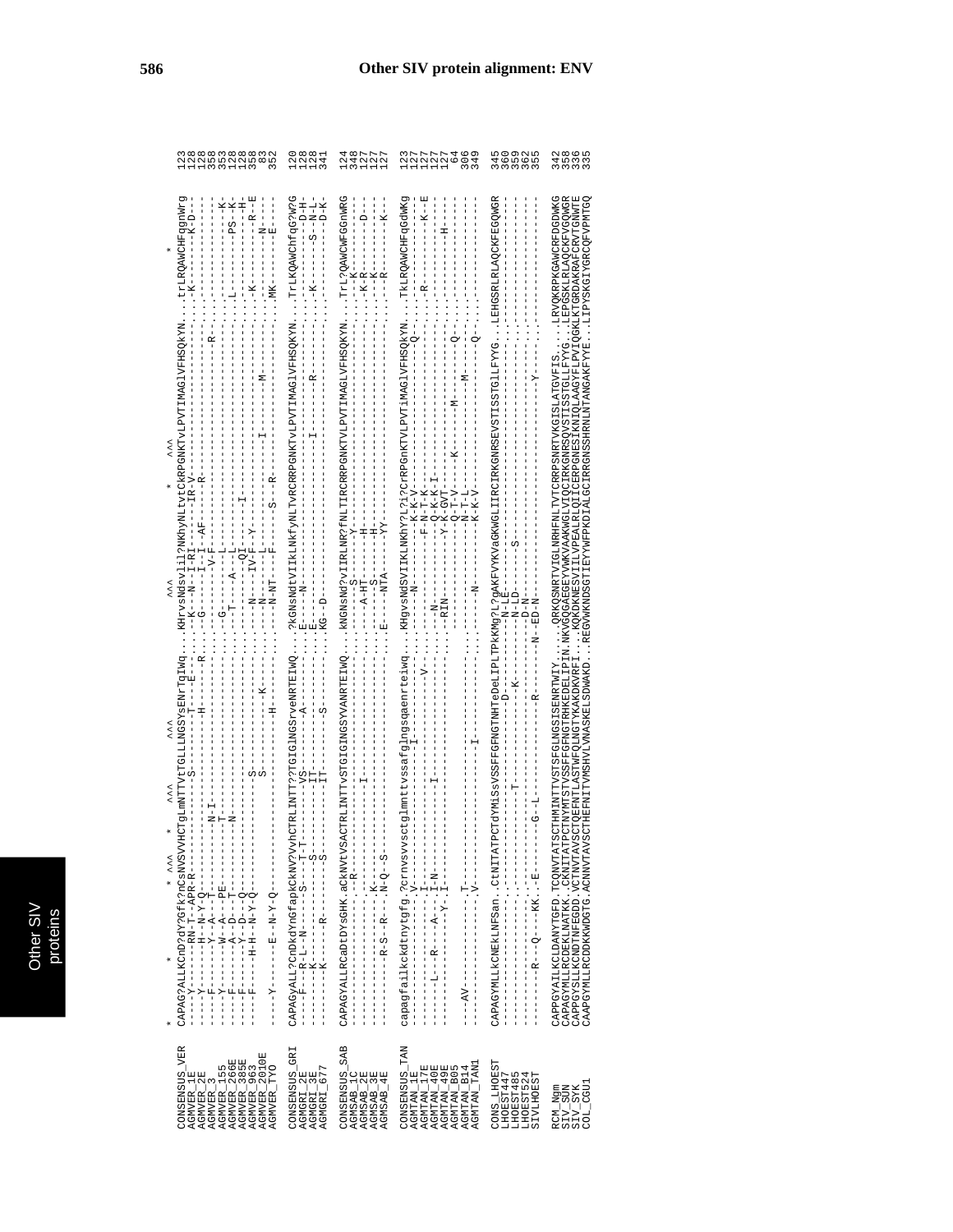|     | フワ クエフワ 4 0<br>クラ ちょうとう 8 0 0 0 0<br>ワワ ク ユフ ワ 4 0 0                                                                                                                                                                                                                                                                                                                                                                                                                                                                                                                                                                                                                                                                         | 203<br>219<br>236                                     | 442<br>223<br>221<br>221<br>$\frac{1}{2}$                                           | さらとりと840ときのようなところします<br>209<br>226                                                                                                                                                                                                                                                               | ちちょうこう ひうしつうしつ                                                      | 428<br>458<br>413<br>413                                                                                                                                                                                                                                                                                                                                             |
|-----|------------------------------------------------------------------------------------------------------------------------------------------------------------------------------------------------------------------------------------------------------------------------------------------------------------------------------------------------------------------------------------------------------------------------------------------------------------------------------------------------------------------------------------------------------------------------------------------------------------------------------------------------------------------------------------------------------------------------------|-------------------------------------------------------|-------------------------------------------------------------------------------------|--------------------------------------------------------------------------------------------------------------------------------------------------------------------------------------------------------------------------------------------------------------------------------------------------|---------------------------------------------------------------------|----------------------------------------------------------------------------------------------------------------------------------------------------------------------------------------------------------------------------------------------------------------------------------------------------------------------------------------------------------------------|
| くくく | . vdadH??N?C?n????k??g??aPGPCvQRTYVacHIRSVi<br>drY?GTMdte?IylqRqfGDPEaaNLWFNCqGEFFYcKMDWfLNYlNNlt<br>. . HK -- R -- - - - - - - - - - - - - - -<br>$-$ - - - - - $K$ - - - - -<br>$- - - R$<br>$\circ$ $\overline{\phantom{0}}$<br>AWKEVK?eIVKLPk<br>$\begin{split} &\frac{1}{1-\sqrt{2}}\frac{1}{2} \left( \frac{1}{2} \right) \left( \frac{1}{2} \right) \left( \frac{1}{2} \right) \left( \frac{1}{2} \right) \left( \frac{1}{2} \right) \left( \frac{1}{2} \right) \left( \frac{1}{2} \right) \left( \frac{1}{2} \right) \left( \frac{1}{2} \right) \left( \frac{1}{2} \right) \left( \frac{1}{2} \right) \left( \frac{1}{2} \right) \left( \frac{1}{2} \right) \left( \frac{1}{2} \right) \left( \frac{1}{2} \right) \$ | AWKEV?ee?kk???                                        | $N - A - - - - - - -$<br>- d-LIN--d' : : : : : : - - - N- : - - -<br>$-KK = - -N -$ | $---MSS-RWI$<br>$- - - - - - - - - - - - - -$<br>$-1$ - $-1$ - $-1$ - $-1$ - $-1$ - $-1$                                                                                                                                                                                                         | ???kkpCGRqLKGLPIAMMTRrG?dLATEMLMHTCGEEMFFCNvTRIfQEWNNKNSDKWYP       | VMNCTIRKLV<br>FVPCITKMV<br>WANCHIKSVI<br>ISCAIROII<br>. ENTIFIESVYGGDDEAKCFWLYCKMWFLVZKMWFLNYLMWF. . ENTHING<br>. KINZYTNYTTWRSOPGGDLEVRTHWFOCGBFFYCNVSKLFANITTMGN .ASKNNYASNLR<br>ASSLWKHDSP.<br>AFATLGKLLRQVEPLANMSNGCTFDNITTKTCRFTNGTDFKKMIKFKPMEKHGADAATEMLMMTCGEEMLTRITKIFKVWNDTTISNKWYP<br>FFKQVHEQATKTW<br>NKKNKTQFAIEIKKNLTAWLERISR<br>AWKEVKEAINKTKGYKGTRQP |
|     | CONSENSUS_VER<br>AGMVER_155<br>AGMVER_266E<br>AGMVER_385E<br>AGMVER_263<br>AGMVER_2010E<br>AGMVER_TYO<br>$\begin{array}{l} \texttt{AGMVER\_1E} \\ \texttt{AGMVER\_2E} \\ \texttt{AGMVER\_3E} \\ \end{array}$                                                                                                                                                                                                                                                                                                                                                                                                                                                                                                                 | CONSENSUS_GRI<br>AGMGRI_2E<br>AGMGRI_3E<br>AGMGRI_677 | CONSENSUS_SAB<br>AGMSAB_1C<br>AGMSAB_2E<br>AGMSAB_3E<br>AGMSAB_4E                   | $\begin{array}{l} \texttt{CONSBNSUS} \\ \texttt{AGMTAN}\_1\texttt{E}\\ \texttt{AGMTAN}\_1\texttt{E}\\ \texttt{AGMTAN}\_1\texttt{E}\\ \texttt{AGMTAN}\_4\texttt{9E}\\ \texttt{AGMTAN}\_4\texttt{9E}\\ \texttt{AGMTAN}\_4\texttt{9E}\\ \texttt{AGMTAN}\_5\end{array}$<br>AGMTAN TANJ<br>AGMTAN_B14 | CONS_LHOEST<br>LHOEST447<br>5<br>LHOEST524<br>SIVLHOEST<br>LHOEST48 | $\begin{array}{l} \texttt{RCM\_Ngm} \\ \texttt{SIV\_SUM} \\ \texttt{SIV\_SYK} \\ \texttt{COL\_GGU} \end{array}$                                                                                                                                                                                                                                                      |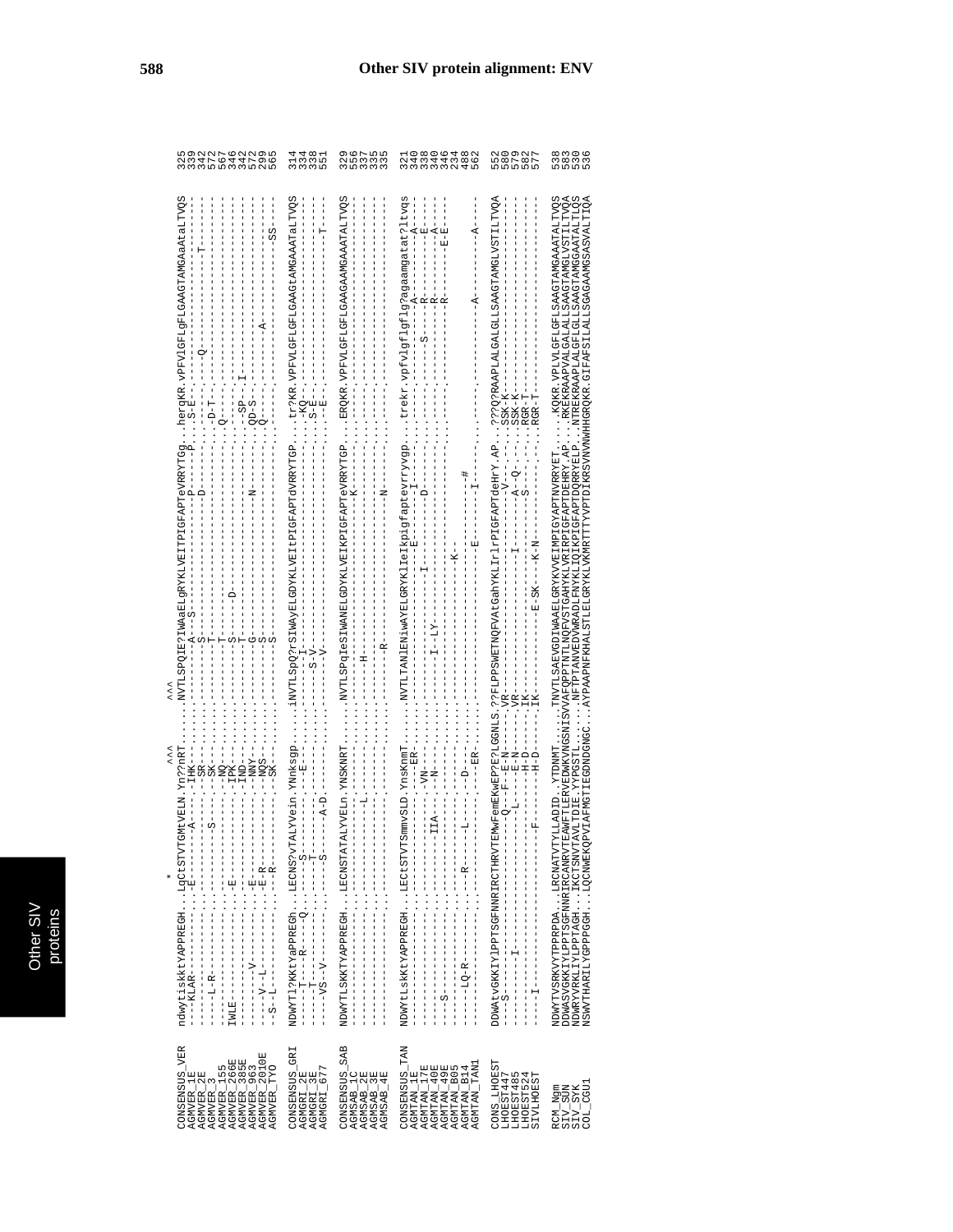| 64                                                                                                                                                                                                                                                                                                                                                                                                                                                                                   | フワコエクラファル<br>イラフト<br>MMMの                                            |                                                                                                                  | さきこうじょう こうしょうしょう<br>682                                                                                                                                                                                                                               | 700<br>670                                                                                                                                                            | 0<br>10 0 10 10<br>10 10 10                                                                                                                                                                                                                                                                                                                                                                                                          |
|--------------------------------------------------------------------------------------------------------------------------------------------------------------------------------------------------------------------------------------------------------------------------------------------------------------------------------------------------------------------------------------------------------------------------------------------------------------------------------------|----------------------------------------------------------------------|------------------------------------------------------------------------------------------------------------------|-------------------------------------------------------------------------------------------------------------------------------------------------------------------------------------------------------------------------------------------------------|-----------------------------------------------------------------------------------------------------------------------------------------------------------------------|--------------------------------------------------------------------------------------------------------------------------------------------------------------------------------------------------------------------------------------------------------------------------------------------------------------------------------------------------------------------------------------------------------------------------------------|
| ws: JIXQXYQTNYIABOƏYYY: TÖ: LIBAILLI SIQ XIINDAYSININI SIQITI SIN<br>$-$ - $-$ - $-$ - $ R$ - $T$ - $-$<br>$-1 - 1 - 1 - 1$<br>$- - S - -$<br>$-5D-$<br>$---Z - - E - -$<br>くくく<br>$TS - - - -$<br>- - N - - - - - - - N - -<br>くくく<br>IWGVKNLNARVTALEKYLeDQARLNaWGCAWKQVCHTTVpW<br>---V----<br>$- - - - A$<br>$\frac{1}{1}$<br>$\frac{1}{1}$<br>$-1$ $-1$ $-1$ $-1$<br>qHLLAGI1QQQKNLL.AAVeAQQQMLKLT<br>R--------------<br>$1 - 1 - 1 - 1 - 1 = 1 - 1 - 1 - 1 - 1$<br>$\frac{1}{1}$ | rhLLAGI1QQQkNLL.aAVEQQQlLKLTIMGVK<br>$\frac{1}{1}$<br>$-1$ $-1$ $-1$ | $\begin{bmatrix} 1 \\ 1 \\ 1 \\ 1 \end{bmatrix}$<br>$\frac{1}{1}$<br><b>SOTTSOTTADOSANE TTINIVAS SULTERITADO</b> | WCPTANZWARZATYANZENOZEXANATILZYANZENGPERTANZWARZATYANZWARZATYANZWARZATYANZWARZATYANZWARZATYANZWARZATYANZWARZATY<br>qqllagilqqknll.aaveqqqqmlkltiwgvk<br>$-1$ $-1$ $-1$ $-1$ $-1$<br>$\begin{bmatrix} 1 \\ 1 \\ 1 \\ 1 \end{bmatrix}$<br>$\frac{1}{1}$ | Z-ACTITIKASTITIKASTITIKIN SERA ASARA KARATIKAN KARATIKAN ASARA SERA KARA SERA TERA TERA SERA TERA SERA TERA SE<br>╺┕╘╘╘╘╘╘╘╘╘╘╘╘╘╘╘╘╘╘╘╘╘╘╘╘╘╧╩╝┶╩╍╘┶╝╙╘╘╘╘╘╘╘╘╘╘╘╘╘╘ | CONNENCERT SASSANT SERVER AT A STRANDWARDER THE STRAND OF CRITIP WAS THE SAFE WANT WAS DEVICED TO A STRAND A STRAND OF EXTERT OF DRI<br>TEMONTALTERI TALE ET VARIO DE TALE MONTALE AN ALLE EN TRES ANTES DE MONTALE MONTALE DE LA LIGER TALIA DE TALE D<br>QTLLAGIVQQQQKLL. EAVEAQQHLLGLITVMGVKNLNLMARLIFALETYLL&DQAILSQNGCAFKQICHTAVTWEXACGNNSNFCPKPQMKWMFWHRWEQEVDNLITDHLDGLLAEAQQEQQEXWHDLTKLQEW<br>QAVLQGILQQQKQLL.VLVEKQQELLRLI |
| CONSENSUS_VER<br>AGMVER_385E<br>AGMVER_963<br>AGMVER_2010E<br>AGMVER_155<br>AGMVER_266E<br><b>AGMVER_TYO</b><br>AGMVER_1E<br>AGMVER_2E<br>AGMVER_                                                                                                                                                                                                                                                                                                                                    | CONSENSUS_GRI<br>AGMGRI_677<br>AGMGRI_2E<br>AGMGRI_3E                | CONSENSUS_SAB<br>AGMSAB_1C<br>AGMSAB_2E<br>AGMSAB_3E<br>AGMSAB_4E                                                | CONSENSUS_TAN<br>AGMTAN_17E<br>AGMTAN_40E<br>AGMTAN_49E<br>AGMTAN_TAN1<br>AGMTAN_1E                                                                                                                                                                   | <b>CONS_LHOEST</b><br>LHOEST485<br>LHOEST447<br><b>SIVLHOEST</b><br>LHOEST524                                                                                         | $\begin{array}{l} \tt SIV\_SUM \\ \tt SIV\_SYK \\ \tt V1-SYK \\ \tt COL\_CGU1 \end{array}$<br>RCM_Ngm                                                                                                                                                                                                                                                                                                                                |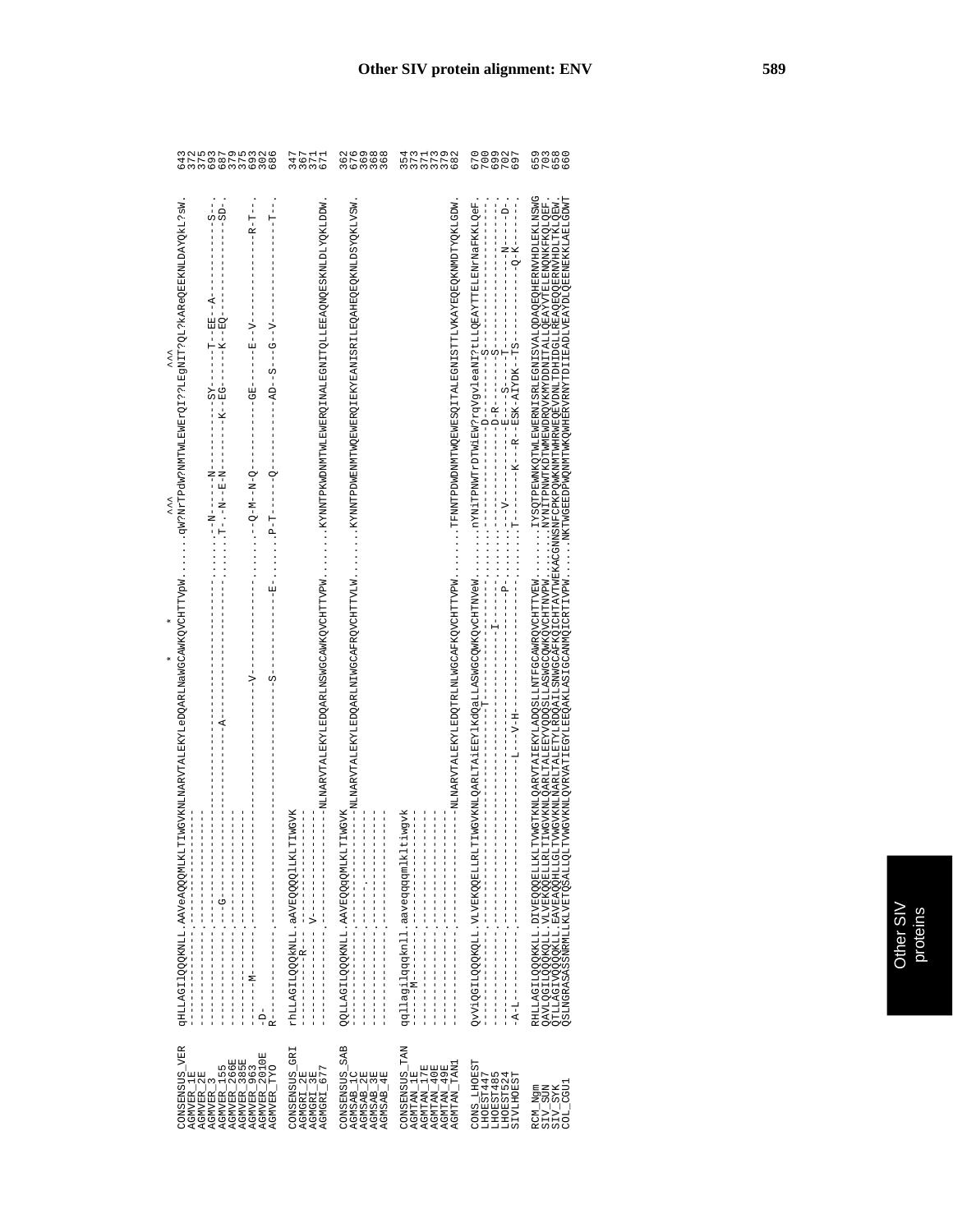| CONSENSUS_VER<br>AGMVER_155<br>AGMVER_963<br>AGMVER_TYO<br>AGMVER <sub>3</sub>                                  |                                                                                                                                                                                                                                                                                                                                                                                                                                                                                                           | 787896<br>201610<br>20161            |
|-----------------------------------------------------------------------------------------------------------------|-----------------------------------------------------------------------------------------------------------------------------------------------------------------------------------------------------------------------------------------------------------------------------------------------------------------------------------------------------------------------------------------------------------------------------------------------------------------------------------------------------------|--------------------------------------|
| AGMGRI_677                                                                                                      | SGEWENTELYVKIGFLVIILGLRFAWVLWQCIRNINILRG2NNPL.PQIHIHS.SABRPDNGGGQDRGGESSSSKLLRLQBESSTPSRINNWWLNFK.SCSLRFRFWWLCLTLLLFIRTRVG                                                                                                                                                                                                                                                                                                                                                                                | 796                                  |
| AGMSAB_1C                                                                                                       | SDFWSWFDLTKWFGWMKIAIMVIAGIIVARVILVIIGILEKFRKGYAPLSSLPSSHS                                                                                                                                                                                                                                                                                                                                                                                                                                                 | 732                                  |
| <b>AGMTAN TAN1</b>                                                                                              | TSMANTEDVSSWEWWIKWGFILIERMAWILIWGCIARVRQGYYFPLSPQINIRL.GREQEDNACGEDK.DSSSSROKSPPSVKESLIENSCIQAERRAWRCHICHTISSWILIELY                                                                                                                                                                                                                                                                                                                                                                                      | 803                                  |
| <b>SIVLHOEST</b><br>LHOEST485<br>LHOEST524                                                                      | $\begin{bmatrix} 1 \\ 1 \\ 1 \\ 1 \end{bmatrix}$<br>$\frac{1}{2}$<br>$-10$<br>$V$ – – $V$ – – $I$                                                                                                                                                                                                                                                                                                                                                                                                         | 7<br>0 7 7 7 7 7<br>9 7 7 7 7 7      |
| $\begin{array}{c} \text{SYK\_SYK} \\ \text{COL\_CGU1} \end{array}$<br>RCM.Ngm<br>SIV-SUN                        | NFWSNIYIYIYIYIIIGIIIAARII15FIIQZYYRVQQSYRViSPSAYVEQDWLQDFTCPKPTDXEBEBETXIXEQSXKESIPPPWTVDWDEPERDINIYIIKANGIVLQA<br>YSTAPMLTTONITSSPRESS<br>ESTANSCYTTERATERING TERES TAREN TERES AVAN ANGEGES ON ALT TERES TAREN TERES TAREN TERES TAREN TERES TAREN TAR<br>VLGPOPORTENSKENSSTESSER VLGPALVDESCORTENSPERDEN VLGPIL VLGPOPORTEN VLGPOPORTEN VLGPOPORTENSPERDEN VLGPOPORTENS<br>NWFSGFGLENXYVLYAAYVVGGLIGLEIENVVIACIRGAFRVKGFQQIGEYDVSSQIRGQDEEWEQPDNAEEIHREQEXFFWRLMEEWE.<br>DMLSWLMMDWWLKYIRIGIFILGIIGLRI | R<br>RALA<br>MALA                    |
| CONSENSUS_VER<br>AGMVER_963<br>AGMVER TYO<br>AGMVER_                                                            | $Z - -D - -1$<br>IWLACRSaYR?IinSPRRVRQGLEeILn<br>YiQYGLgELKtaAQEa??alAr?AQNAghQ                                                                                                                                                                                                                                                                                                                                                                                                                           | 5077<br>8778<br>888<br>$\frac{6}{8}$ |
| AGMGRI_677                                                                                                      | PRRVRQGLEKVLG<br>YLQYGLQQLAATGLAQALARAAREAWGR                                                                                                                                                                                                                                                                                                                                                                                                                                                             | 854                                  |
| AGMTAN_TAN1                                                                                                     | ILRRSLTTLLQLLRQBCQYIQYQFKEGAARSFEALASAAQSASRTLMNACRSAYRAILEH. . PRRMRQBLBRWFNS                                                                                                                                                                                                                                                                                                                                                                                                                            | 879                                  |
| <b>CONS_LHOEST</b><br>LHOEST447<br><b>SIVLHOEST</b><br>LHOEST485<br>LHOEST524                                   | . mVEnAQKiasWs?nKiRRNR?d?Sa?harnirLGqkkr?WRfRFrgrSGfpSEtTETaL\$<br>$\cdots$ $V$ - - - - -<br>LVWQfLsWLgHlvILffqhGQhLw??sSrw                                                                                                                                                                                                                                                                                                                                                                               | 89999<br>24444<br>24468              |
| $\begin{array}{l} \texttt{RCM\_Ngm} \\ \texttt{SIV\_SUM} \\ \texttt{SIV\_SIX} \\ \texttt{COL\_CGU} \end{array}$ | .PTTSDKRRSAWQTLRYLLVPRGPSLQILETLQRWLRSAARG.WRRAPEYLRG.WYDFDQQPA\$<br>WIXIETECOURLY  AALPRRIROGLEIYLN<br>NIYHLLSFLWHLLTTSFHHGQRLWQTLRGW<br>GFNELKIAAASLGREIRDWVAAIWQAIYAA<br>THRED CHAINSDRESS CHAINS ON A<br>LLHLRWIGAKLQDGWQ                                                                                                                                                                                                                                                                             | 6<br>5 1 3 4<br>6 9 6 7 9            |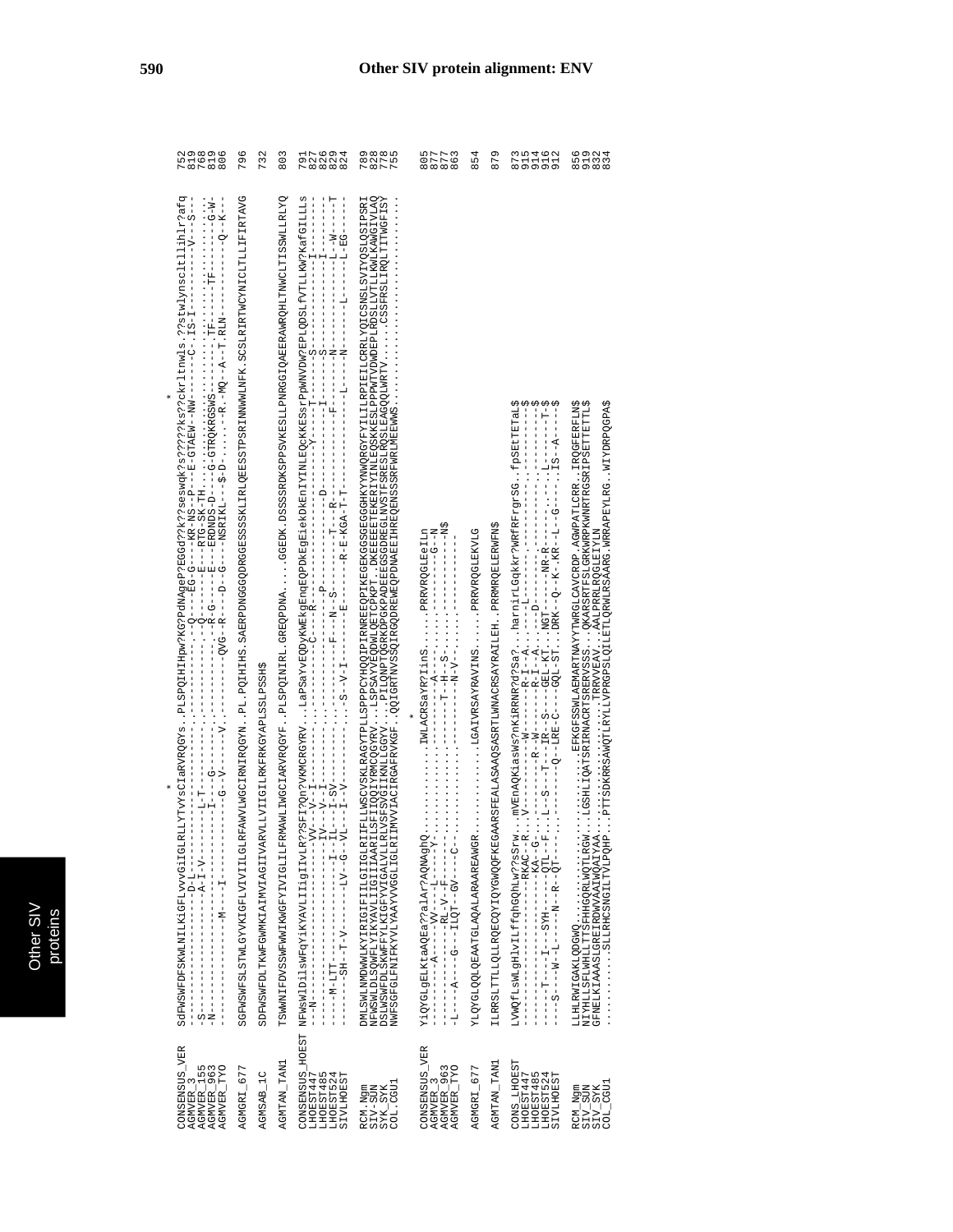| 120                                                                                                                                | 121                                                                                                                                             | $\frac{8}{9}$<br>8<br>22<br>12<br>11<br>$\frac{13}{12}$                                                                                                       | 00000<br>124<br>124<br>124<br>124<br>$\begin{matrix} 1 & 0 & 0 \\ 0 & 0 & 0 \\ 0 & 0 & 0 \\ 0 & 0 & 0 \\ 0 & 0 & 0 \\ 0 & 0 & 0 \\ 0 & 0 & 0 \\ 0 & 0 & 0 \\ 0 & 0 & 0 \\ 0 & 0 & 0 \\ 0 & 0 & 0 \\ 0 & 0 & 0 \\ 0 & 0 & 0 \\ 0 & 0 & 0 \\ 0 & 0 & 0 & 0 \\ 0 & 0 & 0 & 0 \\ 0 & 0 & 0 & 0 \\ 0 & 0 & 0 & 0 & 0 \\ 0 & 0 & 0 & 0 & 0 \\ 0 & 0 & 0 & 0 & 0 \\ 0 & 0 & 0$                                                                                                                                                        |                                                                        | 56<br>128<br>12                                                                                                                                                                                                                   |
|------------------------------------------------------------------------------------------------------------------------------------|-------------------------------------------------------------------------------------------------------------------------------------------------|---------------------------------------------------------------------------------------------------------------------------------------------------------------|--------------------------------------------------------------------------------------------------------------------------------------------------------------------------------------------------------------------------------------------------------------------------------------------------------------------------------------------------------------------------------------------------------------------------------------------------------------------------------------------------------------------------------|------------------------------------------------------------------------|-----------------------------------------------------------------------------------------------------------------------------------------------------------------------------------------------------------------------------------|
| Ч<br>MGSKAROKOGALMRGLAGRADMVLLJGQSTLVQEQALKKSMGKGKUTPDG.RRLQEGDEWDDDEEEVEPPVQFRDVQFAGELKAVDESENGGLAGRADME                          | MGKSANSKARIARIANDAIGALARIANG HIROGOSAN TARKARIA (IRAKITNA CAKLIAADI TERKIAADI TERDINDARIANG HIROGOSANTIKIANDESHIFIKEKGGIATASP<br><b>HGIYWSP</b> | MGlgnSKEqlslHKTrVTrTHXTrVTrTVFYG4LADPL1G?SSt=?Q\$BeCDK?LrKsLHEKrNGhMTpeg.RrLQeGD?MdBWSD?RdBVGPPVFPRVPFDRQhTYKLAVDFSHFLKBKGGlDGIYYSd<br>田--------<br>--------- | MGSKSOQQQTSLANIMIASLIRGaPeIYYDWLADPLIQQSShIQBECAkSL?LDG1JKQGDSSRTEeGiK?kgpGzQP.SMYD?dBBeVGFbVRPrVPlRVkPLALALDFGHFLKRKGGlPYESE<br>- Y - - A - - - Y -<br>--V-M-HO---<br>$---B---$<br>$-9 - 7 - 1$                                                                                                                                                                                                                                                                                                                               |                                                                        | NGNAN YARAH FALRAG BASI TERAGKA HIKI ARGENG HIKI ALIH ARGAN TARAH SERIKA DAGI SERBENGAN KERAJA YARAH SERIKA TE<br>NGSARSI SERIKA TERAG TERAGKA TERAGKA TERAG TERAG TERAG TERAG TERAG TERAG SERIKA TERAG TERAG TERAG TERAG TERAG T |
| CONSENSUS_GRI<br>$\begin{array}{l} \texttt{AGMGRI\_3L} \\ \texttt{AGMGRI\_677} \\ \texttt{AGMGRI\_YVOAA} \end{array}$<br>AGMGRI_2L | AGMTAN_TAN1<br>AGMTAN_U04016                                                                                                                    | CONSENSUS_VER<br>AGMVER_963<br>AGMVER_TYO<br>AGMVER_TYOAB<br>AGMVER_155<br>AGMVER <sub>691</sub><br>AGMVER_2L<br>AGMVER <sub>3</sub>                          | CONSENSUS_SAB<br>AGMSAB_U26297<br>AGMSAB_U26298<br>AGMSAB_U26299<br>AGMSAB_U20813<br>AGMSAB_U21093<br>$\begin{array}{l} \texttt{AGMSAB} = 11115 \\ \texttt{AGMSAB} = 21116 \\ \texttt{AGMSAB} = 31117 \\ \texttt{AGMSAB} = 31118 \\ \texttt{AGMSAB} = 31119 \\ \texttt{AGMSAB} = 4110 \\ \texttt{AGMSAB} = 4110 \\ \texttt{AGMSAB} = 4110 \\ \texttt{AGMSAB} = 111 \\ \texttt{AGMSAB} = 121 \\ \texttt{AGMSAB} = 1220811 \\ \texttt{AGMSAB} = 1220811 \\ \texttt{AGMSAB} = 1220811 \\ \end{array}$<br>AGMSAB_1C<br>AGMSAB_1L14 | CONS_LHOEST<br>LHOEST447<br>LHOEST485<br>LHOEST524<br><b>SIVLHOEST</b> | $\begin{array}{c} \texttt{SIV\_SUM} \\ \texttt{SIV\_SYK} \end{array}$                                                                                                                                                             |